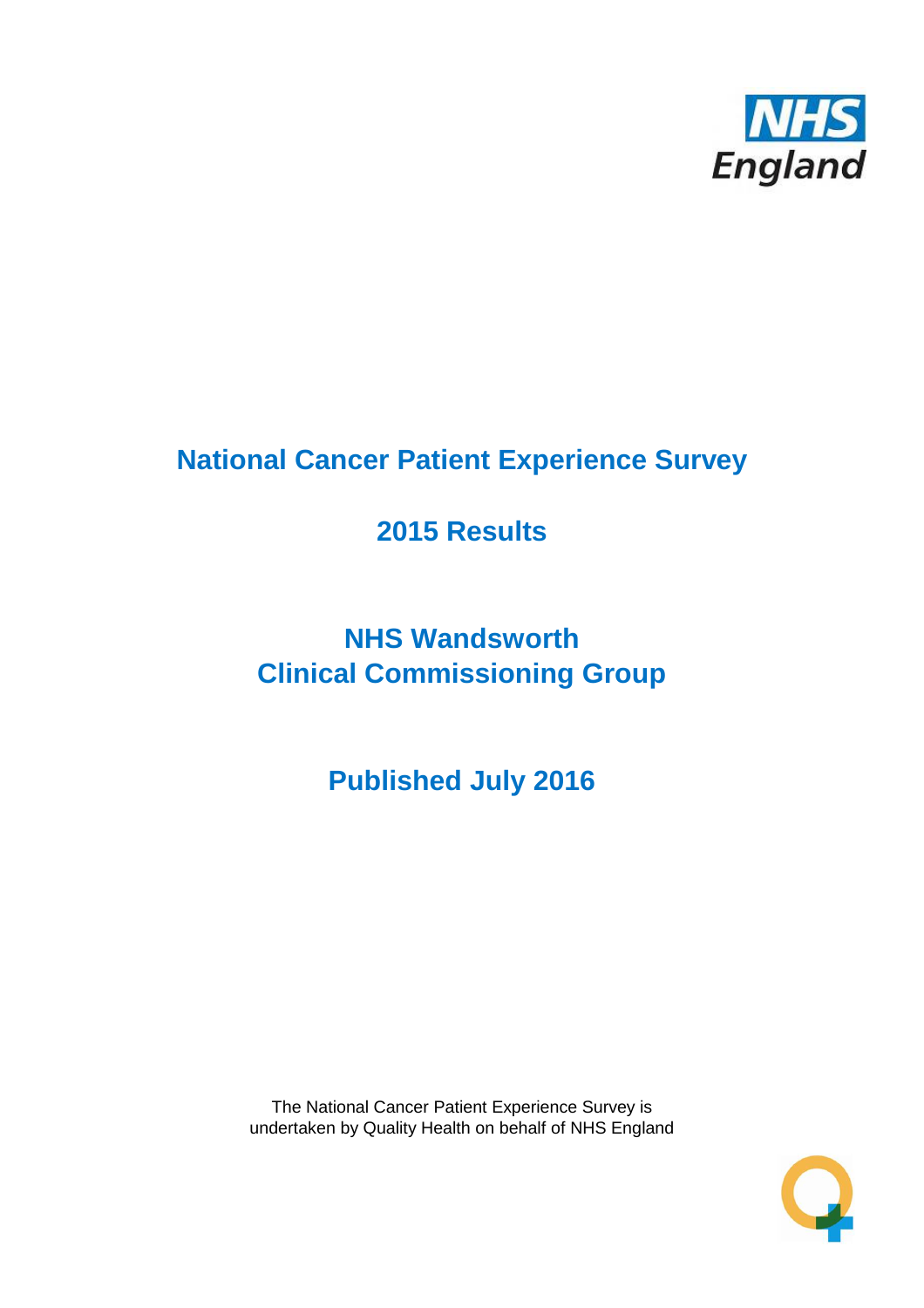### **Introduction**

The National Cancer Patient Experience Survey 2015 is the fifth iteration of the survey first undertaken in 2010. It has been designed to monitor national progress on cancer care; to provide information to drive local quality improvements; to assist commissioners and providers of cancer care; and to inform the work of the various charities and stakeholder groups supporting cancer patients.

The survey was overseen by a national Cancer Patient Experience Advisory Group. This Advisory Group set the principles and objectives of the survey programme and guided questionnaire development.

The survey was commissioned and managed by NHS England. The survey provider, Quality Health, is responsible for designing, running and analysing the survey.

Full national results and other reports are available at www.ncpes.co.uk

Further details on the survey methodology and changes to the 2015 survey can be found in the Annex. Note that a number of significant changes were made to the 2015 survey so caution should be taken in directly comparing data from the 2015 survey to the findings of the previous CPES surveys. No comparisons with previous surveys are presented in this report.

#### **This report**

The report shows how this CCG scored for each question in the survey, compared with national results. It is aimed at helping individual CCGs to understand their performance and identify areas for local improvement.

Note that responses for questions with 1-20 respondents have been suppressed. This is to protect patient confidentiality and because uncertainty around the result is too great.

#### **Data tables**

The data tables presented in this report show the following for each question:

- **Column 1** shows the number of respondents to this question
- **Column 2** shows the unadjusted 2015 score for this CCG
- **Column 3** shows the case-mix adjusted 2015 score for this CCG
- **Column 4** shows the lower limit of the expected range of scores for this CCG (the top of the pale blue section on the Comparability chart - see below)
- **Column 5** shows the upper limit of the expected range of scores for this CCG (the bottom of the dark blue section on the Comparability chart - see below)
- **Column 6** shows the National Average score for this question.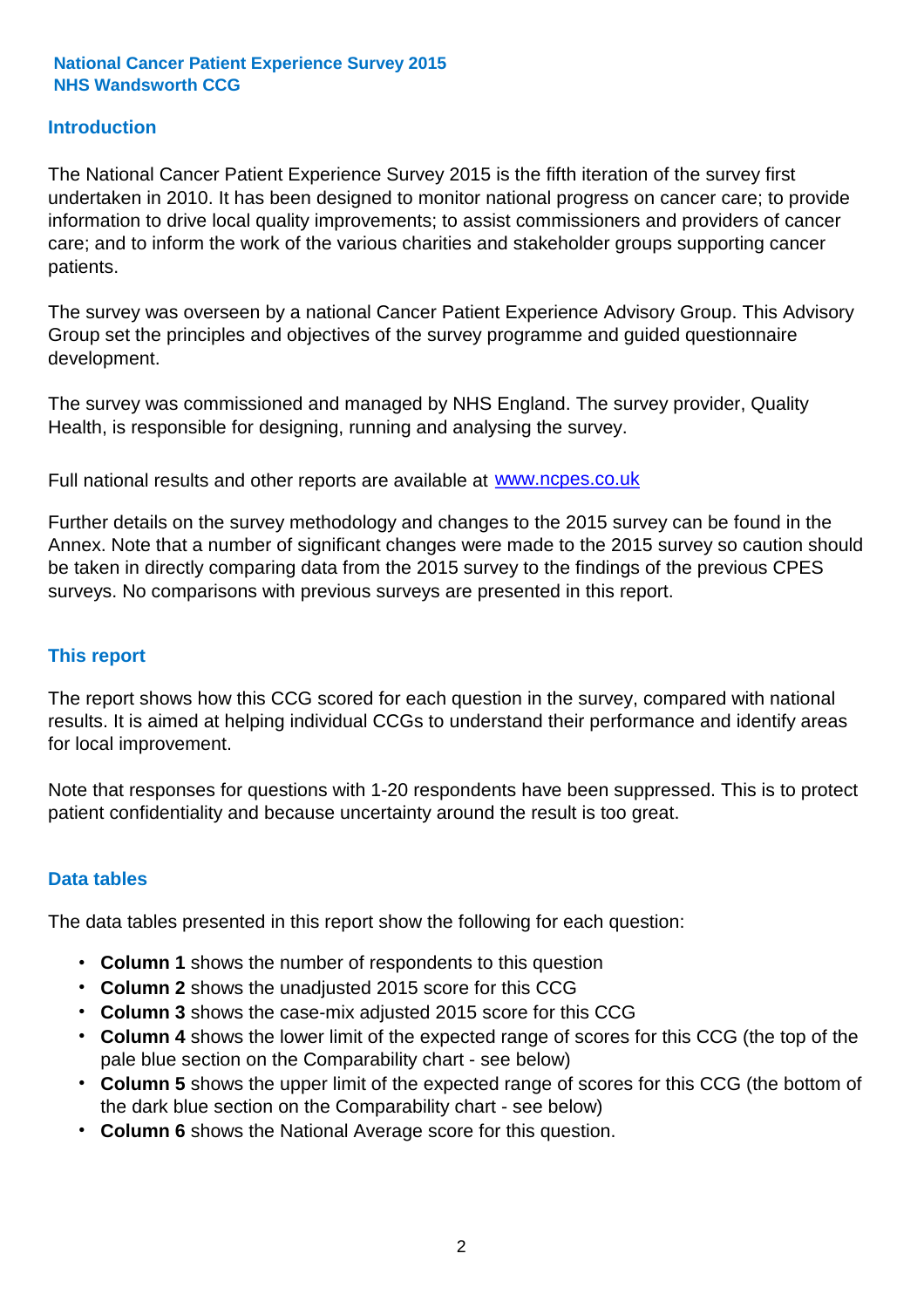Results for individual response options are presented in the detailed data tables **WWW.ncpes.co.uk** Confidence Intervals for unadjusted and case-mix adjusted data are provided in these tables.

Expected ranges and 95% Confidence Intervals highlight the uncertainty around the results. The size of the expected ranges and confidence intervals will be different for each question, and depends on the number of respondents and the range of their responses.

For further details on case-mix adjustment and the scoring methodology used, please refer to the Annex.

### **Comparability charts**

For the 2015 survey, we have adopted the CQC standard for reporting comparative performance, based on calculation of "expected ranges". This means that CCGs will be flagged as outliers only if there is statistical evidence that their scores deviate (positively or negatively) from the range of scores that would be expected for CCGs of the same size.

The Comparability charts in this report show a bar with these expected ranges (in grey), higher than expected (in dark blue), and lower than expected (in pale blue). A black dot represents the actual score of this CCG.

The same colour convention has been used in Column 3 of the Data tables.

For further details on expected ranges, please refer to the technical document at **www.ncpes.co.uk** 

#### **Tumour group tables**

The final set of tables in this report show the scores for each question for each of the 13 tumour groups, with a comparative national score for that tumour group.

These breakdowns are intended as additional information for CCGs to understand the differences between the experiences of patients with different types of cancer. The numbers are generally relatively small and may not be statistically significant. They should therefore be treated with some caution.

#### **Notes on specific questions**

Question 5 in the survey has not been scored. However, the unscored data is useful and has been published alongside the other results in this report. This question asked respondents to "tick all that apply". The results show all of the responses given including where respondents chose two or more options.

Questions used to direct respondents to different parts of the survey (questions 4, 17, 24, 27, 40, 43, 46) and other demographic and information questions are not reported.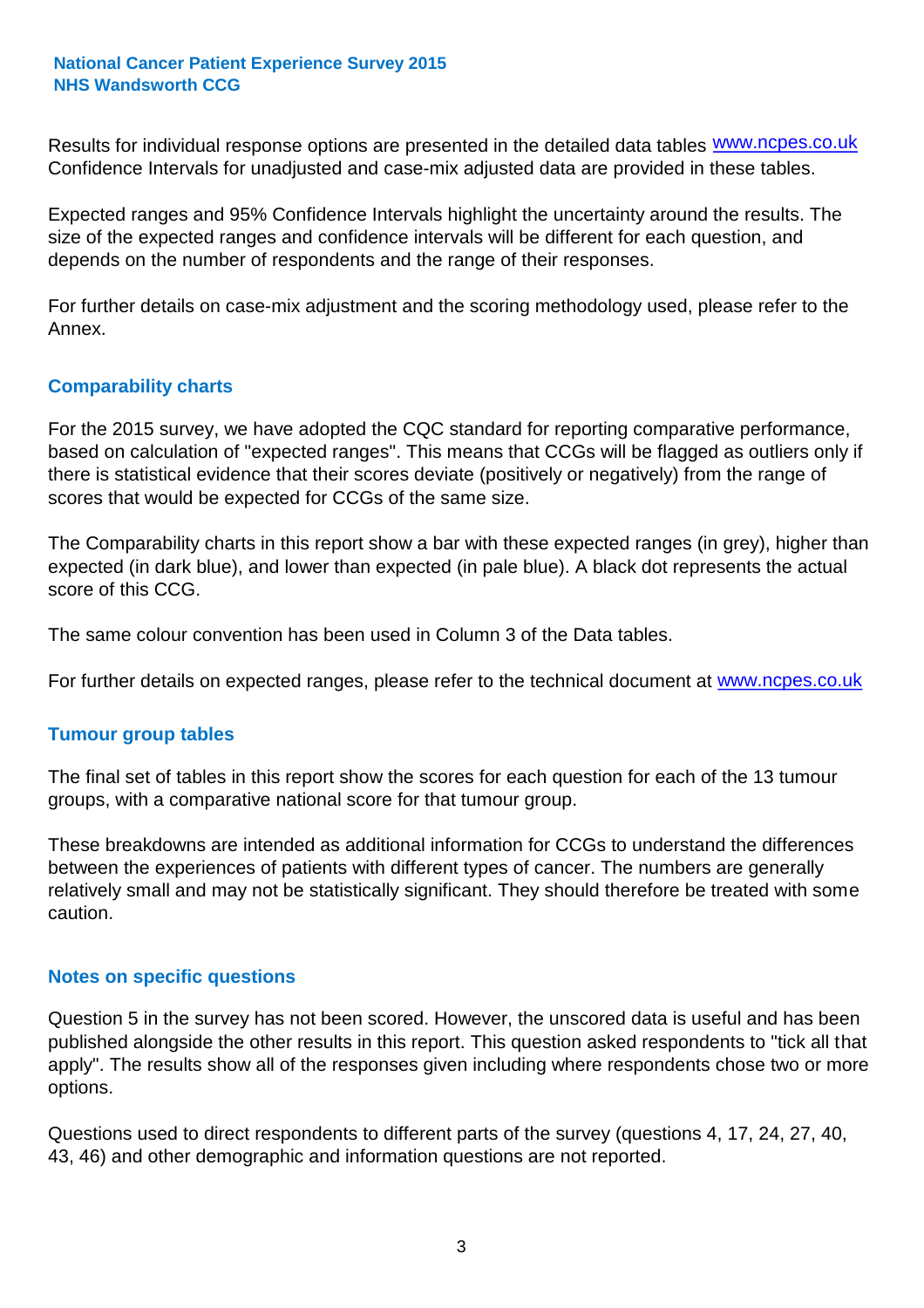#### **How to use the data**

Unadjusted data should be used to see the actual responses from patients relating to the CCG.

Case-mix adjusted data, together with expected ranges, should be used to understand whether the results are significantly higher or lower than national results.

Case-mix adjusted data, together with (case-mix adjusted) Confidence Intervals (presented in the detailed data tables **www.ncpes.co.uk**), should be used to understand whether the results are significantly higher or lower than the results for another CCG.

#### **Response rates**

Numbers of respondents by tumour group, age and gender can be found in the Annex.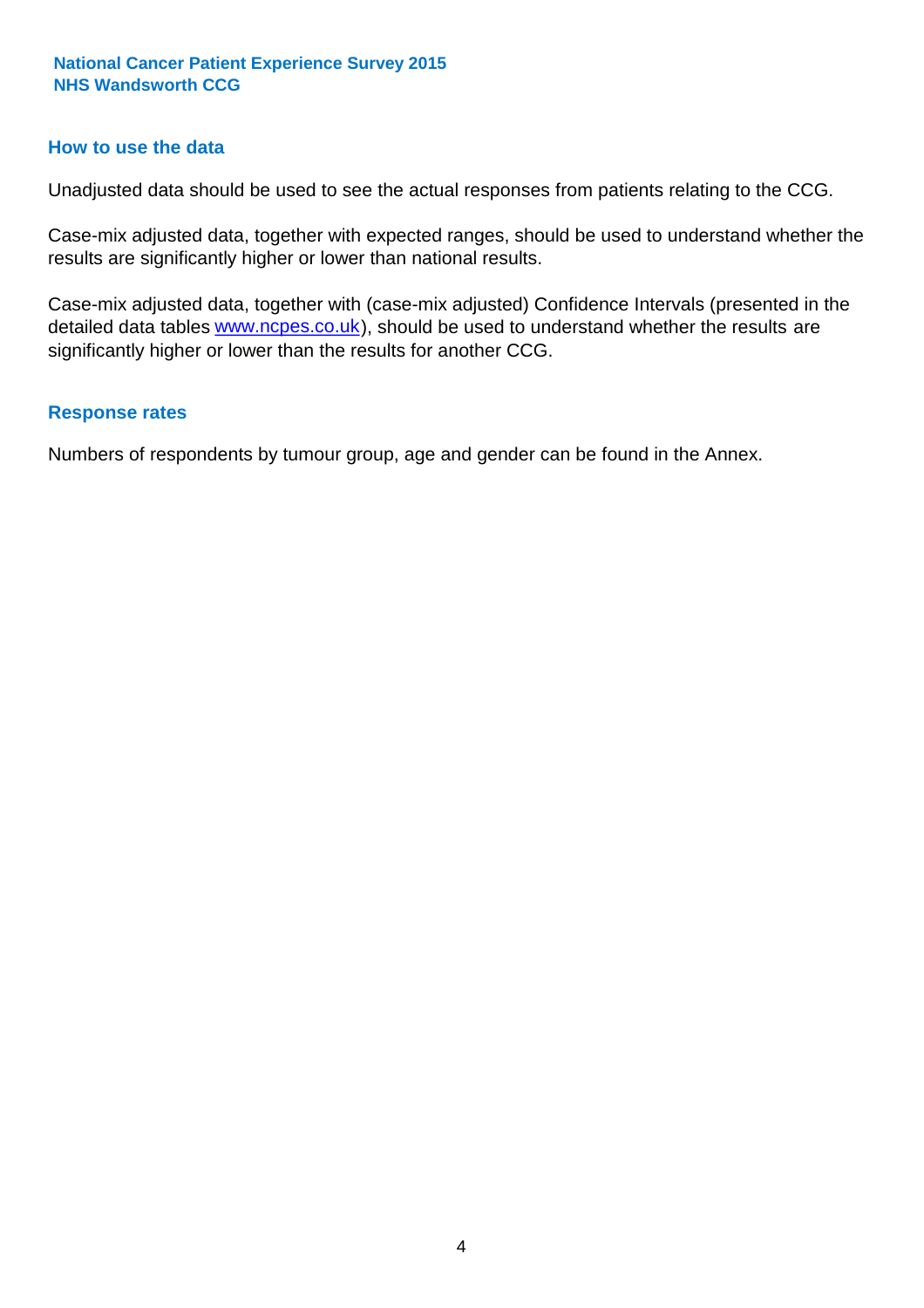### **Executive Summary**

average rating of 8.7. Asked to rate their care on a scale of zero (very poor) to 10 (very good), respondents gave an

The following questions are included in phase 1 of the Cancer Dashboard developed by Public Health England and NHS England\*:

- **73%** of respondents said that they were definitely involved as much as they wanted to be in decisions about their care and treatment
- **91%** of respondents said that they were given the name of a Clinical Nurse Specialist who would support them through their treatment
- when asked how easy or difficult it had been to contact their Clinical Nurse Specialist 85% of respondents said that it had been 'quite easy' or 'very easy'
- **86%** of respondents said that, overall, they were always treated with dignity and respect they were in hospital
- **92%** of respondents said that hospital staff told them who to contact if they were worried about their condition or treatment after they left hospital
- **66%** of respondents said that they thought the GPs and nurses at their general practice definitely did everything they could to support them while they were having cancer treatment.

Detailed results for these and other questions are set out in the sections that follow.

#### \* www.cancerdata.nhs.uk/dashboard

The questions were selected in discussion with the national Cancer Patient Experience Advisory Group and reflect four key patient experience domains: provision of information; involvement in decisions; care transition; interpersonal relations, respect and dignity. The figures presented above are all case-mix adjusted.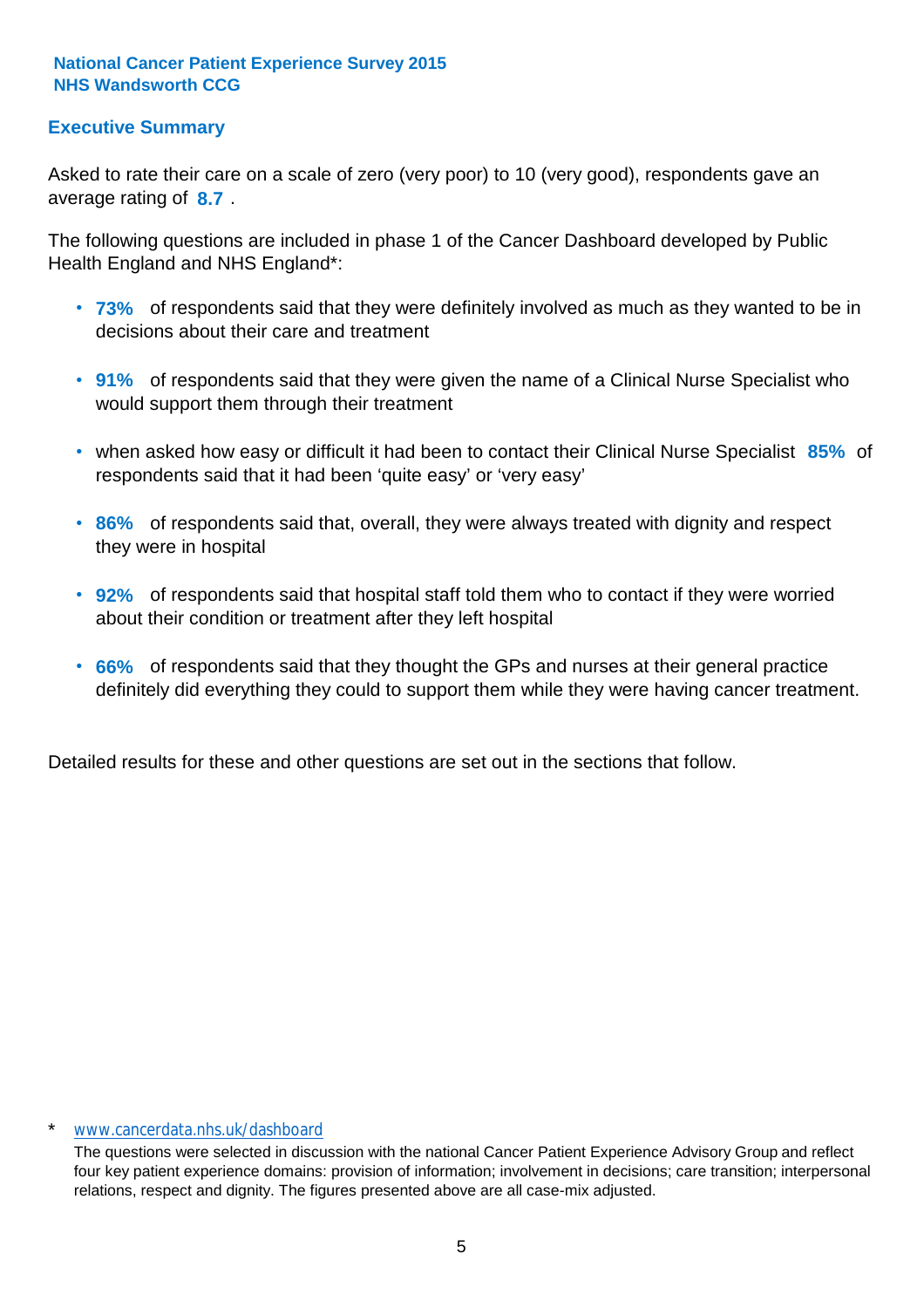# **Questions which scored outside expected range**

|                 |                                                                                            |                                                      | 2015 Case-mix Adjusted             |                                     |                                     |                              |  |  |  |  |
|-----------------|--------------------------------------------------------------------------------------------|------------------------------------------------------|------------------------------------|-------------------------------------|-------------------------------------|------------------------------|--|--|--|--|
| Question        |                                                                                            | for this<br>respondents<br>for this CCG<br>Number of | Percentage for<br>this CCG<br>2015 | Lower limit of<br>expected<br>range | Upper limit of<br>expected<br>range | National<br>Average<br>Score |  |  |  |  |
|                 | Seeing your GP                                                                             |                                                      |                                    |                                     |                                     |                              |  |  |  |  |
| Q <sub>1</sub>  | Saw GP once / twice before being told had to go to hospital                                | 195                                                  | 70%                                | 70%                                 | 82%                                 | 76%                          |  |  |  |  |
|                 | Deciding the best treatment for you                                                        |                                                      |                                    |                                     |                                     |                              |  |  |  |  |
| Q15             | Patient definitely told about side effects that could affect them in<br>the future         | 245                                                  | 48%                                | 48%                                 | 61%                                 | 54%                          |  |  |  |  |
|                 | Hospital care as an inpatient                                                              |                                                      |                                    |                                     |                                     |                              |  |  |  |  |
| Q31             | Patient had confidence and trust in all ward nurses                                        | 151                                                  | 64%                                | 65%                                 | 80%                                 | 72%                          |  |  |  |  |
| Q <sub>32</sub> | Always / nearly always enough nurses on duty                                               | 149                                                  | 74%                                | 58%                                 | 74%                                 | 66%                          |  |  |  |  |
| Q <sub>33</sub> | All staff asked patient what name they preferred to be called by                           | 150                                                  | 54%                                | 56%                                 | 77%                                 | 67%                          |  |  |  |  |
|                 | Hospital care as a day patient / outpatient                                                |                                                      |                                    |                                     |                                     |                              |  |  |  |  |
| Q41             | Patient was able to discuss worries or fears with staff during<br>visit                    | 204                                                  | 62%                                | 64%                                 | 76%                                 | 70%                          |  |  |  |  |
|                 | Home care and support                                                                      |                                                      |                                    |                                     |                                     |                              |  |  |  |  |
| Q50             | Patient definitely given enough support from health or social<br>services during treatment | 146                                                  | 41%                                | 45%                                 | 63%                                 | 54%                          |  |  |  |  |
|                 | Your overall NHS care                                                                      |                                                      |                                    |                                     |                                     |                              |  |  |  |  |
| Q54             | Hospital and community staff always worked well together                                   | 260                                                  | 52%                                | 54%                                 | 67%                                 | 61%                          |  |  |  |  |
| Q58             | Taking part in cancer research discussed with patient                                      | 244                                                  | 38%                                | 21%                                 | 36%                                 | 28%                          |  |  |  |  |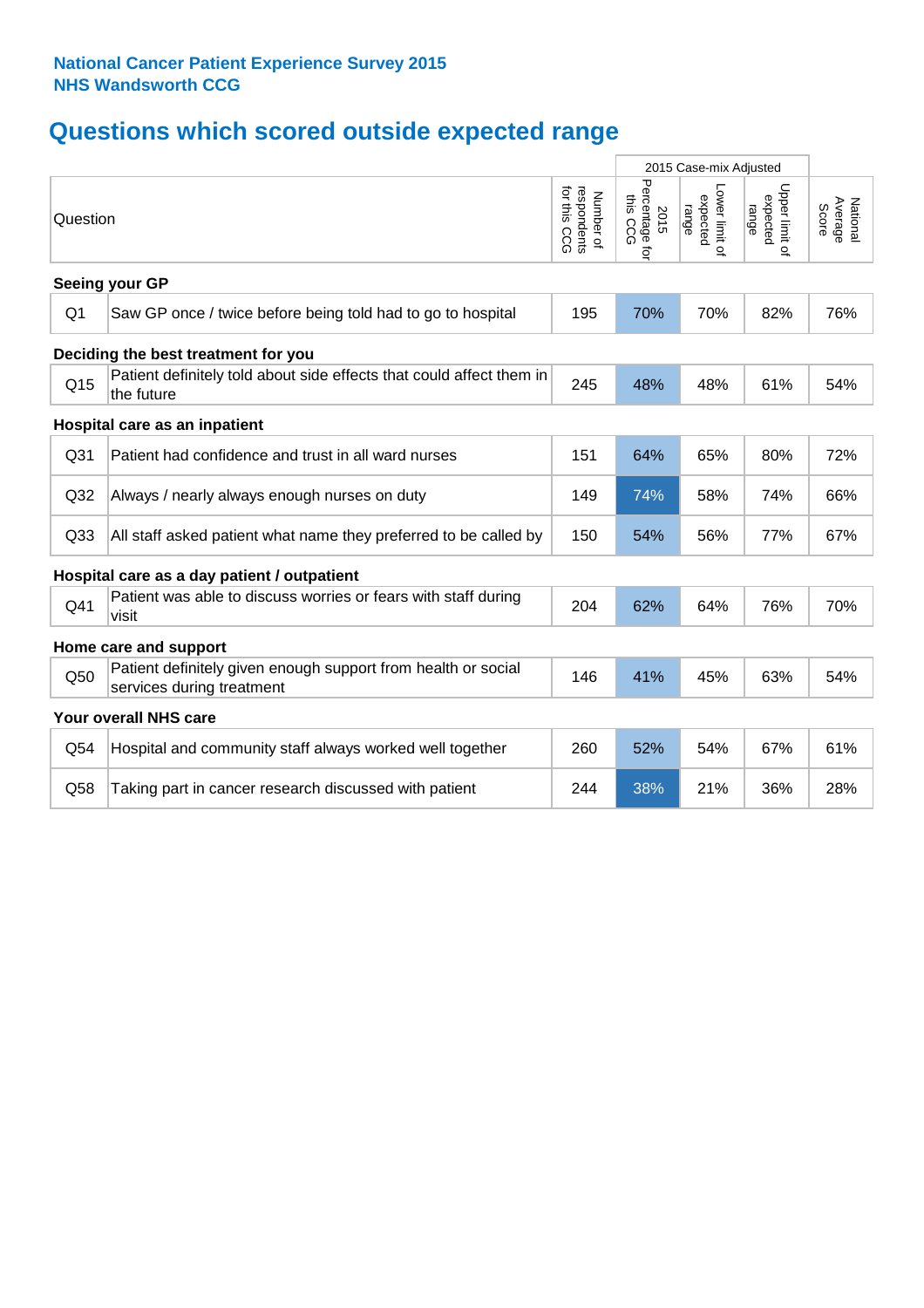# **CCG results**

### **Seeing your GP**



|    |                                                                |                                              |                             |               | 2015 Case-mix Adjusted     |                            |                           |
|----|----------------------------------------------------------------|----------------------------------------------|-----------------------------|---------------|----------------------------|----------------------------|---------------------------|
|    | Question                                                       | respondents<br>Number<br>$\overline{\sigma}$ | 2015<br>Unadjusted<br>Score | 2015<br>Score | Expected<br>range<br>lower | Expected<br>range<br>nbber | National Average<br>Score |
| Q1 | Saw GP once / twice before being told had to go to<br>hospital | 195                                          | 66%                         | 70%           | 70%                        | 82%                        | 76%                       |
| Q2 | Patient thought they were seen as soon as necessary            | 261                                          | 80%                         | 81%           | 78%                        | 87%                        | 82%                       |

|    |                                                                             |                                                 | No. |
|----|-----------------------------------------------------------------------------|-------------------------------------------------|-----|
|    | Beforehand, did you have all the<br>information you needed about your test? | Yes                                             | 208 |
|    |                                                                             | No, I would have liked more written information | 9   |
| Q5 |                                                                             | No, I would have liked more verbal information  | 6   |
|    |                                                                             | I did not need / want any information           | 12  |
|    |                                                                             | Don't know / can't remember                     | 8   |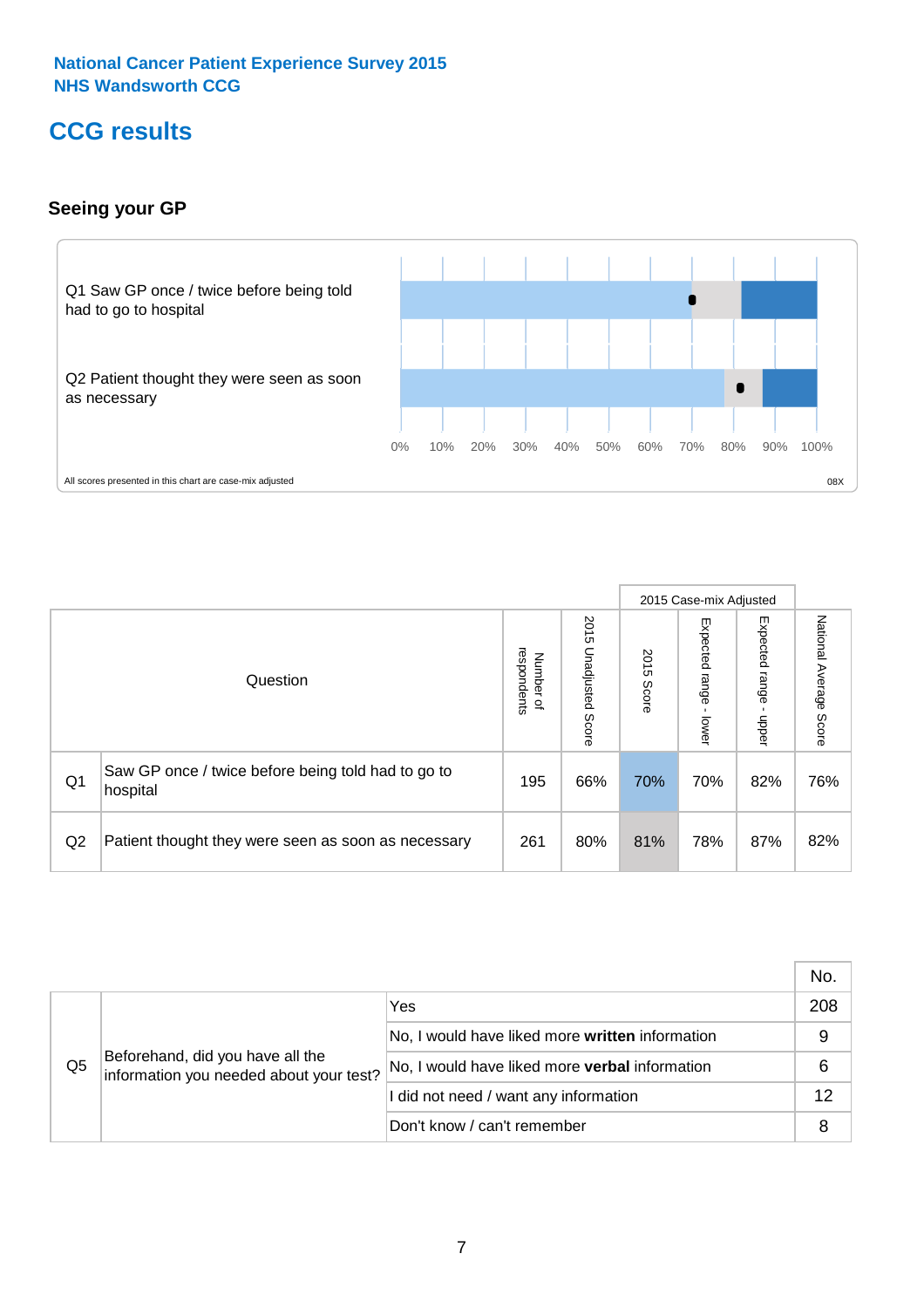### **Diagnostic tests**



|                |                                                                       |                                       |                             |               | 2015 Case-mix Adjusted  |                         |                           |
|----------------|-----------------------------------------------------------------------|---------------------------------------|-----------------------------|---------------|-------------------------|-------------------------|---------------------------|
|                | Question                                                              | respondents<br>Number<br>$\mathbf{Q}$ | 2015<br>Unadjusted<br>Score | 2015<br>Score | Expected range<br>lower | Expected range<br>nbber | National Average<br>Score |
| Q <sub>6</sub> | The length of time waiting for the test to be done was<br>about right | 222                                   | 86%                         | 87%           | 82%                     | 91%                     | 87%                       |
| Q7             | Given complete explanation of test results in<br>understandable way   | 222                                   | 79%                         | 80%           | 73%                     | 84%                     | 79%                       |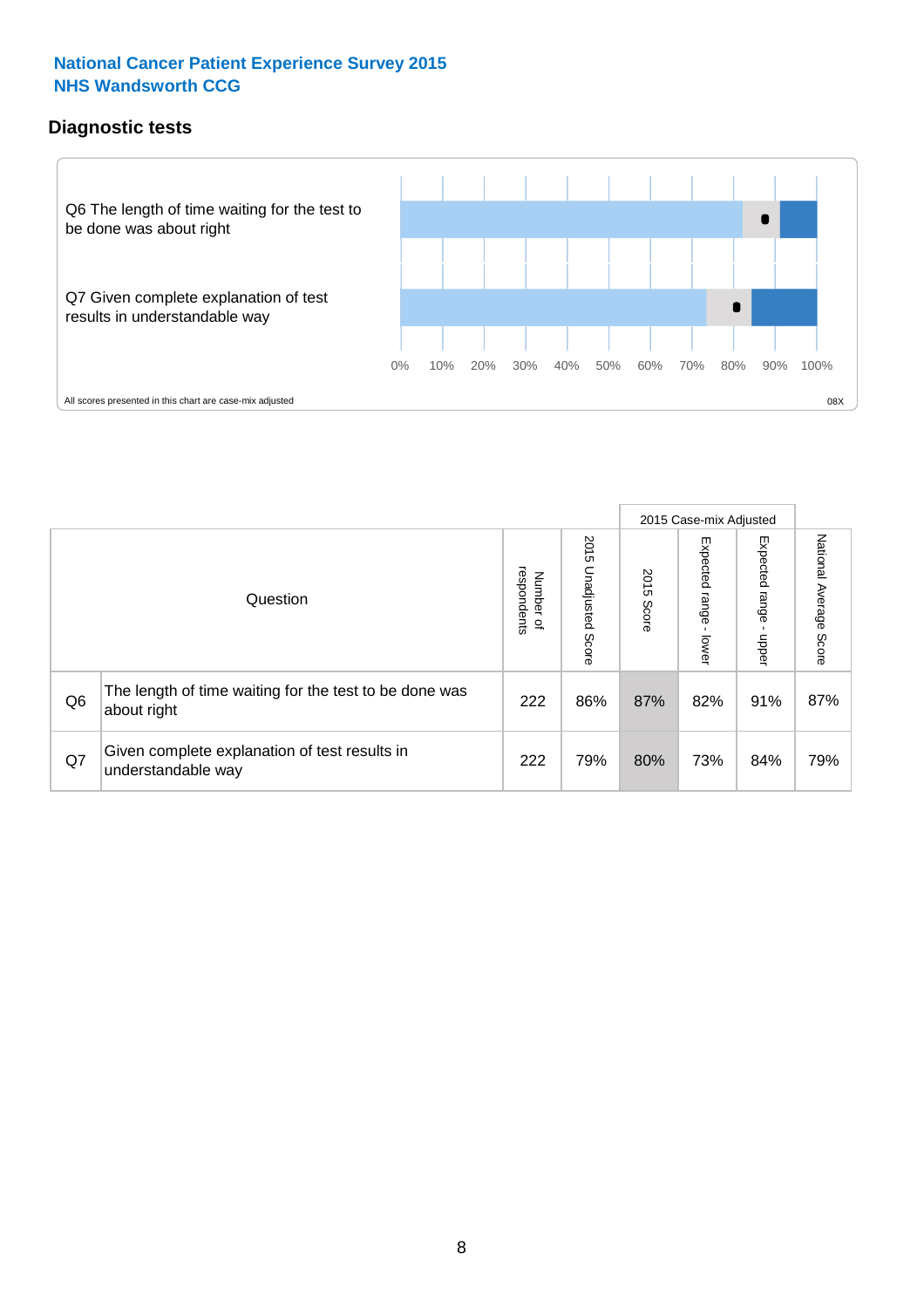#### **Finding out what was wrong with you**



|     |                                                                                            |                          |                       |               | 2015 Case-mix Adjusted |                                           |                           |
|-----|--------------------------------------------------------------------------------------------|--------------------------|-----------------------|---------------|------------------------|-------------------------------------------|---------------------------|
|     | Question                                                                                   | Number of<br>respondents | 2015 Unadjusted Score | 2015<br>Score | Expected range - lower | Expected range<br>$\blacksquare$<br>nbper | National Average<br>Score |
| Q8  | Patient told they could bring a family member or friend<br>when first told they had cancer | 208                      | 75%                   | 76%           | 73%                    | 84%                                       | 79%                       |
| Q9  | Patient felt they were told sensitively that they had cancer                               | 264                      | 83%                   | 83%           | 80%                    | 89%                                       | 84%                       |
| Q10 | Patient completely understood the explanation of what<br>was wrong                         | 262                      | 70%                   | 72%           | 68%                    | 78%                                       | 73%                       |
| Q11 | Patient given easy to understand written information<br>about the type of cancer they had  | 224                      | 69%                   | 71%           | 66%                    | 78%                                       | 72%                       |
|     |                                                                                            |                          |                       |               |                        |                                           |                           |

73%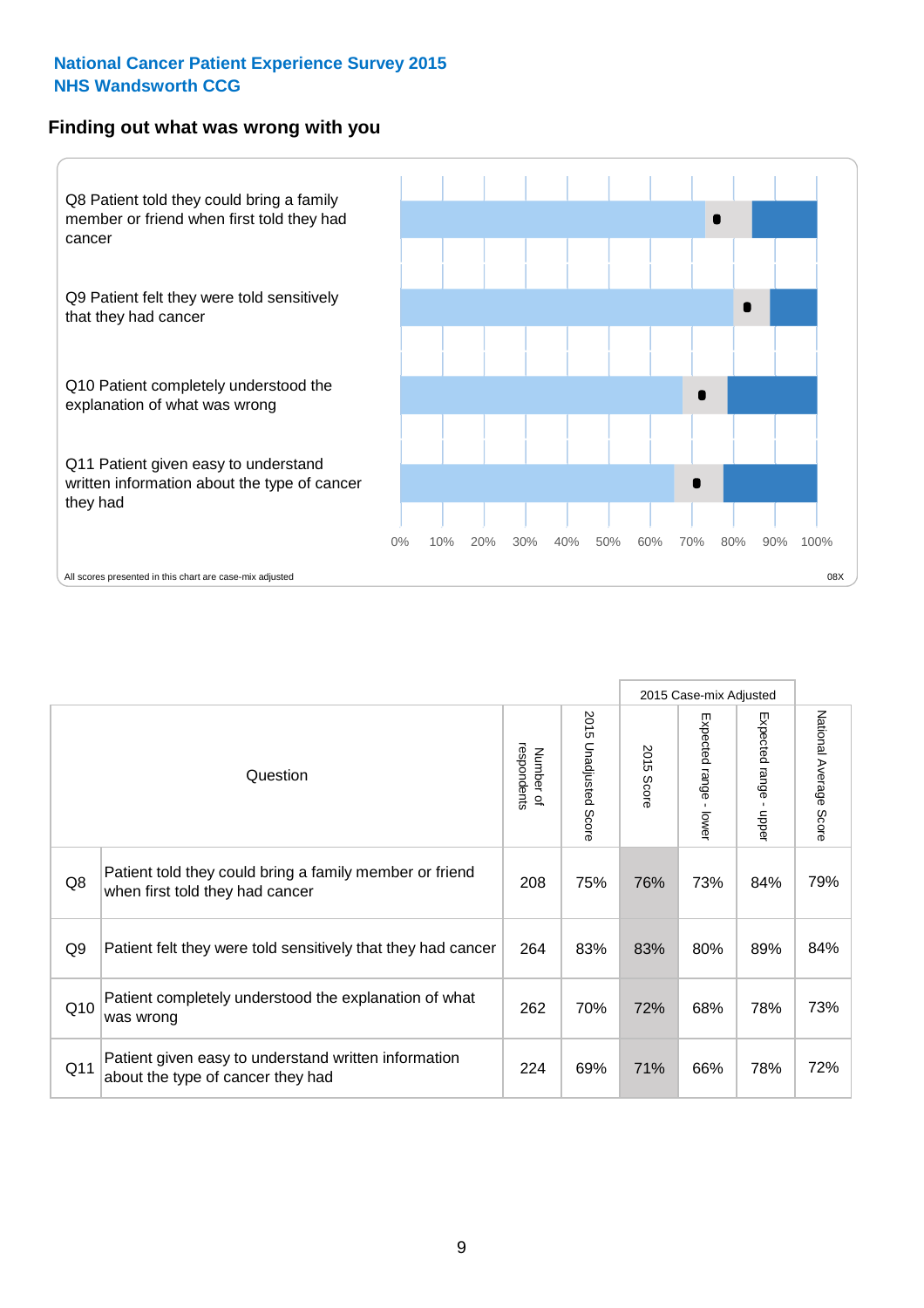### **Finding out what was wrong with you**



|     |                                                                                         |                          |                          |               | 2015 Case-mix Adjusted                  |                           |                        |
|-----|-----------------------------------------------------------------------------------------|--------------------------|--------------------------|---------------|-----------------------------------------|---------------------------|------------------------|
|     | Question                                                                                | Number of<br>respondents | 2015<br>Unadjusted Score | 2015<br>Score | Expected range<br>$\mathbf{I}$<br>lower | Expected range -<br>nbber | National Average Score |
| Q12 | Patient felt that treatment options were completely<br>explained                        | 229                      | 81%                      | 82%           | 78%                                     | 88%                       | 83%                    |
| Q13 | Possible side effects explained in an understandable way                                | 253                      | 70%                      | 71%           | 67%                                     | 78%                       | 73%                    |
| Q14 | Patient given practical advice and support in dealing with<br>side effects of treatment | 241                      | 63%                      | 64%           | 60%                                     | 72%                       | 66%                    |
| Q15 | Patient definitely told about side effects that could affect<br>them in the future      | 245                      | 47%                      | 48%           | 48%                                     | 61%                       | 54%                    |
| Q16 | Patient definitely involved in decisions about care and<br>treatment                    | 256                      | 71%                      | 73%           | 73%                                     | 83%                       | 78%                    |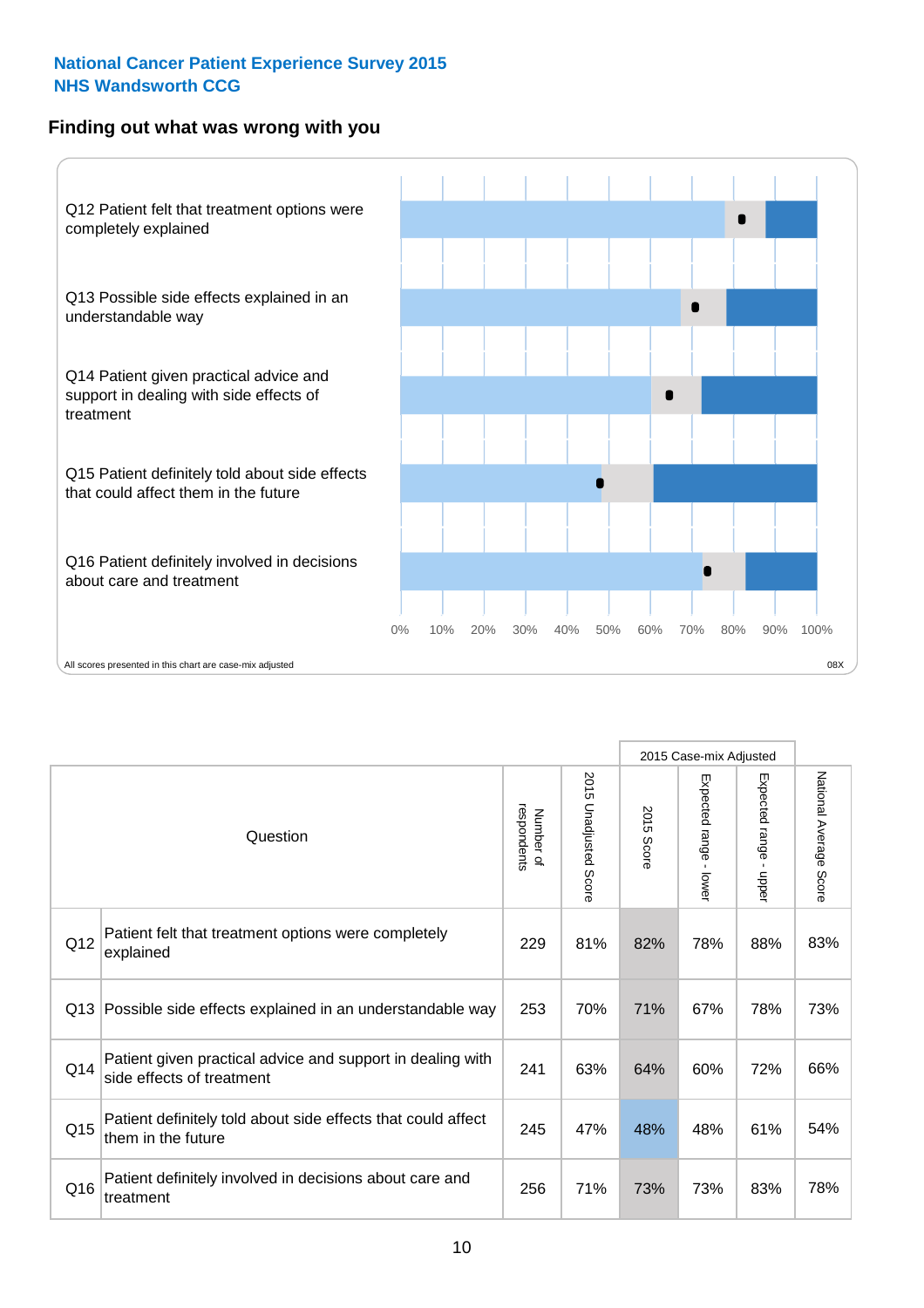### **Clinical Nurse Specialist**



|     |                                                                                     |                          |                       |               | 2015 Case-mix Adjusted  |                         |                                  |
|-----|-------------------------------------------------------------------------------------|--------------------------|-----------------------|---------------|-------------------------|-------------------------|----------------------------------|
|     | Question                                                                            | respondents<br>Number of | 2015 Unadjusted Score | 2015<br>Score | Expected range<br>lower | Expected range<br>nbber | National Average<br><b>Score</b> |
| Q17 | Patient given the name of the CNS who would support<br>them through their treatment | 253                      | 91%                   | 91%           | 86%                     | 94%                     | 90%                              |
| Q18 | Patient found it easy to contact their CNS                                          | 211                      | 84%                   | 85%           | 81%                     | 92%                     | 87%                              |
| Q19 | Get understandable answers to important questions all or<br>most of the time        | 199                      | 90%                   | 91%           | 84%                     | 93%                     | 89%                              |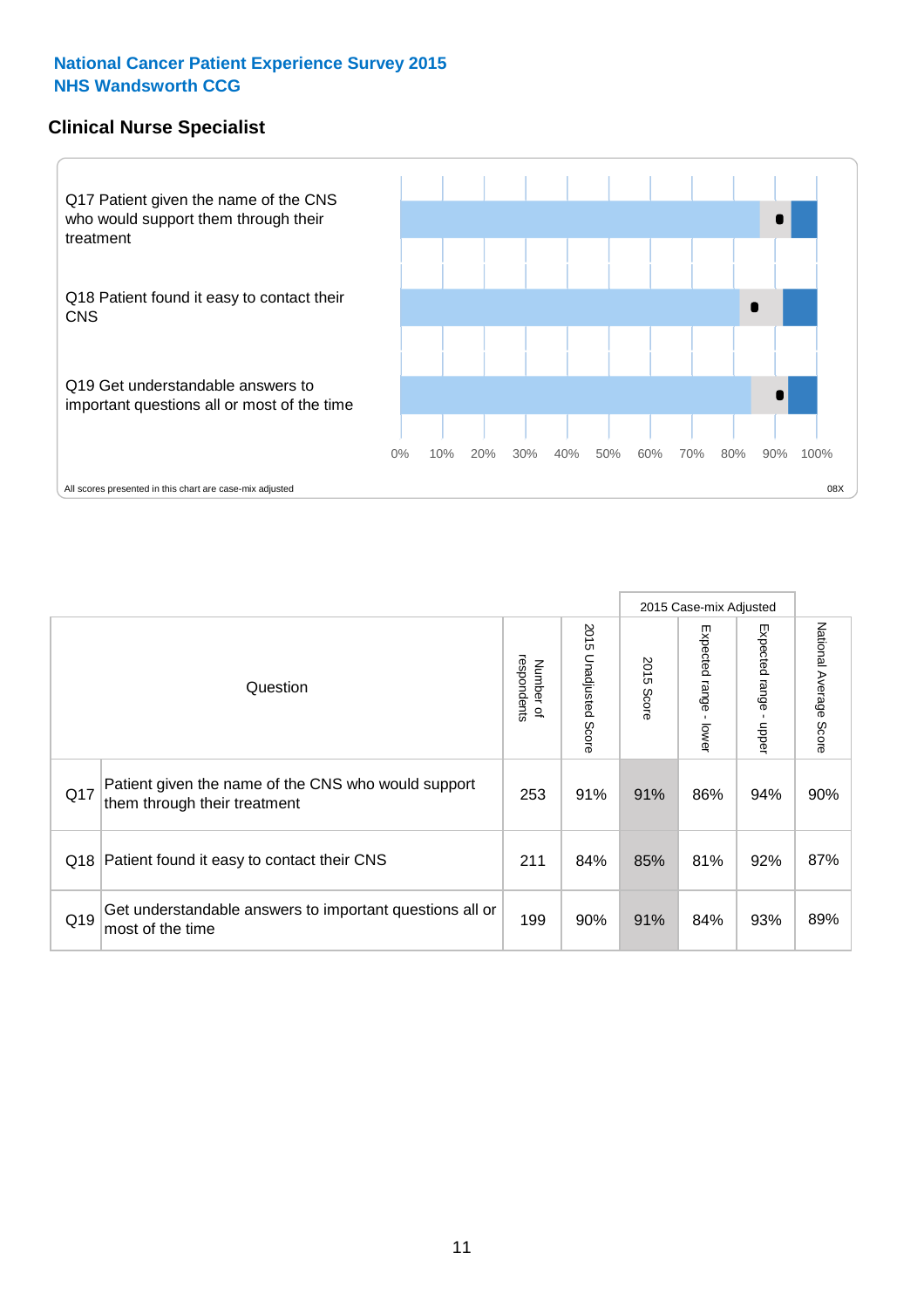### **Support for people with cancer**



|                 |                                                                                            |                          |                             |               | 2015 Case-mix Adjusted  |                                           |                        |
|-----------------|--------------------------------------------------------------------------------------------|--------------------------|-----------------------------|---------------|-------------------------|-------------------------------------------|------------------------|
|                 | Question                                                                                   | respondents<br>Number of | 2015<br>Unadjusted<br>Score | 2015<br>Score | Expected range<br>lower | Expected range<br>$\blacksquare$<br>nbber | National Average Score |
| Q20             | Hospital staff gave information about support groups                                       | 194                      | 82%                         | 83%           | 77%                     | 89%                                       | 83%                    |
| Q <sub>21</sub> | Hospital staff gave information about impact cancer could<br>have on day to day activities | 176                      | 78%                         | 79%           | 75%                     | 87%                                       | 81%                    |
| Q22             | Hospital staff gave information on getting financial help                                  | 141                      | 55%                         | 56%           | 46%                     | 63%                                       | 55%                    |
| Q <sub>23</sub> | Hospital staff told patient they could get free prescriptions                              | 160                      | 85%                         | 85%           | 74%                     | 86%                                       | 80%                    |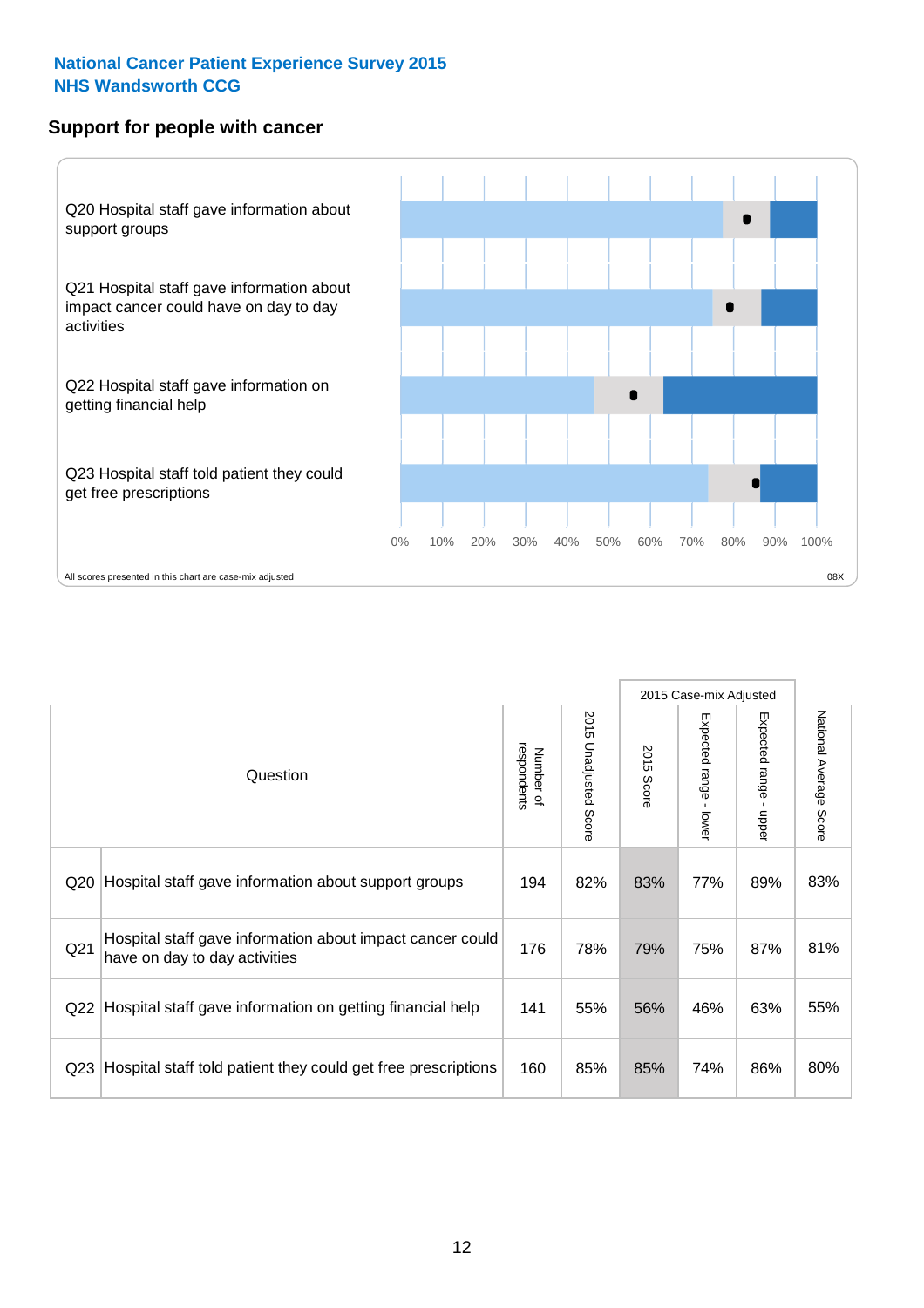# **Operations**



|     |                                                                 |                                              |                             |                   | 2015 Case-mix Adjusted     |                            |                              |
|-----|-----------------------------------------------------------------|----------------------------------------------|-----------------------------|-------------------|----------------------------|----------------------------|------------------------------|
|     | Question                                                        | respondents<br>Number<br>$\overline{\sigma}$ | 2015<br>Unadjusted<br>Score | 201<br>ຕ<br>Score | Expected<br>range<br>lower | Expected<br>range<br>doper | National<br>Average<br>Score |
| Q26 | Staff explained how operation had gone in<br>understandable way | 134                                          | 78%                         | 80%               | 70%                        | 85%                        | 78%                          |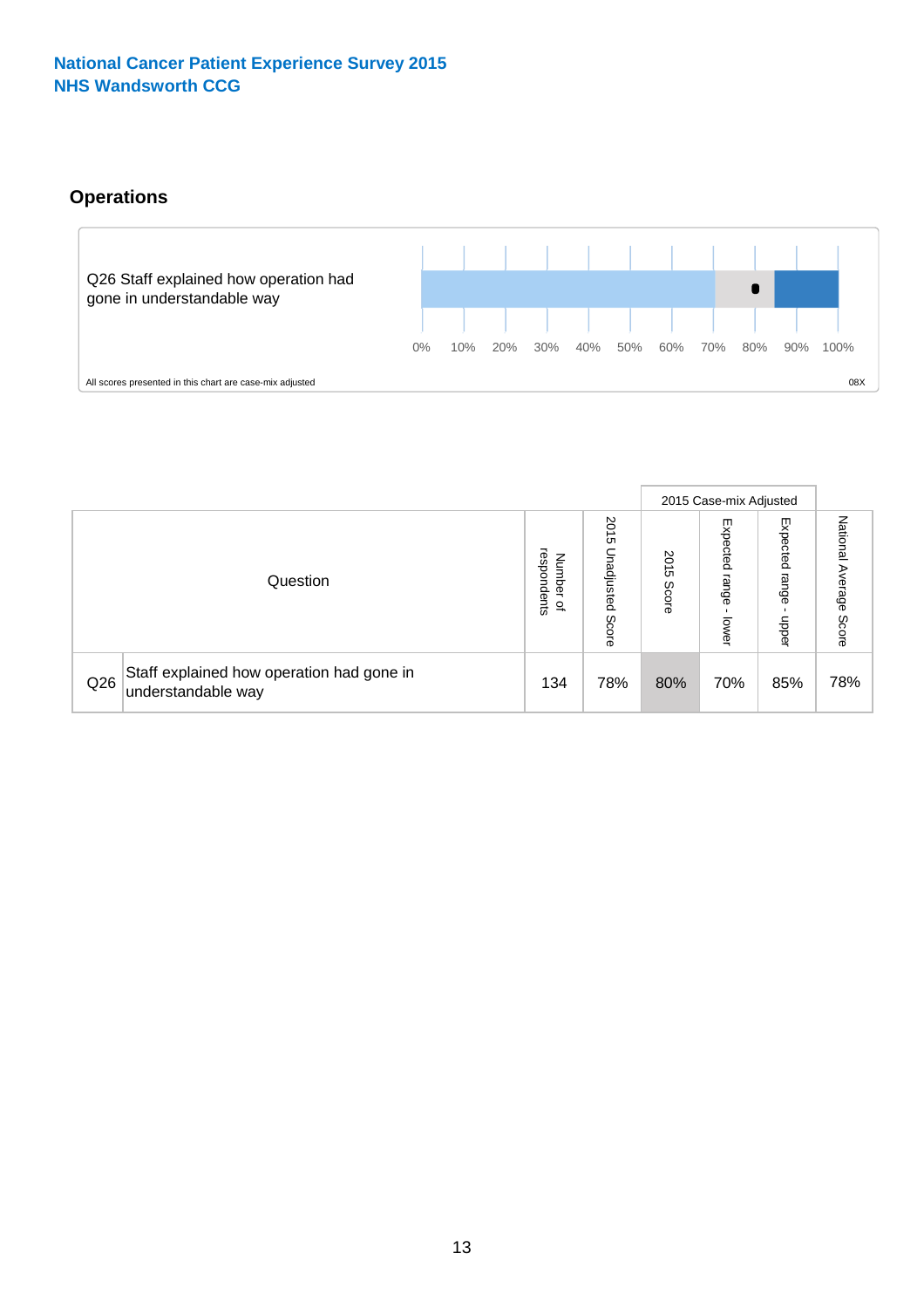### **Hospital care as an inpatient (Part 1 of 3)**



All scores presented in this chart are case-mix adjusted  $08X$ 

|                 |                                                                                           |                          |                       |                      | 2015 Case-mix Adjusted                    |                                         |                        |
|-----------------|-------------------------------------------------------------------------------------------|--------------------------|-----------------------|----------------------|-------------------------------------------|-----------------------------------------|------------------------|
|                 | Question                                                                                  | respondents<br>Number of | 2015 Unadjusted Score | 2015<br><b>Score</b> | Expected range<br>$\blacksquare$<br>lower | Expected range<br>$\mathbf{I}$<br>nbber | National Average Score |
| Q28             | Groups of doctors or nurses did not talk in front of patient<br>as if they were not there | 149                      | 82%                   | 83%                  | 75%                                       | 88%                                     | 81%                    |
| Q29             | Patient had confidence and trust in all doctors treating<br>them                          | 151                      | 78%                   | 79%                  | 78%                                       | 90%                                     | 84%                    |
| Q30             | Patient's family or someone close definitely had<br>opportunity to talk to doctor         | 125                      | 74%                   | 74%                  | 64%                                       | 80%                                     | 72%                    |
| Q <sub>31</sub> | Patient had confidence and trust in all ward nurses                                       | 151                      | 62%                   | 64%                  | 65%                                       | 80%                                     | 72%                    |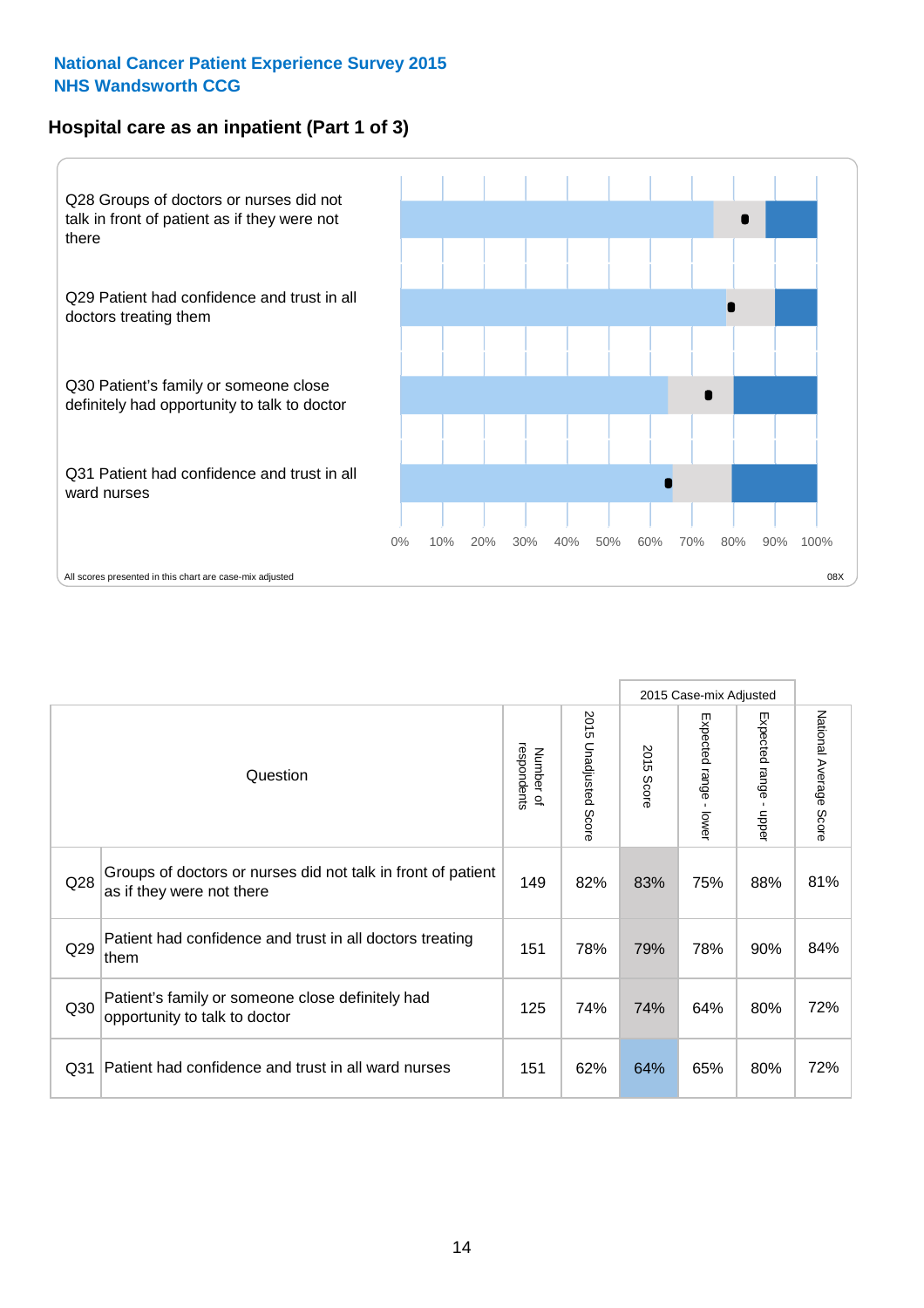### **Hospital care as an inpatient (Part 2 of 3)**



|                 |                                                                         |                          |                       |               | 2015 Case-mix Adjusted |                                         |                           |
|-----------------|-------------------------------------------------------------------------|--------------------------|-----------------------|---------------|------------------------|-----------------------------------------|---------------------------|
|                 | Question                                                                | respondents<br>Number of | 2015 Unadjusted Score | 2015<br>Score | Expected range - lower | Expected range<br>$\mathbf{r}$<br>nbber | National Average<br>Score |
| Q <sub>32</sub> | Always / nearly always enough nurses on duty                            | 149                      | 72%                   | 74%           | 58%                    | 74%                                     | 66%                       |
| Q <sub>33</sub> | All staff asked patient what name they preferred to be<br>called by     | 150                      | 53%                   | 54%           | 56%                    | 77%                                     | 67%                       |
| Q <sub>34</sub> | Always given enough privacy when discussing condition<br>or treatment   | 148                      | 85%                   | 86%           | 79%                    | 91%                                     | 85%                       |
| Q <sub>35</sub> | Patient was able to discuss worries or fears with staff<br>during visit | 111                      | 53%                   | 54%           | 43%                    | 61%                                     | 52%                       |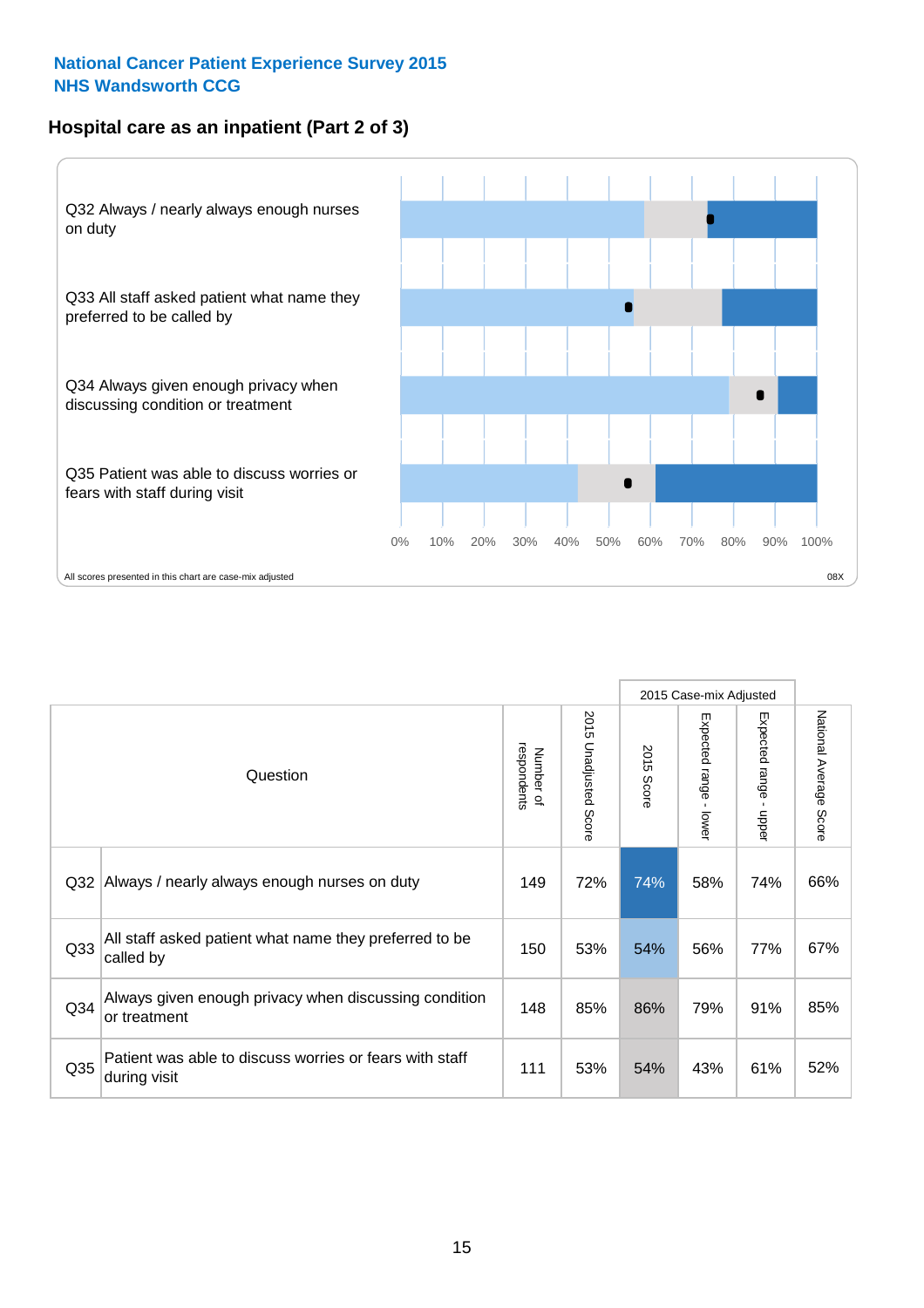### **Hospital care as an inpatient (Part 3 of 3)**



|                 |                                                                                     |                          |                                 |               | 2015 Case-mix Adjusted  |                           |                        |
|-----------------|-------------------------------------------------------------------------------------|--------------------------|---------------------------------|---------------|-------------------------|---------------------------|------------------------|
|                 | Question                                                                            | respondents<br>Number of | 2015<br><b>Unadjusted Score</b> | 2015<br>Score | Expected range<br>lower | Expected range<br>- nbber | National Average Score |
| Q36             | Hospital staff definitely did everything to help control pain                       | 132                      | 84%                             | 85%           | 78%                     | 90%                       | 84%                    |
| Q <sub>37</sub> | Always treated with respect and dignity by staff                                    | 150                      | 85%                             | 86%           | 82%                     | 93%                       | 87%                    |
| Q38             | Given clear written information about what should / should<br>not do post discharge | 137                      | 80%                             | 80%           | 78%                     | 91%                       | 84%                    |
| Q39             | Staff told patient who to contact if worried post discharge                         | 141                      | 91%                             | 92%           | 90%                     | 98%                       | 94%                    |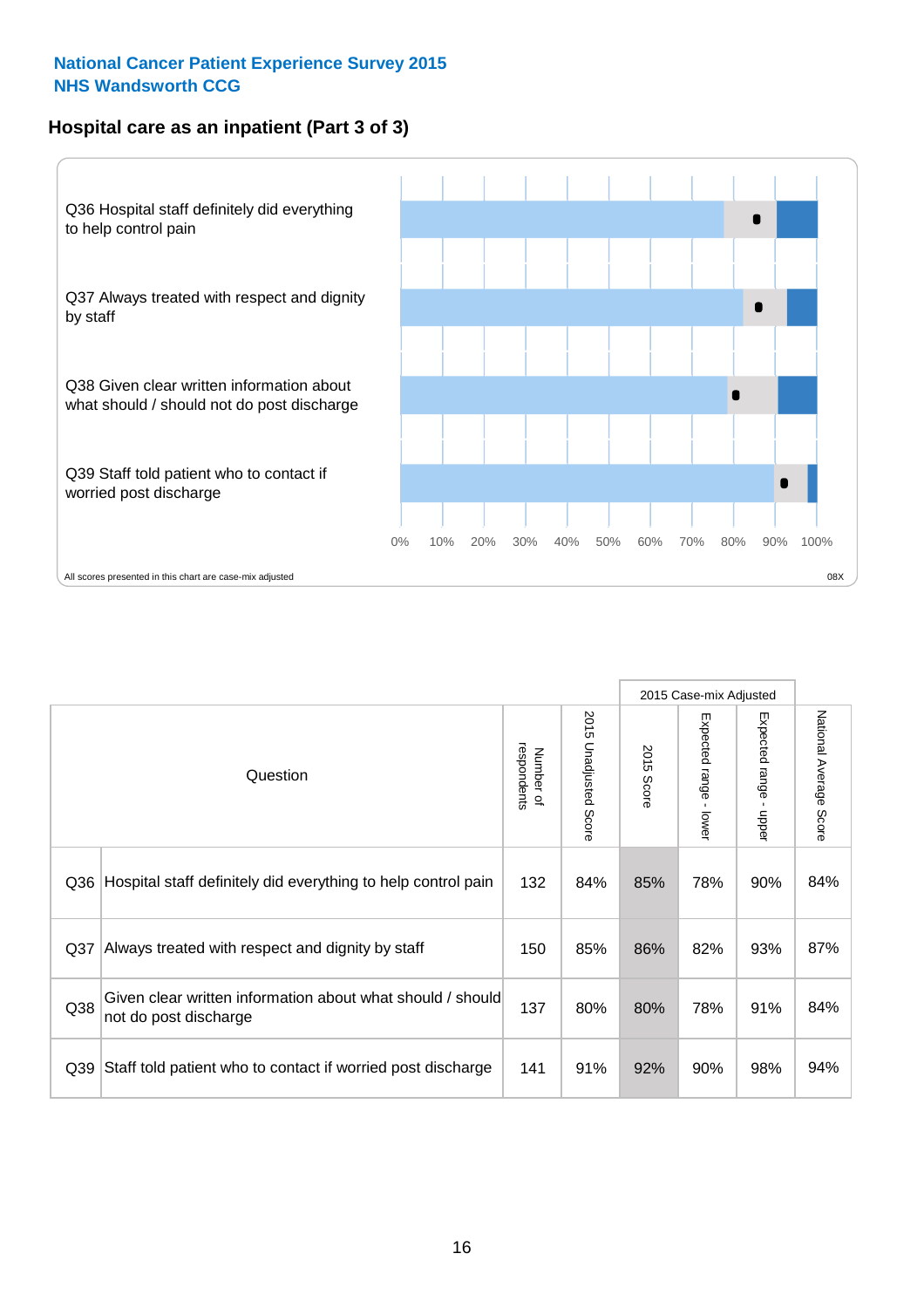### **Hospital care as a day patient / outpatient (Part 1 of 2)**



|     |                                                                                    |                          |                                 | 2015 Case-mix Adjusted |                                           |                                         |                        |
|-----|------------------------------------------------------------------------------------|--------------------------|---------------------------------|------------------------|-------------------------------------------|-----------------------------------------|------------------------|
|     | Question                                                                           | respondents<br>Number of | 2015<br><b>Unadjusted Score</b> | 2015<br><b>Score</b>   | Expected range<br>$\blacksquare$<br>lower | Expected range<br>$\mathbf{I}$<br>nbber | National Average Score |
| Q41 | Patient was able to discuss worries or fears with staff<br>during visit            | 204                      | 60%                             | 62%                    | 64%                                       | 76%                                     | 70%                    |
| Q42 | Doctor had the right notes and other documentation with<br>them                    | 234                      | 96%                             | 96%                    | 93%                                       | 98%                                     | 96%                    |
| Q44 | Beforehand patient had all information needed about<br>radiotherapy treatment      | 56                       | 82%                             | 83%                    | 77%                                       | 95%                                     | 86%                    |
| Q45 | Patient given understandable information about whether<br>radiotherapy was working | 51                       | 65%                             | 65%                    | 46%                                       | 73%                                     | 60%                    |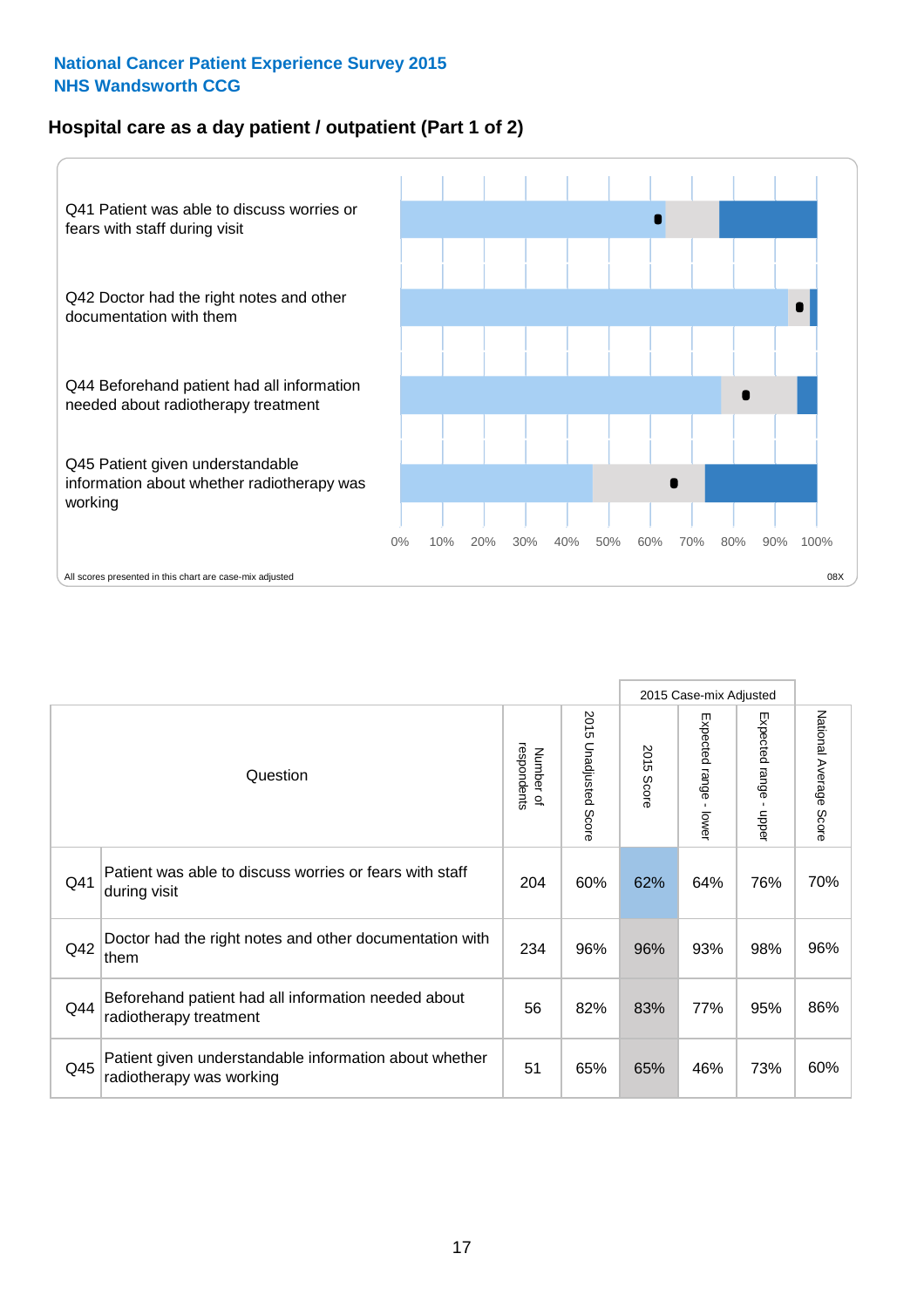### **Hospital care as a day patient / outpatient (Part 2 of 2)**



|     |                                                                                    |                             |                             | 2015 Case-mix Adjusted |                         |                          |                           |
|-----|------------------------------------------------------------------------------------|-----------------------------|-----------------------------|------------------------|-------------------------|--------------------------|---------------------------|
|     | Question                                                                           | respondents<br>Number<br>டி | 2015<br>Unadjusted<br>Score | 2015<br>Score          | Expected range<br>lower | Expected<br>range<br>dda | National Average<br>Score |
| Q47 | Beforehand patient had all information needed about<br>chemotherapy treatment      | 151                         | 83%                         | 83%                    | 78%                     | 90%                      | 84%                       |
| Q48 | Patient given understandable information about whether<br>chemotherapy was working | 130                         | 65%                         | 65%                    | 60%                     | 76%                      | 68%                       |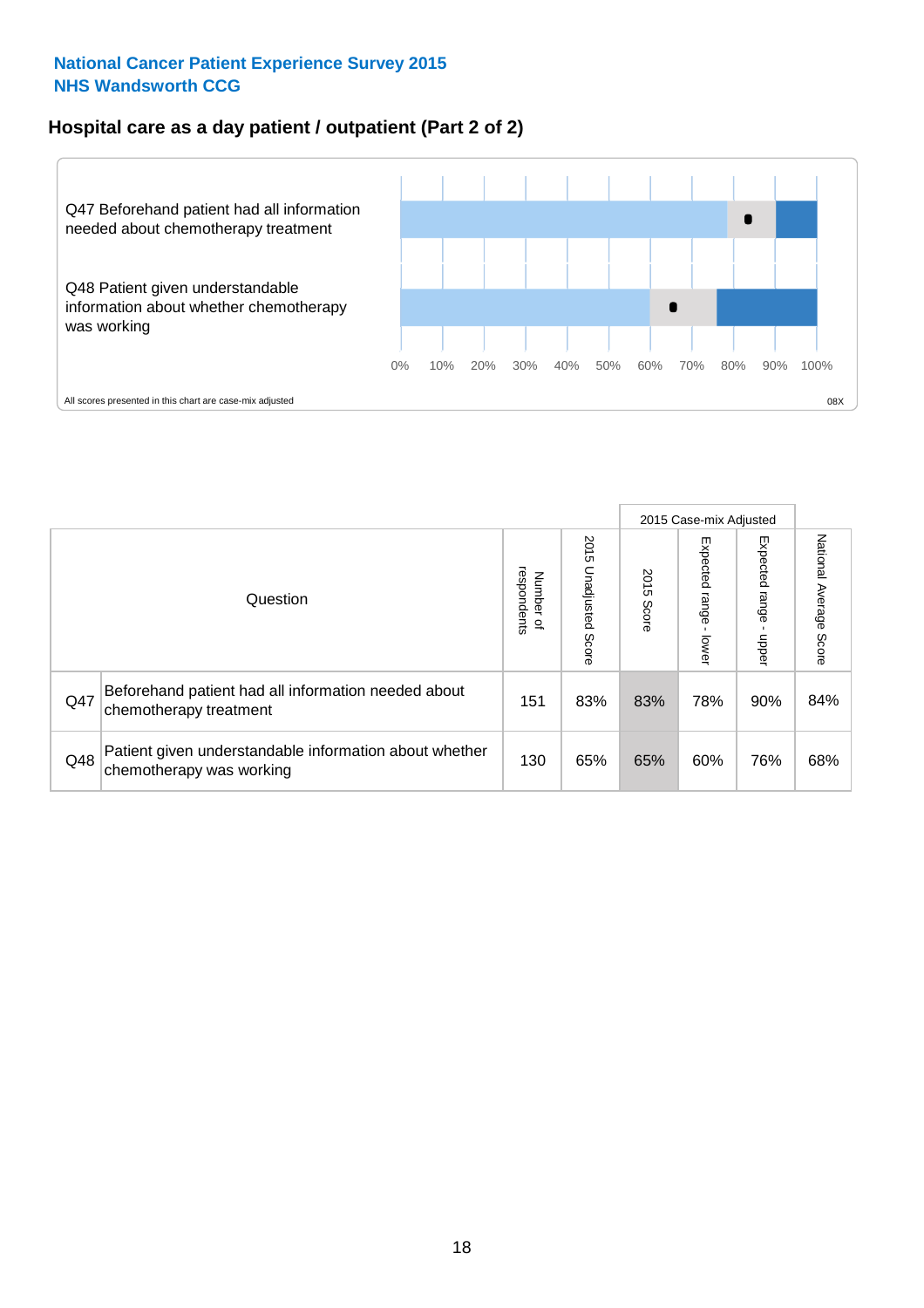#### **Home care and support**



All scores presented in this chart are case-mix adjusted

|                 |                                                                                                     |                          |                       | 2015 Case-mix Adjusted |                         |                         |                                  |
|-----------------|-----------------------------------------------------------------------------------------------------|--------------------------|-----------------------|------------------------|-------------------------|-------------------------|----------------------------------|
|                 | Question                                                                                            | respondents<br>Number of | 2015 Unadjusted Score | 2015<br>Score          | Expected range<br>lower | Expected range<br>nbber | National Average<br><b>Score</b> |
| Q49             | Hospital staff gave family or someone close all the<br>information needed to help with care at home | 204                      | 52%                   | 53%                    | 51%                     | 64%                     | 58%                              |
| Q50             | Patient definitely given enough support from health or<br>social services during treatment          | 146                      | 40%                   | 41%                    | 45%                     | 63%                     | 54%                              |
| Q <sub>51</sub> | Patient definitely given enough support from health or<br>social services after treatment           | 102                      | 35%                   | 37%                    | 35%                     | 54%                     | 45%                              |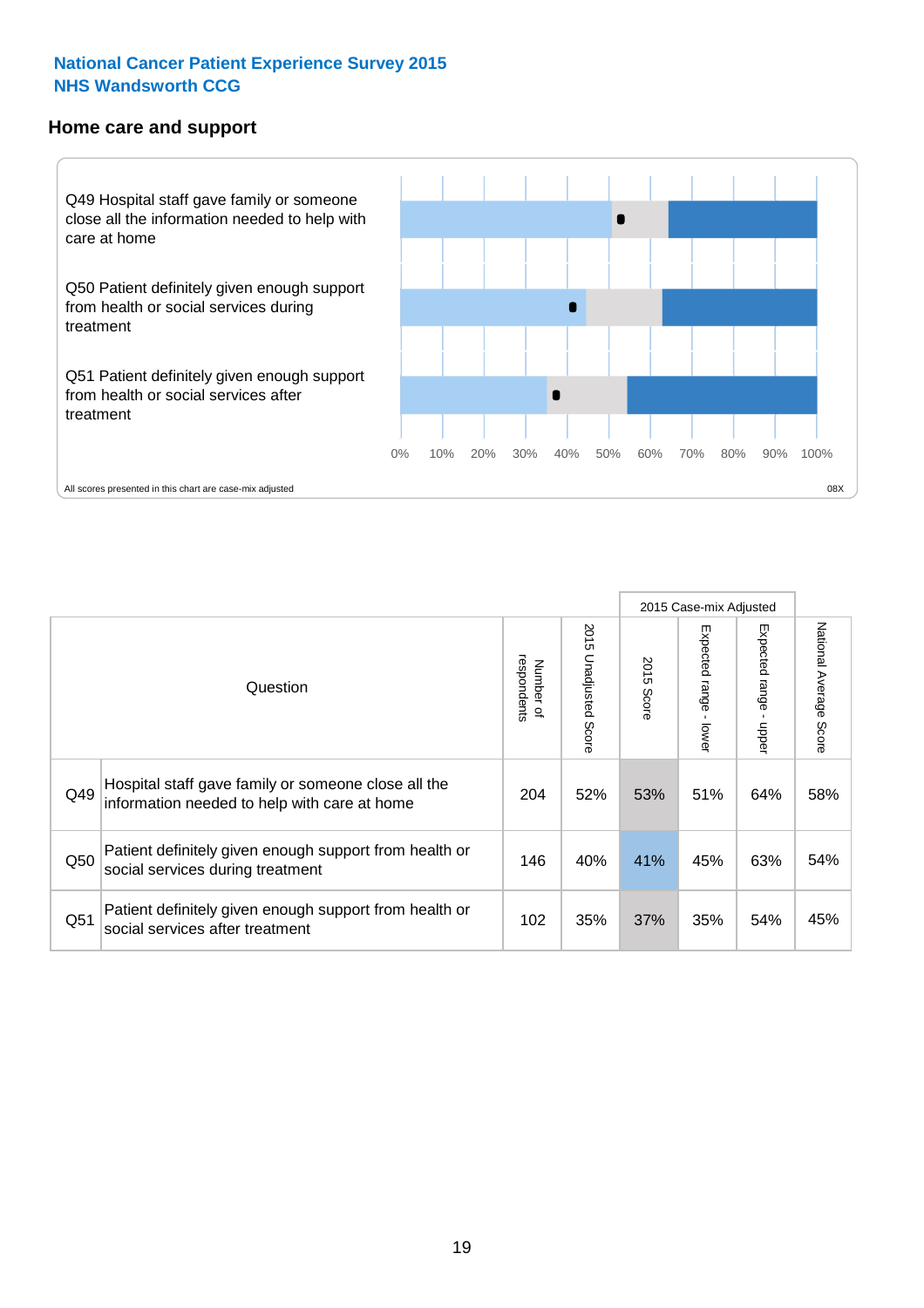### **Care from your general practice**



|     |                                                                           |                                       |                             | 2015 Case-mix Adjusted |                         |                            |                           |
|-----|---------------------------------------------------------------------------|---------------------------------------|-----------------------------|------------------------|-------------------------|----------------------------|---------------------------|
|     | Question                                                                  | respondents<br>Number<br>$\mathbf{Q}$ | 2015<br>Unadjusted<br>Score | 2015<br>Score          | Expected range<br>lower | Expected<br>range<br>nbper | National Average<br>Score |
| Q52 | GP given enough information about patient's condition<br>and treatment    | 236                                   | 95%                         | 96%                    | 93%                     | 98%                        | 95%                       |
| Q53 | Practice staff definitely did everything they could to<br>support patient | 199                                   | 65%                         | 66%                    | 56%                     | 69%                        | 63%                       |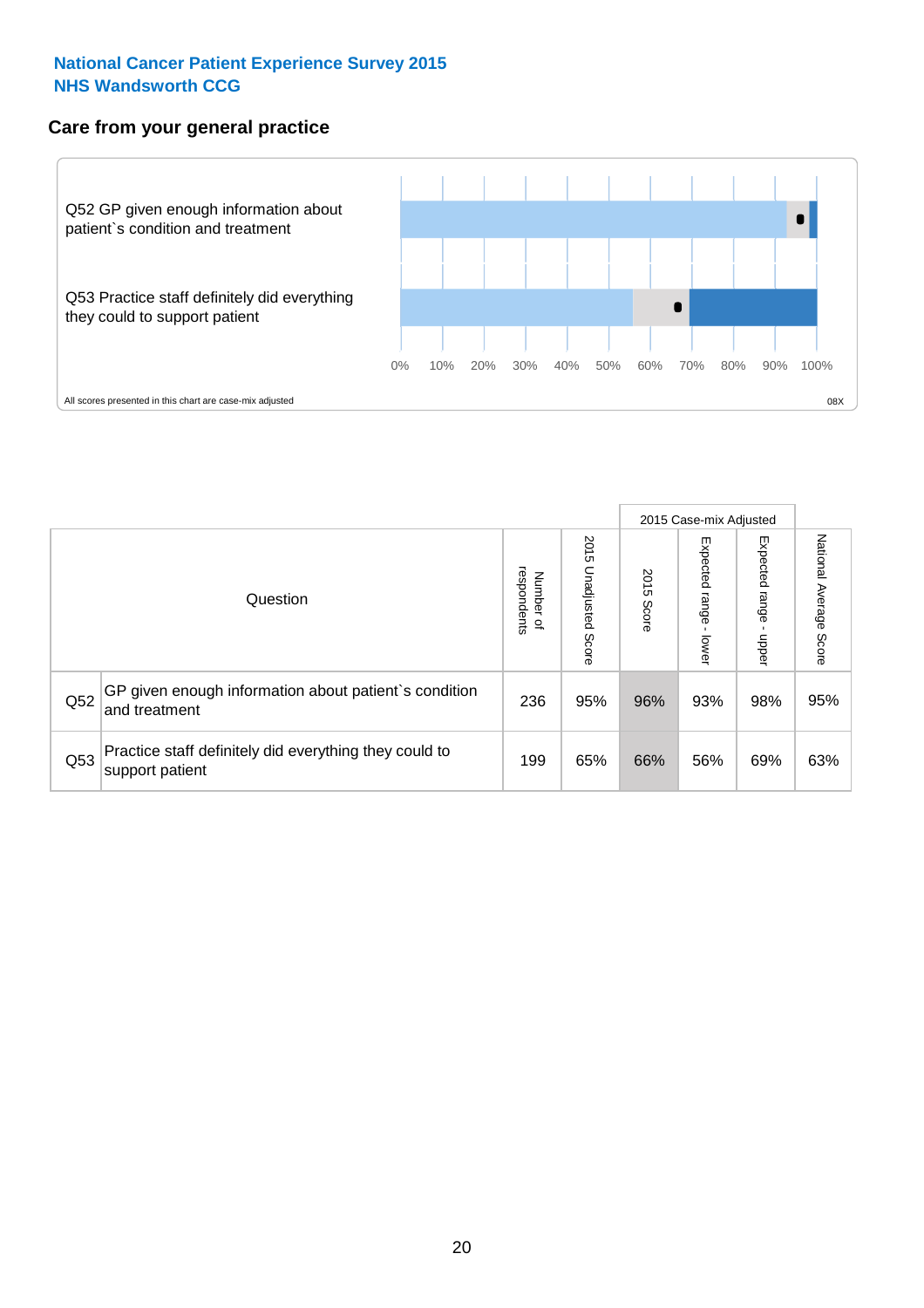# **Your overall NHS care (Part 1 of 2)**



|     |                                                                    |                          |                          | 2015 Case-mix Adjusted |                                           |                                           |                        |
|-----|--------------------------------------------------------------------|--------------------------|--------------------------|------------------------|-------------------------------------------|-------------------------------------------|------------------------|
|     | Question                                                           | respondents<br>Number of | 2015<br>Unadjusted Score | 2015<br>Score          | Expected range<br>$\blacksquare$<br>lower | Expected range<br>$\blacksquare$<br>nbber | National Average Score |
| Q54 | Hospital and community staff always worked well together           | 260                      | 51%                      | 52%                    | 54%                                       | 67%                                       | 61%                    |
| Q55 | Patient given a care plan                                          | 202                      | 28%                      | 27%                    | 26%                                       | 40%                                       | 33%                    |
| Q56 | Overall the administration of the care was very good /<br>good     | 266                      | 89%                      | 89%                    | 85%                                       | 93%                                       | 89%                    |
| Q57 | Length of time for attending clinics and appointments was<br>right | 258                      | 59%                      | 60%                    | 58%                                       | 73%                                       | 66%                    |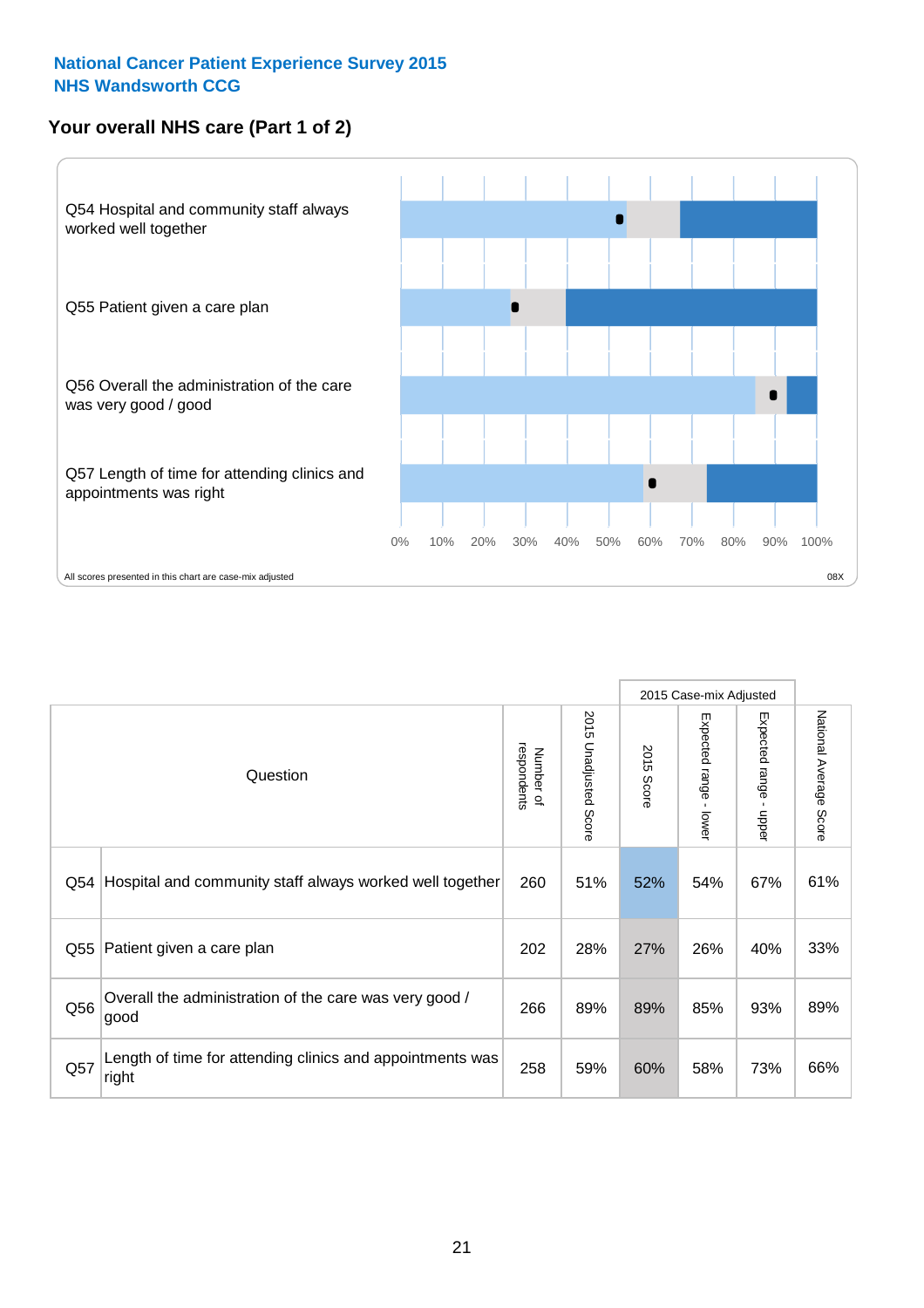### **Your overall NHS care (Part 2 of 2)**



|     |                                                       |                                         |                             |               |                            | 2015 Case-mix Adjusted     |                        |
|-----|-------------------------------------------------------|-----------------------------------------|-----------------------------|---------------|----------------------------|----------------------------|------------------------|
|     | Question                                              | respondents<br>Number<br>$\overline{a}$ | 2015<br>Jnadjusted<br>Score | 2015<br>Score | Expected<br>range<br>lower | Expected<br>range<br>doper | National Average Score |
| Q58 | Taking part in cancer research discussed with patient | 244                                     | 39%                         | 38%           | 21%                        | 36%                        | 28%                    |



|     |                                                                        |                                   |                             |               |                                                           | 2015 Case-mix Adjusted                                |                              |
|-----|------------------------------------------------------------------------|-----------------------------------|-----------------------------|---------------|-----------------------------------------------------------|-------------------------------------------------------|------------------------------|
|     | Question                                                               | respondents<br>Number<br>$\Omega$ | 2015<br>Inadjusted<br>Score | 2015<br>Score | OWer<br>limit<br>range<br>$\overline{\sigma}$<br>expected | Upper<br>limit<br>range<br>$\overline{a}$<br>expected | National<br>Average<br>Score |
| Q59 | Patient's average rating of care scored from very poor to<br>very good | 259                               | 8.6                         | 8.7           | 8.5                                                       | 8.9                                                   | 8.7                          |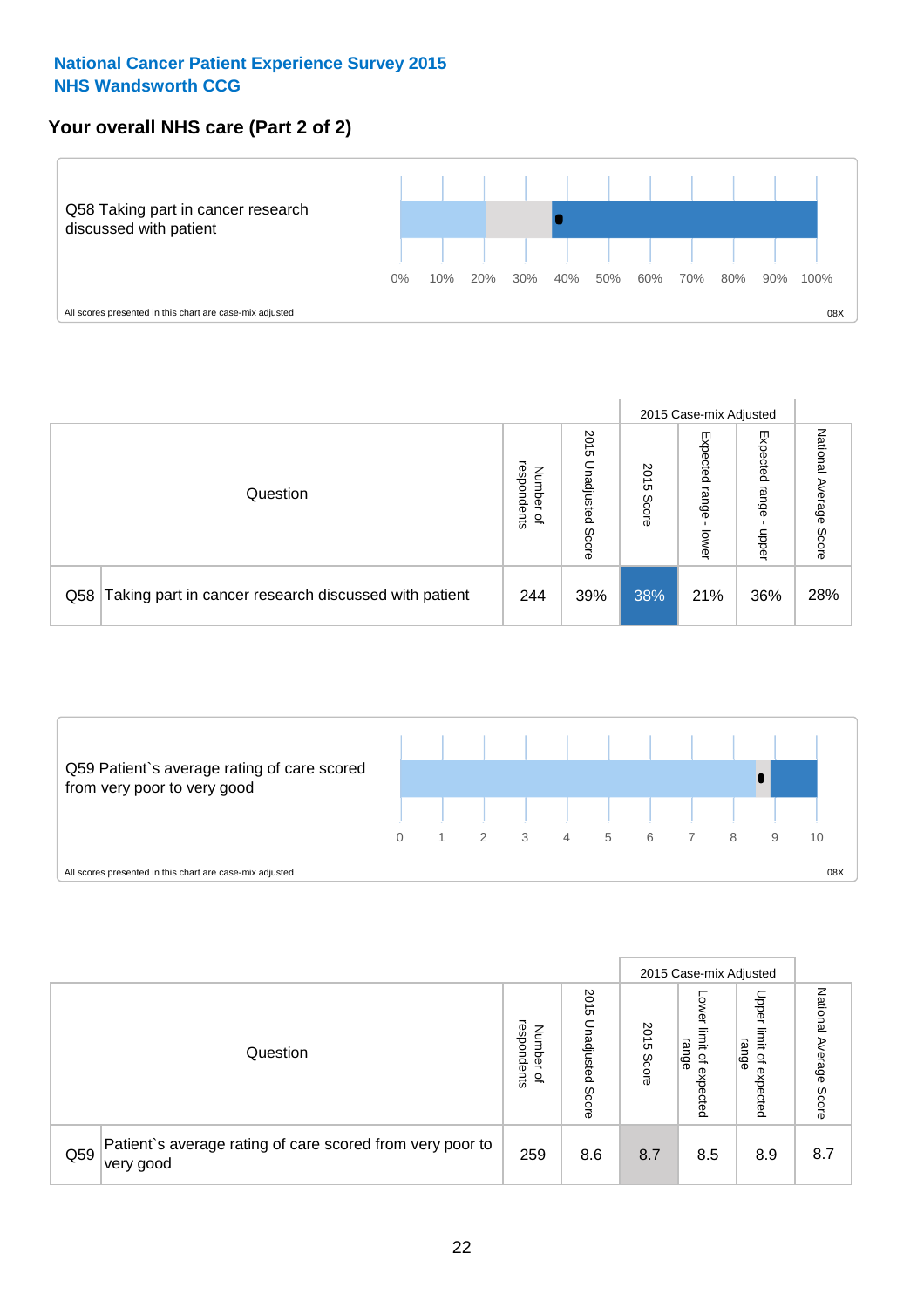# **Comparisons by tumour group for this CCG**

The following tables show the unadjusted CCG and the national percentage scores for each question broken down by tumour group. Where a cell in the table contains an asterisk this indicates that the number of patients in that group was below 21 and too small to display. Where a cell in the table contains "n.a." this indicates that there were no respondents for that tumour group.

# **Seeing your GP**

|                      | Q1. Saw GP once /<br>had to go to hospital | twice before being told | Q2. Patient thought<br>they were seen as<br>soon as necessary |                 |  |
|----------------------|--------------------------------------------|-------------------------|---------------------------------------------------------------|-----------------|--|
| <b>Cancer type</b>   | This CCG <sup>\$</sup>                     | <b>National</b>         | This CCG <sup>\$</sup>                                        | <b>National</b> |  |
| Brain / CNS          | $\star$                                    | 60%                     | $\star$                                                       | 77%             |  |
| <b>Breast</b>        | 84%                                        | 93%                     | 90%                                                           | 88%             |  |
| Colorectal / LGT     | 45%                                        | 72%                     | 79%                                                           | 80%             |  |
| Gynaecological       | $\star$                                    | 75%                     | $\star$                                                       | 78%             |  |
| Haematological       | 61%                                        | 64%                     | 83%                                                           | 80%             |  |
| <b>Head and Neck</b> | $\star$                                    | 77%                     | $\star$                                                       | 79%             |  |
| Lung                 | $\star$                                    | 69%                     | $\star$                                                       | 83%             |  |
| Prostate             | $\star$                                    | 79%                     | $\star$                                                       | 85%             |  |
| Sarcoma              | $\star$                                    | 64%                     | $\star$                                                       | 69%             |  |
| Skin                 | $\star$                                    | 91%                     | $\star$                                                       | 87%             |  |
| <b>Upper Gastro</b>  | $\star$                                    | 70%                     | $\star$                                                       | 78%             |  |
| Urological           | $\star$                                    | 81%                     | 79%                                                           | 84%             |  |
| Other                | $\star$                                    | 70%                     | 67%                                                           | 78%             |  |
| <b>All Cancers</b>   | 66%                                        | 76%                     | 80%                                                           | 82%             |  |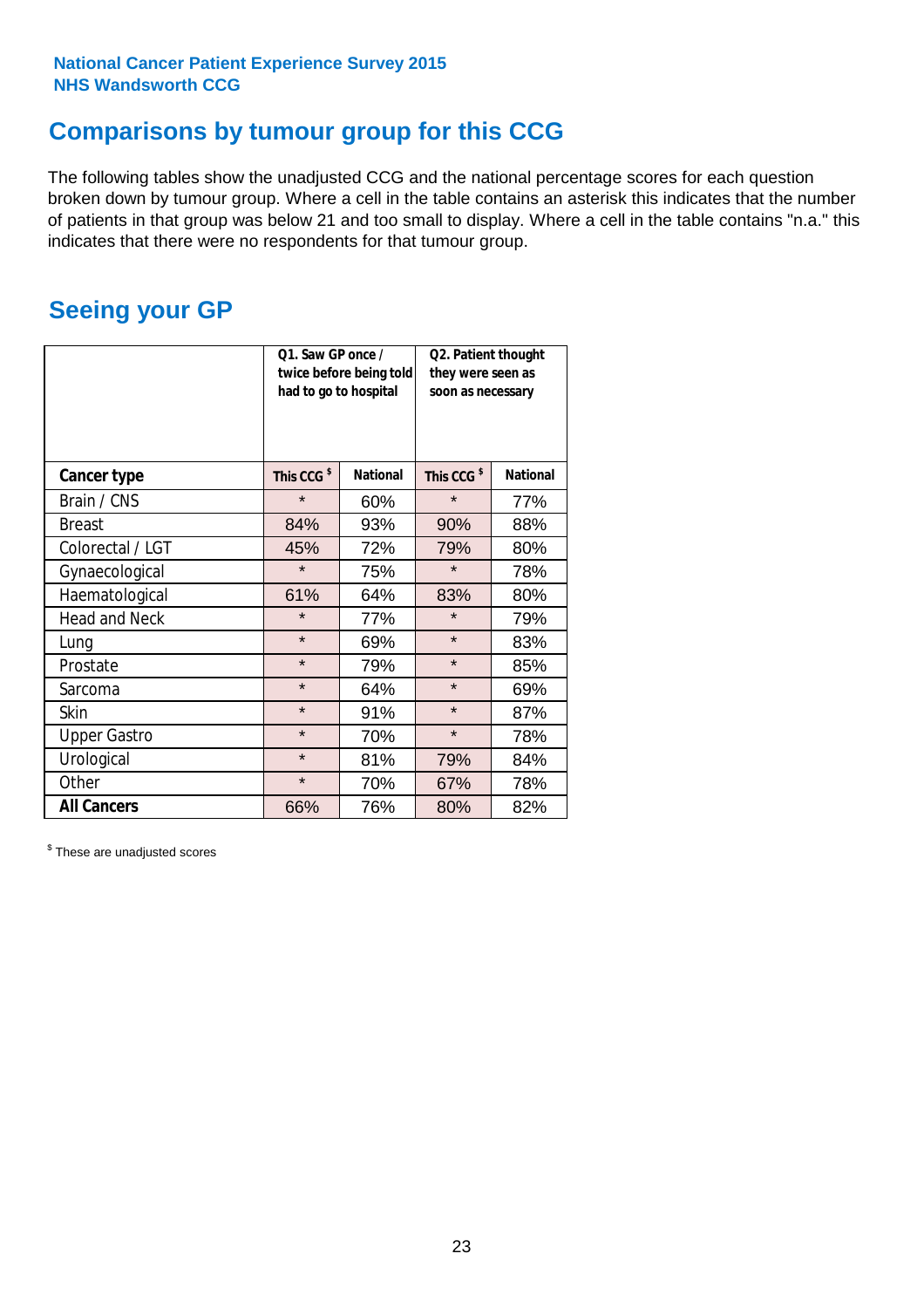# **Diagnostic tests**

|                      | be done was about<br>right | Q6. The length of time<br>waiting for the test to | Q7. Given complete<br>explanation of test<br>results in<br>understandable way |                 |  |
|----------------------|----------------------------|---------------------------------------------------|-------------------------------------------------------------------------------|-----------------|--|
| <b>Cancer type</b>   | This CCG <sup>\$</sup>     | <b>National</b>                                   | This CCG <sup>\$</sup>                                                        | <b>National</b> |  |
| Brain / CNS          | $\star$                    | 87%                                               | $\star$                                                                       | 69%             |  |
| <b>Breast</b>        | 95%                        | 90%                                               | 79%                                                                           | 82%             |  |
| Colorectal / LGT     | 77%                        | 86%                                               | 89%                                                                           | 81%             |  |
| Gynaecological       | $\star$                    | 84%                                               | $\star$                                                                       | 76%             |  |
| Haematological       | 90%                        | 87%                                               | 70%                                                                           | 76%             |  |
| <b>Head and Neck</b> | $\star$                    | 84%                                               | $\star$                                                                       | 77%             |  |
| Lung                 | $\star$                    | 87%                                               | $\star$                                                                       | 78%             |  |
| Prostate             | $\star$                    | 85%                                               | $\star$                                                                       | 79%             |  |
| Sarcoma              | $\star$                    | 81%                                               | $\star$                                                                       | 77%             |  |
| <b>Skin</b>          | $\star$                    | 89%                                               | $\star$                                                                       | 85%             |  |
| <b>Upper Gastro</b>  | $\star$                    | 83%                                               | $\star$                                                                       | 77%             |  |
| Urological           | 78%                        | 85%                                               | 87%                                                                           | 78%             |  |
| Other                | $\star$                    | 85%                                               | $\star$                                                                       | 76%             |  |
| <b>All Cancers</b>   | 86%                        | 87%                                               | 79%                                                                           | 79%             |  |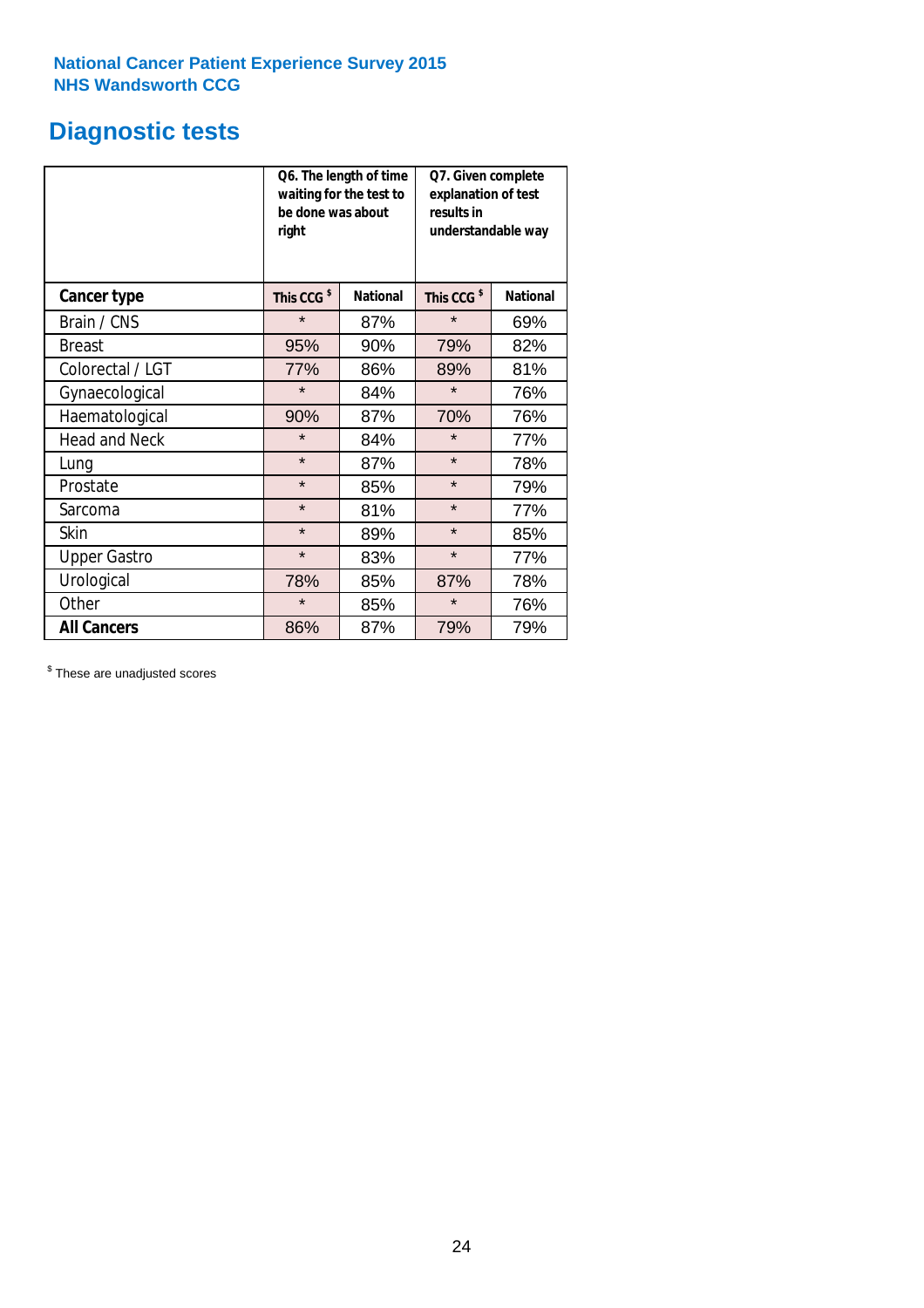# **Finding out what was wrong with you**

|                      | Q8. Patient told they<br>could bring a family<br>member or friend<br>when first told they<br>had cancer |                 | Q9. Patient felt they<br>were told sensitively<br>that they had cancer |                 | Q10. Patient<br>completely understood<br>the explanation of<br>what was wrong |                 | Q11. Patient given<br>easy to understand<br>written information<br>about the type of<br>cancer they had |                 |
|----------------------|---------------------------------------------------------------------------------------------------------|-----------------|------------------------------------------------------------------------|-----------------|-------------------------------------------------------------------------------|-----------------|---------------------------------------------------------------------------------------------------------|-----------------|
| Cancer type          | This CCG <sup>\$</sup>                                                                                  | <b>National</b> | This CCG <sup>\$</sup>                                                 | <b>National</b> | This CCG <sup>\$</sup>                                                        | <b>National</b> | This CCG <sup>\$</sup>                                                                                  | <b>National</b> |
| Brain / CNS          | $\star$                                                                                                 | 85%             | $\star$                                                                | 79%             | $\star$                                                                       | 60%             | n.a.                                                                                                    | 62%             |
| <b>Breast</b>        | 85%                                                                                                     | 83%             | 92%                                                                    | 88%             | 71%                                                                           | 78%             | 77%                                                                                                     | 76%             |
| Colorectal / LGT     | 88%                                                                                                     | 83%             | 80%                                                                    | 85%             | 77%                                                                           | 79%             | $\star$                                                                                                 | 71%             |
| Gynaecological       | $\star$                                                                                                 | 75%             | $\star$                                                                | 83%             | $\star$                                                                       | 73%             | $\star$                                                                                                 | 69%             |
| Haematological       | 68%                                                                                                     | 75%             | 84%                                                                    | 83%             | 59%                                                                           | 60%             | 71%                                                                                                     | 74%             |
| <b>Head and Neck</b> | $\star$                                                                                                 | 73%             | $\star$                                                                | 85%             | $\star$                                                                       | 75%             | $\star$                                                                                                 | 61%             |
| Lung                 | $\star$                                                                                                 | 80%             | $\star$                                                                | 83%             | $\star$                                                                       | 75%             | $\star$                                                                                                 | 66%             |
| Prostate             | $\star$                                                                                                 | 80%             | $\star$                                                                | 84%             | $\star$                                                                       | 78%             | $\star$                                                                                                 | 80%             |
| Sarcoma              | $\star$                                                                                                 | 77%             | $\star$                                                                | 82%             | $\star$                                                                       | 63%             | $\star$                                                                                                 | 61%             |
| Skin                 | $\star$                                                                                                 | 71%             | $\star$                                                                | 90%             | $\star$                                                                       | 83%             | $\star$                                                                                                 | 84%             |
| <b>Upper Gastro</b>  | $\star$                                                                                                 | 79%             | $\star$                                                                | 79%             | $\star$                                                                       | 72%             | $\star$                                                                                                 | 64%             |
| Urological           | $\star$                                                                                                 | 74%             | 83%                                                                    | 82%             | 83%                                                                           | 76%             | $\star$                                                                                                 | 71%             |
| Other                | $\star$                                                                                                 | 77%             | $\star$                                                                | 82%             | 71%                                                                           | 72%             | $\star$                                                                                                 | 61%             |
| <b>All Cancers</b>   | 75%                                                                                                     | 79%             | 83%                                                                    | 84%             | 70%                                                                           | 73%             | 69%                                                                                                     | 72%             |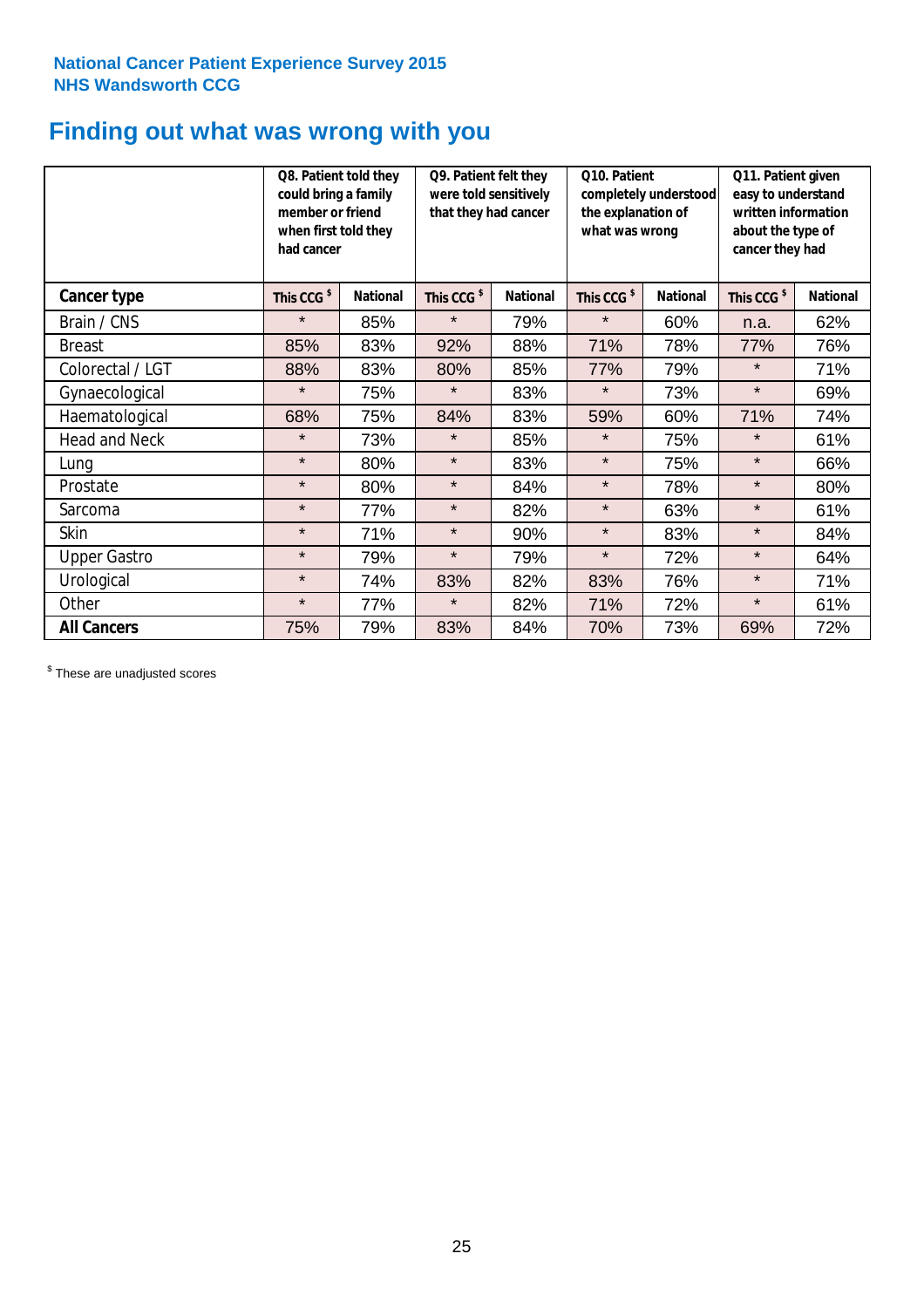# **Deciding the best treatment for you**

|                      | 012. Patient felt that<br>treatment options<br>were completely<br>explained |                 | O13. Possible side<br>understandable way | effects explained in an | Q14. Patient given<br>practical advice and<br>support in dealing with<br>side effects of<br>treatment |                 |  |
|----------------------|-----------------------------------------------------------------------------|-----------------|------------------------------------------|-------------------------|-------------------------------------------------------------------------------------------------------|-----------------|--|
| <b>Cancer type</b>   | This CCG <sup>\$</sup>                                                      | <b>National</b> | This CCG <sup>\$</sup>                   | <b>National</b>         | This CCG <sup>\$</sup>                                                                                | <b>National</b> |  |
| Brain / CNS          | $\star$                                                                     | 80%             | $\star$                                  | 71%                     | $\star$                                                                                               | 62%             |  |
| <b>Breast</b>        | 79%                                                                         | 84%             | 76%                                      | 76%                     | 65%                                                                                                   | 69%             |  |
| Colorectal / LGT     | 96%                                                                         | 85%             | 80%                                      | 75%                     | 64%                                                                                                   | 68%             |  |
| Gynaecological       | $\star$                                                                     | 84%             | $\star$                                  | 76%                     | $\star$                                                                                               | 68%             |  |
| Haematological       | 69%                                                                         | 81%             | 68%                                      | 69%                     | 70%                                                                                                   | 65%             |  |
| <b>Head and Neck</b> | $\star$                                                                     | 85%             | $\star$                                  | 72%                     | $\star$                                                                                               | 67%             |  |
| Lung                 | $\star$                                                                     | 84%             | $\star$                                  | 74%                     | $\star$                                                                                               | 69%             |  |
| Prostate             | $\star$                                                                     | 80%             | $\star$                                  | 71%                     | $\star$                                                                                               | 61%             |  |
| Sarcoma              | $\star$                                                                     | 82%             | $\star$                                  | 75%                     | $\star$                                                                                               | 66%             |  |
| Skin                 | $\star$                                                                     | 88%             | $\star$                                  | 75%                     | $\star$                                                                                               | 74%             |  |
| <b>Upper Gastro</b>  | $\star$                                                                     | 83%             | $\star$                                  | 72%                     | $\star$                                                                                               | 66%             |  |
| Urological           | $\star$                                                                     | 80%             | 81%                                      | 69%                     | 67%                                                                                                   | 61%             |  |
| Other                | $\star$                                                                     | 80%             | $\star$                                  | 72%                     | $\star$                                                                                               | 64%             |  |
| <b>All Cancers</b>   | 81%                                                                         | 83%             | 70%                                      | 73%                     | 63%                                                                                                   | 66%             |  |

|                      | in the future          | Q15. Patient definitely<br>told about side effects<br>that could affect them | Q16. Patient definitely<br>involved in decisions<br>about care and<br>treatment |                 |  |
|----------------------|------------------------|------------------------------------------------------------------------------|---------------------------------------------------------------------------------|-----------------|--|
| <b>Cancer type</b>   | This CCG <sup>\$</sup> | <b>National</b>                                                              | This CCG <sup>\$</sup>                                                          | <b>National</b> |  |
| Brain / CNS          | $\star$                | 56%                                                                          | $\star$                                                                         | 74%             |  |
| <b>Breast</b>        | 51%                    | 55%                                                                          | 82%                                                                             | 79%             |  |
| Colorectal / LGT     | 59%                    | 56%                                                                          | 69%                                                                             | 79%             |  |
| Gynaecological       | $\star$                | 54%                                                                          |                                                                                 | 76%             |  |
| Haematological       | 47%<br>50%             |                                                                              | 72%                                                                             | 77%             |  |
| <b>Head and Neck</b> | $\star$                | 58%                                                                          | $\star$                                                                         | 76%             |  |
| Lung                 | $\star$                | 54%                                                                          | $\star$                                                                         | 78%             |  |
| Prostate             | $\star$                | 63%                                                                          | $\star$                                                                         | 79%             |  |
| Sarcoma              | $\star$                | 54%                                                                          | $\star$                                                                         | 77%             |  |
| <b>Skin</b>          | n.a.                   | 66%                                                                          | $\star$                                                                         | 86%             |  |
| <b>Upper Gastro</b>  | $\star$                | 53%                                                                          | $\star$                                                                         | 77%             |  |
| Urological           | $\star$                | 52%                                                                          | 65%                                                                             | 75%             |  |
| Other                | $\star$                | 51%                                                                          | 57%                                                                             | 75%             |  |
| <b>All Cancers</b>   | 47%                    | 54%                                                                          | 71%                                                                             | 78%             |  |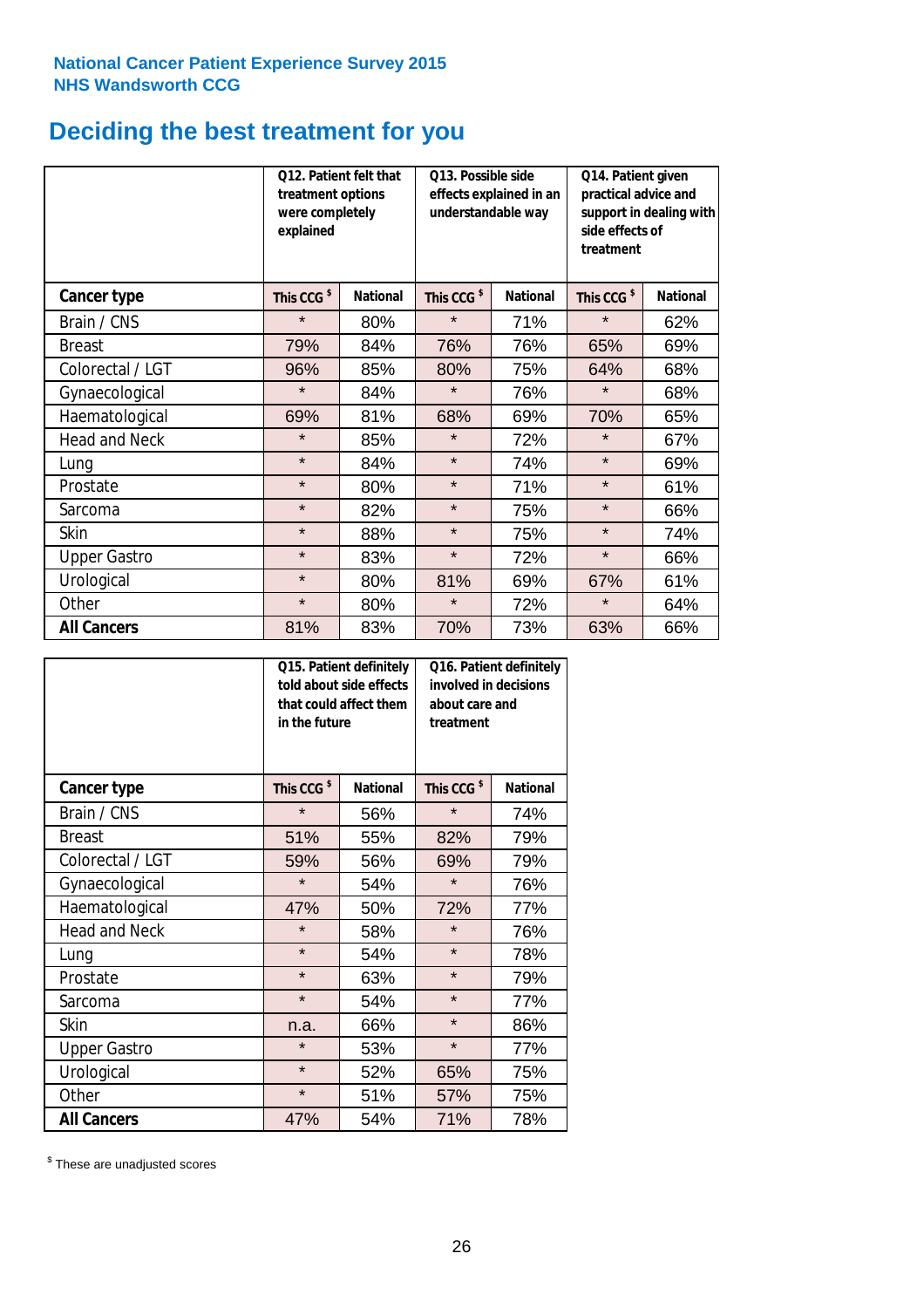# **Clinical Nurse Specialist**

|                      | would support them<br>through their<br>treatment | Q17. Patient given the<br>name of the CNS who | Q18. Patient found it<br>easy to contact their<br><b>CNS</b> |                 | <b>Q19. Get</b><br>understandable<br>answers to important<br>questions all or most<br>of the time |                 |
|----------------------|--------------------------------------------------|-----------------------------------------------|--------------------------------------------------------------|-----------------|---------------------------------------------------------------------------------------------------|-----------------|
| <b>Cancer type</b>   | This CCG <sup>\$</sup>                           | <b>National</b>                               | This CCG <sup>\$</sup>                                       | <b>National</b> | This CCG <sup>\$</sup>                                                                            | <b>National</b> |
| Brain / CNS          | $\star$                                          | 95%                                           | $\star$                                                      | 84%             | $\star$                                                                                           | 85%             |
| <b>Breast</b>        | 100%                                             | 94%                                           | 80%                                                          | 85%             | 91%                                                                                               | 88%             |
| Colorectal / LGT     | 96%                                              | 91%                                           | 83%                                                          | 88%             | 91%                                                                                               | 90%             |
| Gynaecological       | $\star$                                          | 93%                                           | $\star$                                                      | 86%             | $\star$                                                                                           | 87%             |
| Haematological       | 92%                                              | 89%                                           | 93%                                                          | 89%             | 93%                                                                                               | 90%             |
| <b>Head and Neck</b> | $\star$                                          | 88%                                           | $\star$                                                      | 86%             | $\star$                                                                                           | 88%             |
| Lung                 | $\star$                                          | 93%                                           | $\star$                                                      | 89%             | $\star$                                                                                           | 89%             |
| Prostate             | $\star$                                          | 89%                                           | $\star$                                                      | 83%             | $\star$                                                                                           | 88%             |
| Sarcoma              | $\star$                                          | 87%                                           | $\star$                                                      | 86%             | $\star$                                                                                           | 88%             |
| Skin                 | $\star$                                          | 88%                                           | n.a.                                                         | 90%             | n.a.                                                                                              | 92%             |
| <b>Upper Gastro</b>  | $\star$                                          | 92%                                           | $\star$                                                      | 87%             | $\star$                                                                                           | 88%             |
| Urological           | 75%                                              | 80%                                           | $\star$                                                      | 85%             | $\star$                                                                                           | 88%             |
| Other                | 86%                                              | 86%                                           | $\star$                                                      | 86%             | $\star$                                                                                           | 87%             |
| <b>All Cancers</b>   | 91%                                              | 90%                                           | 84%                                                          | 87%             | 90%                                                                                               | 88%             |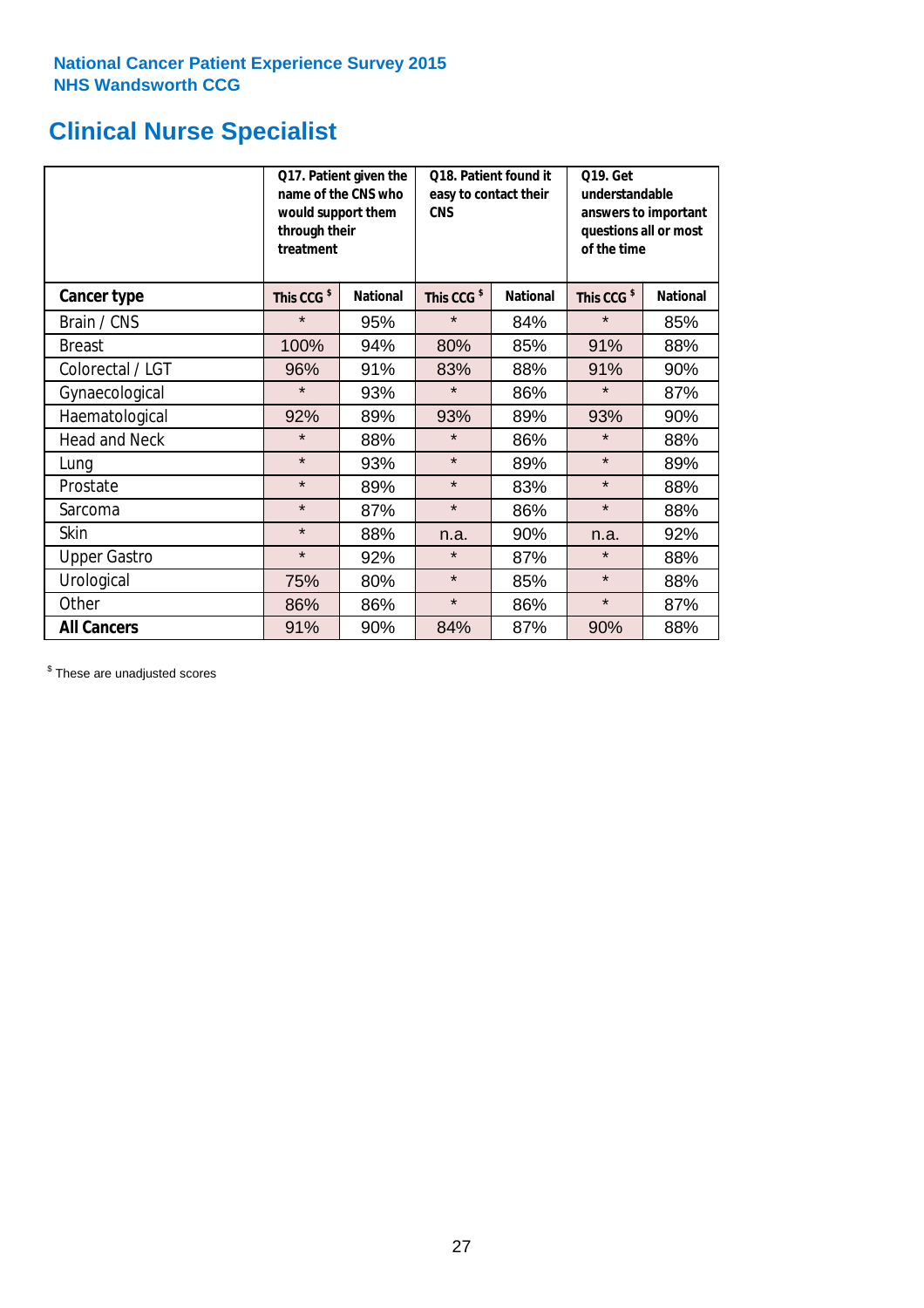# **Support for people with cancer**

|                      |                        | Q20. Hospital staff<br>gave information<br>about support groups |                        | Q21. Hospital staff<br>gave information<br>about impact cancer<br>could have on day to<br>day activities | Q22. Hospital staff<br>gave information on<br>getting financial help |                 | Q23. Hospital staff told<br>patient they could get<br>free prescriptions |                 |
|----------------------|------------------------|-----------------------------------------------------------------|------------------------|----------------------------------------------------------------------------------------------------------|----------------------------------------------------------------------|-----------------|--------------------------------------------------------------------------|-----------------|
| Cancer type          | This CCG <sup>\$</sup> | <b>National</b>                                                 | This CCG <sup>\$</sup> | <b>National</b>                                                                                          | This CCG <sup>\$</sup>                                               | <b>National</b> | This CCG <sup>\$</sup>                                                   | <b>National</b> |
| Brain / CNS          | $\star$                | 85%                                                             | n.a.                   | 80%                                                                                                      | $\star$                                                              | 72%             | $\star$                                                                  | 79%             |
| <b>Breast</b>        | 89%                    | 88%                                                             | 88%                    | 85%                                                                                                      | 63%                                                                  | 60%             | 91%                                                                      | 80%             |
| Colorectal / LGT     | $\star$                | 82%                                                             | $\star$                | 82%                                                                                                      | $\star$                                                              | 52%             | $\star$                                                                  | 83%             |
| Gynaecological       | $\star$                | 83%                                                             | $\star$                | 81%                                                                                                      | $\star$                                                              | 58%             | $\star$                                                                  | 76%             |
| Haematological       | 76%                    | 82%                                                             | 82%                    | 82%                                                                                                      | 58%                                                                  | 56%             | 87%                                                                      | 86%             |
| <b>Head and Neck</b> | $\star$                | 83%                                                             | $\star$                | 80%                                                                                                      | $\star$                                                              | 55%             | $\star$                                                                  | 80%             |
| Lung                 | $\star$                | 82%                                                             | $\star$                | 80%                                                                                                      | $\star$                                                              | 68%             | $\star$                                                                  | 85%             |
| Prostate             | $\star$                | 85%                                                             | $\star$                | 81%                                                                                                      | $\star$                                                              | 41%             | $\star$                                                                  | 76%             |
| Sarcoma              | $\star$                | 82%                                                             | $\star$                | 80%                                                                                                      | $\star$                                                              | 57%             | $\star$                                                                  | 75%             |
| Skin                 | n.a.                   | 85%                                                             | $\star$                | 85%                                                                                                      | n.a.                                                                 | 51%             | $\star$                                                                  | 65%             |
| <b>Upper Gastro</b>  | $\star$                | 82%                                                             | $\star$                | 78%                                                                                                      | $\star$                                                              | 57%             | $\star$                                                                  | 83%             |
| Urological           | $\star$                | 71%                                                             | $\star$                | 70%                                                                                                      | $\star$                                                              | 33%             | $\star$                                                                  | 69%             |
| Other                | $\star$                | 80%                                                             | $\star$                | 77%                                                                                                      | $\star$                                                              | 53%             | $\star$                                                                  | 79%             |
| <b>All Cancers</b>   | 82%                    | 83%                                                             | 78%                    | 81%                                                                                                      | 55%                                                                  | 55%             | 85%                                                                      | 80%             |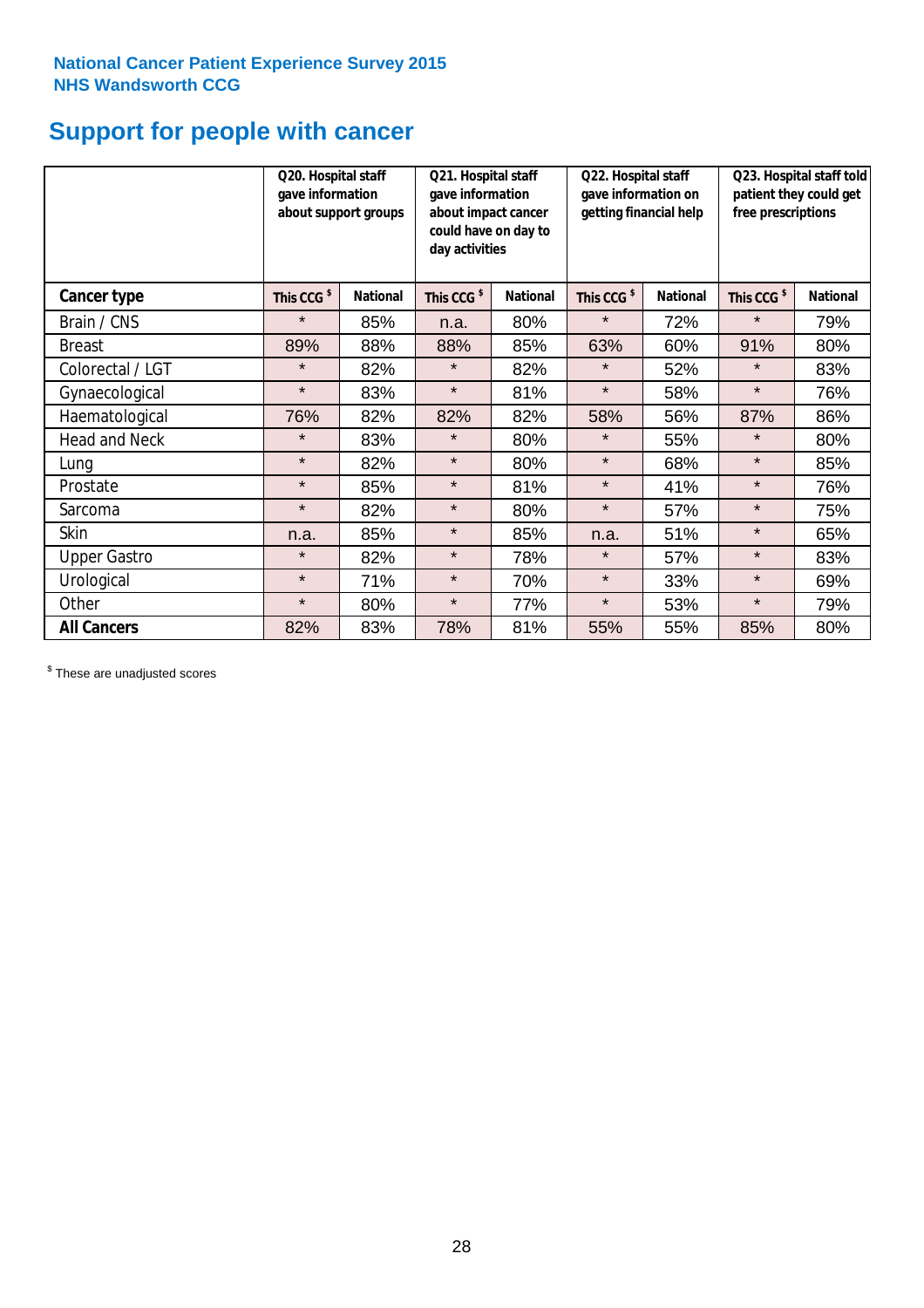# **Operations**

|                      | Q26. Staff explained<br>how operation had<br>gone in<br>understandable way |                 |  |  |  |
|----------------------|----------------------------------------------------------------------------|-----------------|--|--|--|
| <b>Cancer type</b>   | This CCG <sup>\$</sup>                                                     | <b>National</b> |  |  |  |
| Brain / CNS          | $\star$                                                                    | 75%             |  |  |  |
| <b>Breast</b>        | 77%                                                                        | 77%             |  |  |  |
| Colorectal / LGT     | 79%                                                                        | 81%             |  |  |  |
| Gynaecological       | $\star$                                                                    | 79%             |  |  |  |
| Haematological       | $\star$<br>75%                                                             |                 |  |  |  |
| <b>Head and Neck</b> | $\star$                                                                    | 77%             |  |  |  |
| Lung                 | $\star$                                                                    | 76%             |  |  |  |
| Prostate             | $\star$                                                                    | 76%             |  |  |  |
| Sarcoma              | $\star$                                                                    | 80%             |  |  |  |
| Skin                 | $\star$                                                                    | 84%             |  |  |  |
| <b>Upper Gastro</b>  | $\star$                                                                    | 81%             |  |  |  |
| Urological           | $\star$                                                                    | 74%             |  |  |  |
| Other                | $\star$<br>78%                                                             |                 |  |  |  |
| <b>All Cancers</b>   | 78%<br>78%                                                                 |                 |  |  |  |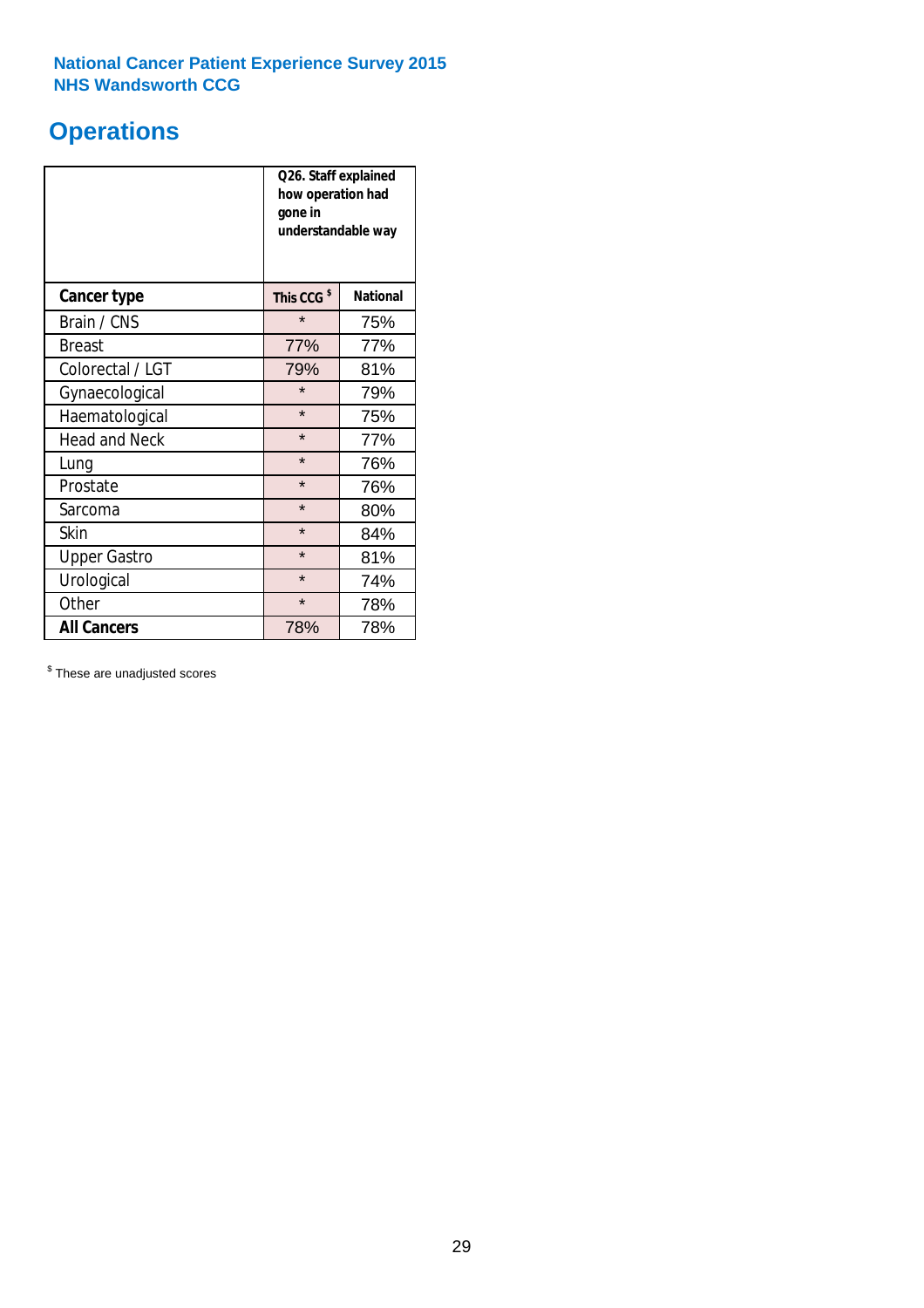# **Hospital care as an inpatient (Part 1 of 2)**

|                      | or nurses did not talk<br>they were not there | Q28. Groups of doctors<br>in front of patient as if | Q29. Patient had<br>confidence and trust in<br>all doctors treating<br>them |                 | Q30. Patient's family<br>or someone close<br>definitely had<br>opportunity to talk to<br>doctor |                 | Q31. Patient had<br>confidence and trust in I<br>all ward nurses |                 |
|----------------------|-----------------------------------------------|-----------------------------------------------------|-----------------------------------------------------------------------------|-----------------|-------------------------------------------------------------------------------------------------|-----------------|------------------------------------------------------------------|-----------------|
| <b>Cancer type</b>   | This CCG <sup>\$</sup>                        | <b>National</b>                                     | This CCG <sup>\$</sup>                                                      | <b>National</b> | This CCG <sup>\$</sup>                                                                          | <b>National</b> | This CCG <sup>\$</sup>                                           | <b>National</b> |
| Brain / CNS          | $\star$                                       | 68%                                                 | $\star$                                                                     | 78%             | $\star$                                                                                         | 65%             | $\star$                                                          | 67%             |
| <b>Breast</b>        | 86%                                           | 89%                                                 | 78%                                                                         | 86%             | 66%                                                                                             | 73%             | 62%                                                              | 74%             |
| Colorectal / LGT     | 74%                                           | 75%                                                 | 83%                                                                         | 85%             | 68%                                                                                             | 72%             | 58%                                                              | 68%             |
| Gynaecological       | $\star$                                       | 84%                                                 | $\star$                                                                     | 86%             | $\star$                                                                                         | 71%             | $\star$                                                          | 69%             |
| Haematological       | $\star$                                       | 80%                                                 | $\star$                                                                     | 81%             | $\star$                                                                                         | 75%             | $\star$                                                          | 73%             |
| <b>Head and Neck</b> | $\star$                                       | 79%                                                 | $\star$                                                                     | 85%             | $\star$                                                                                         | 73%             | $\star$                                                          | 72%             |
| Lung                 | $\star$                                       | 75%                                                 | $\star$                                                                     | 82%             | $\star$                                                                                         | 71%             | $\star$                                                          | 73%             |
| Prostate             | $\star$                                       | 84%                                                 | $\star$                                                                     | 87%             | $\star$                                                                                         | 72%             | $\star$                                                          | 75%             |
| Sarcoma              | $\star$                                       | 82%                                                 | $\star$                                                                     | 85%             | $\star$                                                                                         | 75%             | $\star$                                                          | 70%             |
| Skin                 | n.a.                                          | 85%                                                 | n.a.                                                                        | 90%             | n.a.                                                                                            | 79%             | n.a.                                                             | 84%             |
| <b>Upper Gastro</b>  | $\star$                                       | 75%                                                 | $\star$                                                                     | 83%             | $\star$                                                                                         | 72%             | $\star$                                                          | 70%             |
| Urological           | $\star$                                       | 80%                                                 | $\star$                                                                     | 84%             | $\star$                                                                                         | 67%             | $\star$                                                          | 75%             |
| Other                | $\star$                                       | 79%                                                 | $\star$                                                                     | 79%             | $\star$                                                                                         | 70%             | $\star$                                                          | 69%             |
| <b>All Cancers</b>   | 82%                                           | 81%                                                 | 78%                                                                         | 84%             | 74%                                                                                             | 72%             | 62%                                                              | 72%             |

|                      | on duty                | Q32. Always / nearly<br>Q33. All staff asked<br>always enough nurses<br>patient what name<br>they preferred to be<br>called by |                        |                 | Q34. Always given<br>treatment | enough privacy when<br>discussing condition or | Q35. Patient was able<br>to discuss worries or<br>fears with staff during<br>visit |                 |
|----------------------|------------------------|--------------------------------------------------------------------------------------------------------------------------------|------------------------|-----------------|--------------------------------|------------------------------------------------|------------------------------------------------------------------------------------|-----------------|
| <b>Cancer type</b>   | This CCG <sup>\$</sup> | <b>National</b>                                                                                                                | This CCG <sup>\$</sup> | <b>National</b> | This CCG <sup>\$</sup>         | <b>National</b>                                | This CCG <sup>\$</sup>                                                             | <b>National</b> |
| Brain / CNS          | $\star$                | 64%                                                                                                                            | $\star$                | 69%             | $\star$                        | 80%                                            | $\star$                                                                            | 44%             |
| <b>Breast</b>        | 77%                    | 69%                                                                                                                            | 47%                    | 60%             | 74%                            | 86%                                            | 50%                                                                                | 53%             |
| Colorectal / LGT     | 75%                    | 61%                                                                                                                            | 63%                    | 70%             | 88%                            | 84%                                            | $\star$                                                                            | 54%             |
| Gynaecological       | $\star$                | 65%                                                                                                                            | $\star$                | 63%             | $\star$                        | 82%                                            | $\star$                                                                            | 50%             |
| Haematological       | $\star$                | 63%                                                                                                                            | $\star$                | 67%             | $\star$                        | 86%                                            | $\star$                                                                            | 55%             |
| <b>Head and Neck</b> | $\star$                | 67%                                                                                                                            | $\star$                | 66%             | $\star$                        | 85%                                            | $\star$                                                                            | 50%             |
| Lung                 | $\star$                | 68%                                                                                                                            | $\star$                | 71%             | $\star$                        | 84%                                            | $\star$                                                                            | 49%             |
| Prostate             | $\star$                | 71%                                                                                                                            | $\star$                | 67%             | $\star$                        | 87%                                            | $\star$                                                                            | 52%             |
| Sarcoma              | $\star$                | 68%                                                                                                                            | $\star$                | 71%             | $\star$                        | 87%                                            | n.a.                                                                               | 52%             |
| Skin                 | n.a.                   | 81%                                                                                                                            | n.a.                   | 67%             | n.a.                           | 89%                                            | n.a.                                                                               | 61%             |
| <b>Upper Gastro</b>  | $\star$                | 62%                                                                                                                            | $\star$                | 75%             | $\star$                        | 83%                                            | $\star$                                                                            | 53%             |
| Urological           | $\star$                | 68%                                                                                                                            | $\star$                | 71%             | $\star$                        | 84%                                            | $\star$                                                                            | 46%             |
| Other                | $\star$                | 62%                                                                                                                            | $\star$                | 66%             | $\star$                        | 82%                                            | $\star$                                                                            | 48%             |
| <b>All Cancers</b>   | 72%                    | 66%                                                                                                                            | 53%                    | 67%             | 85%                            | 85%                                            | 53%                                                                                | 52%             |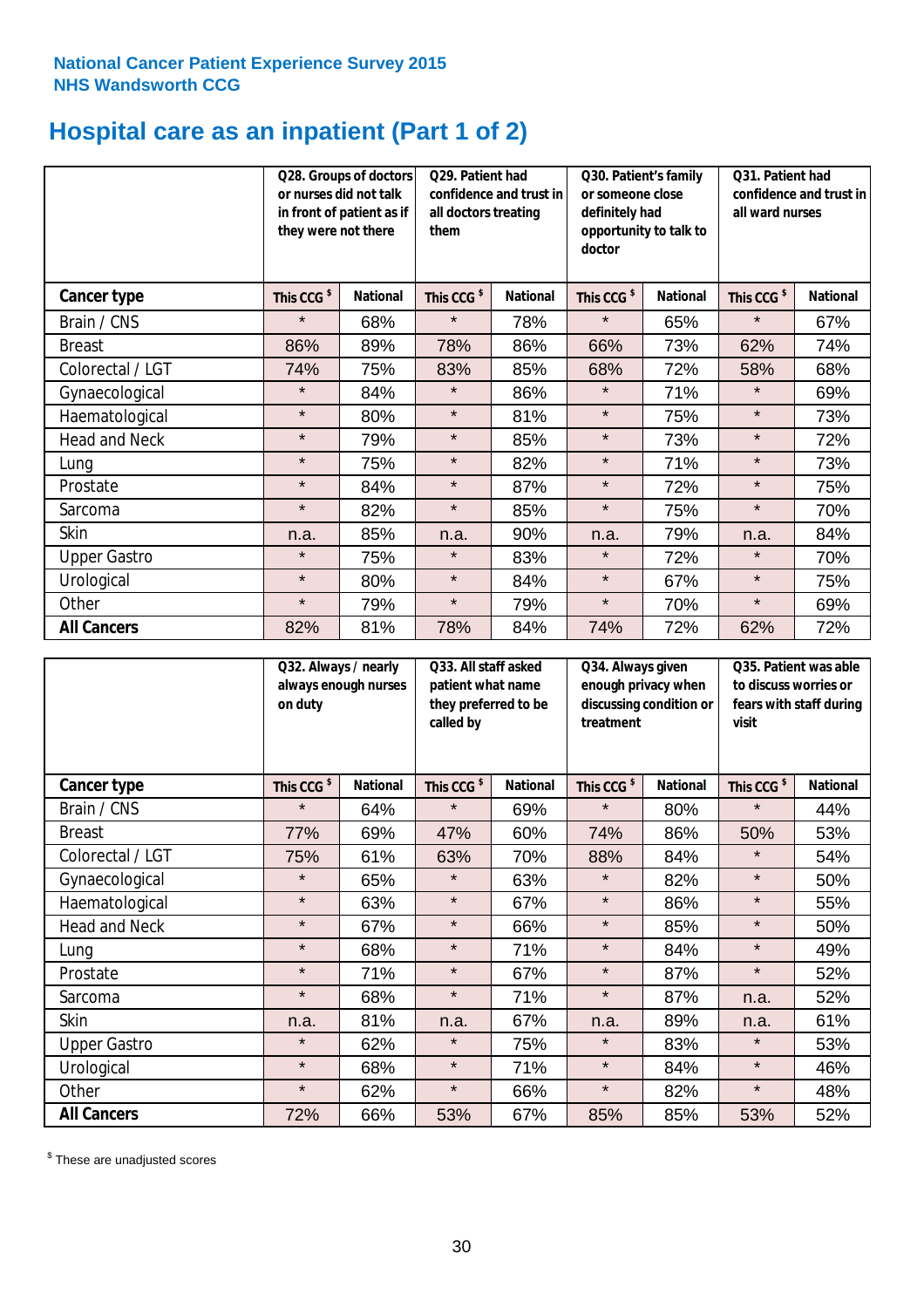# **Hospital care as an inpatient (Part 2 of 2)**

|                      | Q36. Hospital staff<br>definitely did<br>everything to help<br>control pain |                 | Q37. Always treated<br>with respect and<br>dignity by staff |                 | Q38. Given clear<br>written information<br>about what should /<br>should not do post<br>discharge |                 | Q39. Staff told patient<br>who to contact if<br>worried post discharge |                 |  |
|----------------------|-----------------------------------------------------------------------------|-----------------|-------------------------------------------------------------|-----------------|---------------------------------------------------------------------------------------------------|-----------------|------------------------------------------------------------------------|-----------------|--|
| Cancer type          | This CCG <sup>\$</sup>                                                      | <b>National</b> | This CCG <sup>\$</sup>                                      | <b>National</b> | This CCG <sup>\$</sup>                                                                            | <b>National</b> | This CCG <sup>\$</sup>                                                 | <b>National</b> |  |
| Brain / CNS          | $\star$                                                                     | 82%             | $\star$                                                     | 84%             | $\star$                                                                                           | 79%             | $\star$                                                                | 91%             |  |
| <b>Breast</b>        | 85%                                                                         | 86%             | 89%                                                         | 88%             | 80%                                                                                               | 90%             | 91%                                                                    | 95%             |  |
| Colorectal / LGT     | 81%                                                                         | 84%             | 79%                                                         | 86%             | $\star$                                                                                           | 83%             | 95%                                                                    | 94%             |  |
| Gynaecological       | $\star$                                                                     | 83%             | $\star$                                                     | 85%             | $\star$                                                                                           | 86%             | $\star$                                                                | 93%             |  |
| Haematological       | $\star$                                                                     | 84%             | $\star$                                                     | 89%             | $\star$                                                                                           | 79%             | $\star$                                                                | 95%             |  |
| <b>Head and Neck</b> | $\star$                                                                     | 84%             | $\star$                                                     | 88%             | $\star$                                                                                           | 86%             | $\star$                                                                | 92%             |  |
| Lung                 | $\star$                                                                     | 83%             | $\star$                                                     | 87%             | $\star$                                                                                           | 81%             | $\star$                                                                | 92%             |  |
| Prostate             | $\star$                                                                     | 85%             | $\star$                                                     | 91%             | $\star$                                                                                           | 87%             | $\star$                                                                | 94%             |  |
| Sarcoma              | $\star$                                                                     | 86%             | $\star$                                                     | 91%             | $\star$                                                                                           | 83%             | $\star$                                                                | 94%             |  |
| Skin                 | n.a.                                                                        | 88%             | n.a.                                                        | 93%             | n.a.                                                                                              | 91%             | n.a.                                                                   | 97%             |  |
| <b>Upper Gastro</b>  | $\star$                                                                     | 83%             | $\star$                                                     | 86%             | $\star$                                                                                           | 79%             | $\star$                                                                | 93%             |  |
| Urological           | $\star$                                                                     | 80%             | $\star$                                                     | 88%             | $\star$                                                                                           | 83%             | $\star$                                                                | 90%             |  |
| Other                | $\star$                                                                     | 82%             | $\star$                                                     | 85%             | $\star$                                                                                           | 80%             | $\star$                                                                | 92%             |  |
| <b>All Cancers</b>   | 84%                                                                         | 84%             | 85%                                                         | 87%             | 80%                                                                                               | 84%             | 91%                                                                    | 94%             |  |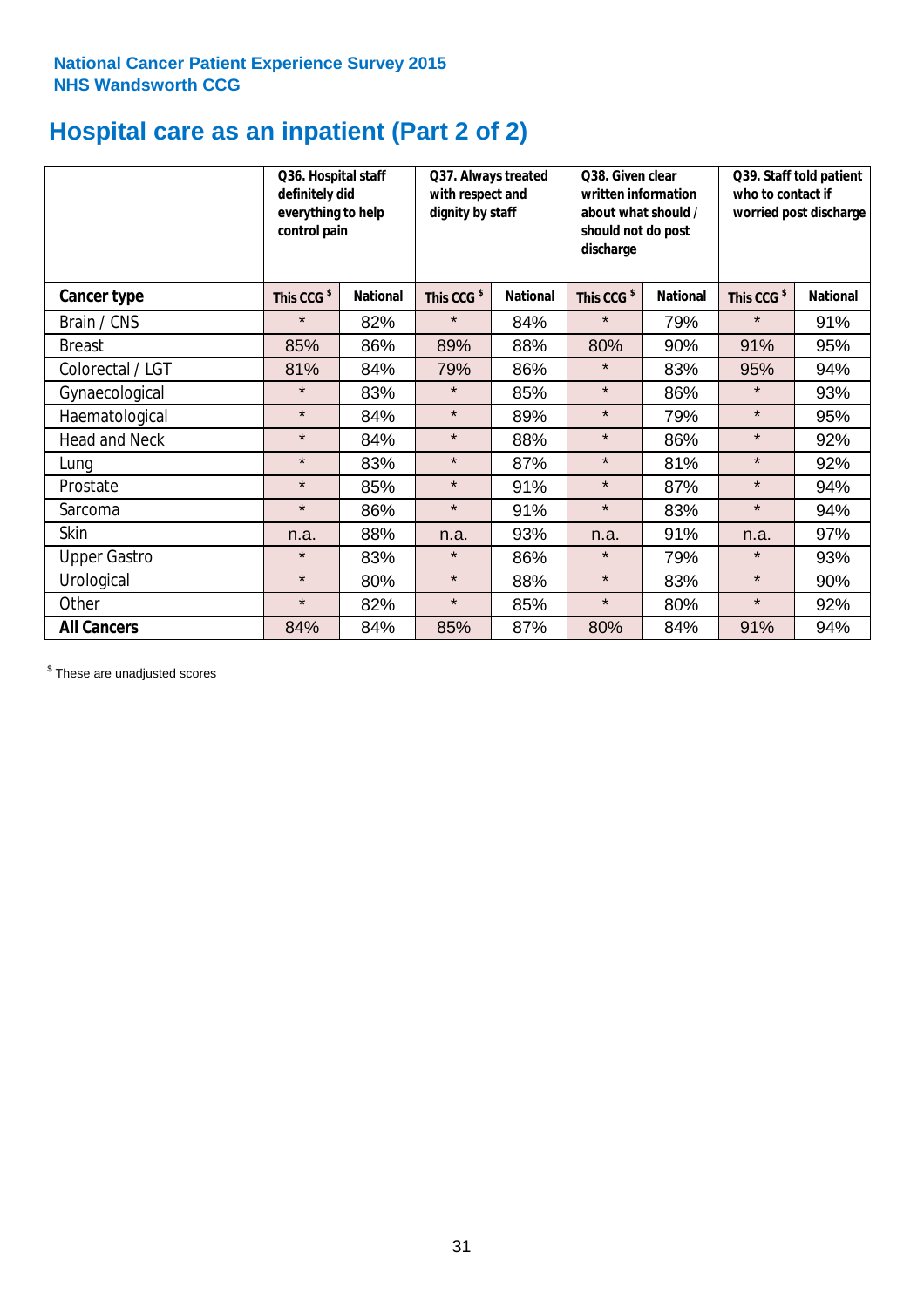# **Hospital care as a day patient / outpatient**

|                      | to discuss worries or<br>visit | Q41. Patient was able<br>Q42. Doctor had the<br>right notes and other<br>documentation with<br>fears with staff during<br>them |                        | Q44. Beforehand<br>patient had all<br>information needed<br>about radiotherapy<br>treatment |                        | Q45. Patient given<br>understandable<br>information about<br>whether radiotherapy<br>was working |                        |                 |
|----------------------|--------------------------------|--------------------------------------------------------------------------------------------------------------------------------|------------------------|---------------------------------------------------------------------------------------------|------------------------|--------------------------------------------------------------------------------------------------|------------------------|-----------------|
| Cancer type          | This CCG <sup>\$</sup>         | <b>National</b>                                                                                                                | This CCG <sup>\$</sup> | <b>National</b>                                                                             | This CCG <sup>\$</sup> | <b>National</b>                                                                                  | This CCG <sup>\$</sup> | <b>National</b> |
| Brain / CNS          | $\star$                        | 65%                                                                                                                            | $\star$                | 94%                                                                                         | $\star$                | 85%                                                                                              | $\star$                | 52%             |
| <b>Breast</b>        | 63%                            | 70%                                                                                                                            | 92%                    | 95%                                                                                         | 85%                    | 87%                                                                                              | 74%                    | 60%             |
| Colorectal / LGT     | 65%                            | 73%                                                                                                                            | 96%                    | 95%                                                                                         | $\star$                | 85%                                                                                              | $\star$                | 55%             |
| Gynaecological       | $\star$                        | 70%                                                                                                                            | $\star$                | 96%                                                                                         | $\star$                | 85%                                                                                              | $\star$                | 64%             |
| Haematological       | 63%                            | 74%                                                                                                                            | 96%                    | 97%                                                                                         | $\star$                | 82%                                                                                              | $\star$                | 64%             |
| <b>Head and Neck</b> | $\star$                        | 69%                                                                                                                            | $\star$                | 95%                                                                                         | $\star$                | 86%                                                                                              | $\star$                | 60%             |
| Lung                 | $\star$                        | 69%                                                                                                                            | $\star$                | 96%                                                                                         | $\star$                | 86%                                                                                              | $\star$                | 59%             |
| Prostate             | $\star$                        | 69%                                                                                                                            | $\star$                | 95%                                                                                         | $\star$                | 88%                                                                                              | $\star$                | 61%             |
| Sarcoma              | $\star$                        | 68%                                                                                                                            | $\star$                | 97%                                                                                         | $\star$                | 88%                                                                                              | $\star$                | 63%             |
| Skin                 | $\star$                        | 73%                                                                                                                            | $\star$                | 96%                                                                                         | n.a.                   | 81%                                                                                              | n.a.                   | 63%             |
| <b>Upper Gastro</b>  | $\star$                        | 68%                                                                                                                            | $\star$                | 95%                                                                                         | $\star$                | 85%                                                                                              | $\star$                | 57%             |
| Urological           | $\star$                        | 65%                                                                                                                            | $\star$                | 95%                                                                                         | $\star$                | 81%                                                                                              | $\star$                | 53%             |
| Other                | $\star$                        | 67%                                                                                                                            | $\star$                | 95%                                                                                         | $\star$                | 83%                                                                                              | $\star$                | 59%             |
| <b>All Cancers</b>   | 60%                            | 70%                                                                                                                            | 96%                    | 96%                                                                                         | 82%                    | 86%                                                                                              | 65%                    | 60%             |

|                      | O47. Beforehand<br>patient had all<br>information needed<br>treatment | about chemotherapy | Q48. Patient given<br>understandable<br>information about<br>whether<br>chemotherapy was<br>working |                 |  |
|----------------------|-----------------------------------------------------------------------|--------------------|-----------------------------------------------------------------------------------------------------|-----------------|--|
| <b>Cancer type</b>   | This CCG <sup>\$</sup>                                                | <b>National</b>    | This CCG <sup>\$</sup>                                                                              | <b>National</b> |  |
| Brain / CNS          | $\star$                                                               | 82%                | $\star$                                                                                             | 57%             |  |
| <b>Breast</b>        | 80%                                                                   | 83%                | 75%                                                                                                 | 62%             |  |
| Colorectal / LGT     | $\star$                                                               | 86%                | $\star$                                                                                             | 65%             |  |
| Gynaecological       | $\star$                                                               | 86%                | $\star$                                                                                             | 68%             |  |
| Haematological       | 83%                                                                   | 85%                |                                                                                                     | 75%             |  |
| <b>Head and Neck</b> | $\star$                                                               | 80%                | $\star$                                                                                             | 52%             |  |
| Lung                 | $\star$                                                               | 85%                | $\star$                                                                                             | 68%             |  |
| Prostate             | $\star$                                                               | 83%                | $\star$                                                                                             | 69%             |  |
| Sarcoma              | $\star$                                                               | 82%                | $\star$                                                                                             | 70%             |  |
| Skin                 | $\star$                                                               | 92%                | $\star$                                                                                             | 80%             |  |
| <b>Upper Gastro</b>  | $\star$                                                               | 83%                | $\star$                                                                                             | 64%             |  |
| Urological           | $\star$                                                               | 83%                | $\star$                                                                                             | 66%             |  |
| Other                | $\star$                                                               | 85%                | $\star$                                                                                             | 70%             |  |
| <b>All Cancers</b>   | 83%                                                                   | 84%                | 65%                                                                                                 | 68%             |  |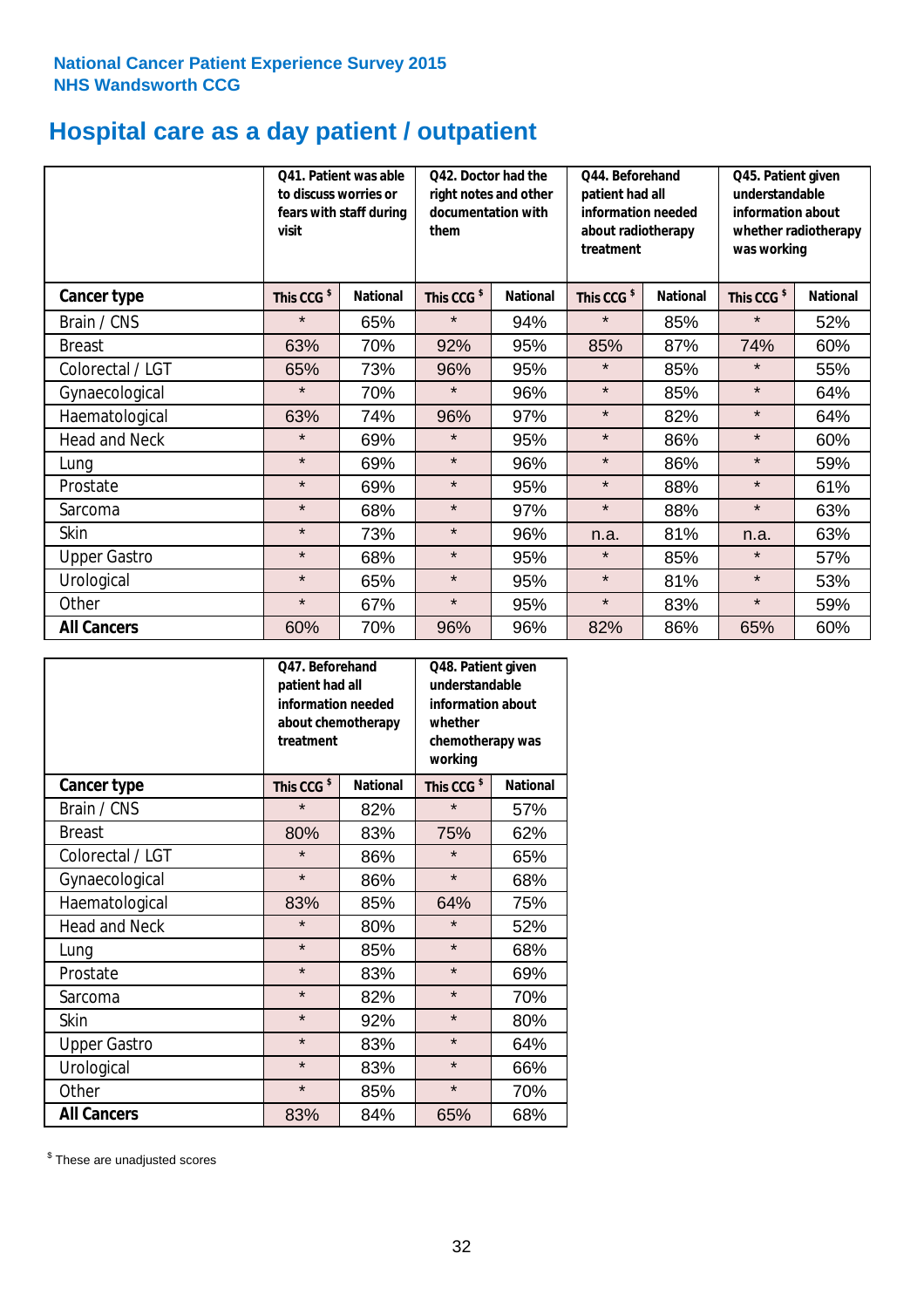# **Home care and support**

|                      | gave family or         | Q49. Hospital staff<br>Q50. Patient definitely<br>given enough support<br>from health or social<br>someone close all the<br>information needed to<br>services during<br>treatment<br>help with care at home |                        | Q51. Patient definitely<br>given enough support<br>from health or social<br>services after<br>treatment |                        |                 |
|----------------------|------------------------|-------------------------------------------------------------------------------------------------------------------------------------------------------------------------------------------------------------|------------------------|---------------------------------------------------------------------------------------------------------|------------------------|-----------------|
| <b>Cancer type</b>   | This CCG <sup>\$</sup> | <b>National</b>                                                                                                                                                                                             | This CCG <sup>\$</sup> | <b>National</b>                                                                                         | This CCG <sup>\$</sup> | <b>National</b> |
| Brain / CNS          | $\star$                | 56%                                                                                                                                                                                                         | n.a.                   | 44%                                                                                                     | n.a.                   | 44%             |
| <b>Breast</b>        | 55%                    | 57%                                                                                                                                                                                                         | 34%                    | 54%                                                                                                     | $\star$                | 40%             |
| Colorectal / LGT     | 40%                    | 60%                                                                                                                                                                                                         | $\star$                | 62%                                                                                                     | $\star$                | 52%             |
| Gynaecological       | $\star$                | 56%                                                                                                                                                                                                         | $\star$                | 52%                                                                                                     | $\star$                | 42%             |
| Haematological       | 58%                    | 60%                                                                                                                                                                                                         | 53%                    | 52%                                                                                                     | 48%                    | 43%             |
| <b>Head and Neck</b> | $\star$                | 59%                                                                                                                                                                                                         | $\star$                | 53%                                                                                                     | $\star$                | 50%             |
| Lung                 | $\star$                | 57%                                                                                                                                                                                                         | $\star$                | 52%                                                                                                     | $\star$                | 42%             |
| Prostate             | $\star$                | 55%                                                                                                                                                                                                         | $\star$                | 47%                                                                                                     | $\star$                | 43%             |
| Sarcoma              | $\star$                | 59%                                                                                                                                                                                                         | $\star$                | 58%                                                                                                     | $\star$                | 53%             |
| Skin                 | $\star$                | 67%                                                                                                                                                                                                         | $\star$                | 58%                                                                                                     | $\star$                | 61%             |
| <b>Upper Gastro</b>  | $\star$                | 59%                                                                                                                                                                                                         | $\star$                | 54%                                                                                                     | $\star$                | 45%             |
| Urological           | $\star$                | 55%                                                                                                                                                                                                         | $\star$                | 47%                                                                                                     | $\star$                | 44%             |
| Other                | $\star$                | 54%                                                                                                                                                                                                         | $\star$<br>55%         |                                                                                                         | $\star$                | 48%             |
| <b>All Cancers</b>   | 52%                    | 58%                                                                                                                                                                                                         | 40%                    | 54%                                                                                                     | 35%                    | 45%             |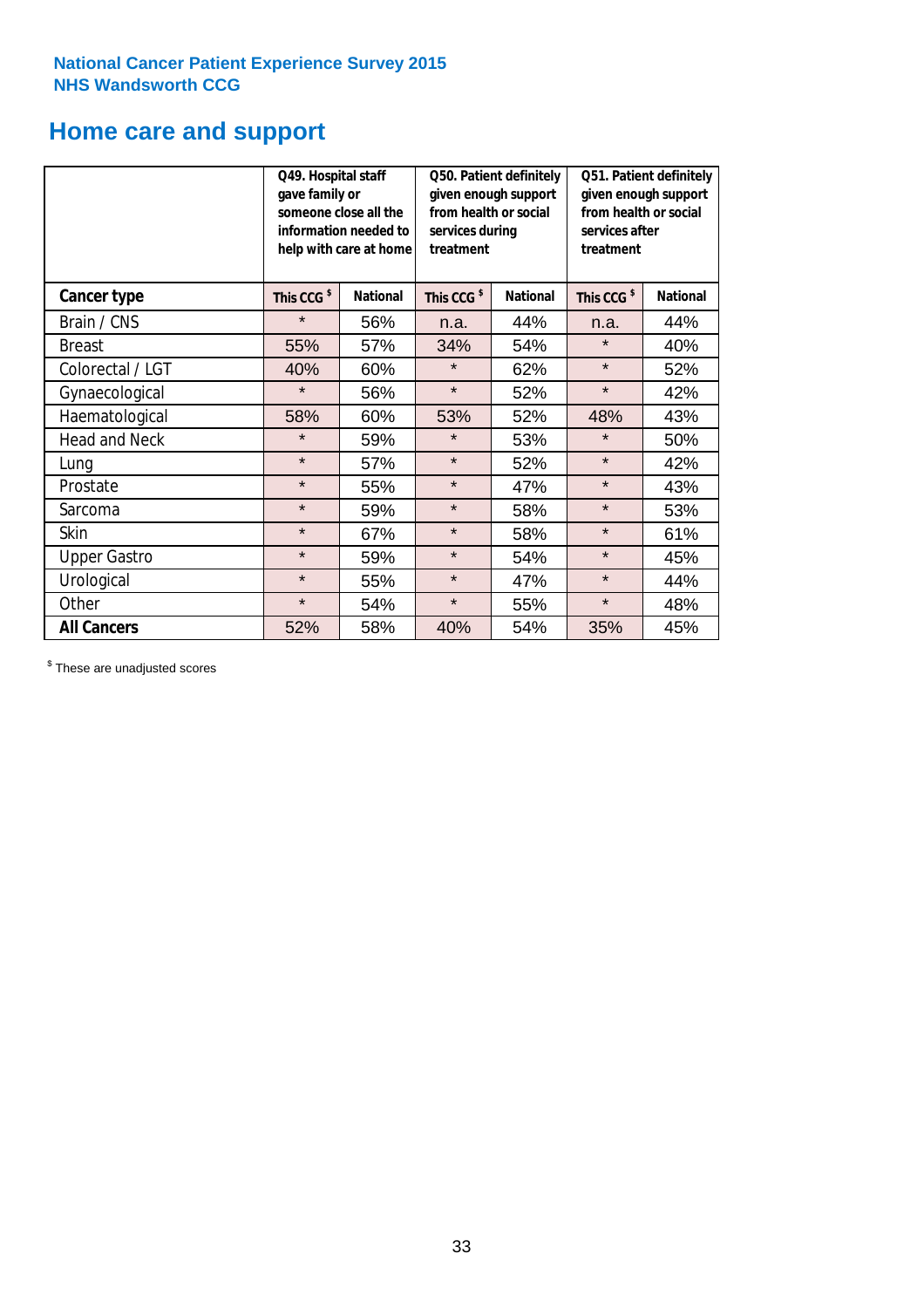# **Care from your general practice**

|                      | information about<br>treatment | Q52. GP given enough<br>patient's condition and | O53. Practice staff<br>definitely did<br>everything they could<br>to support patient |                 |  |
|----------------------|--------------------------------|-------------------------------------------------|--------------------------------------------------------------------------------------|-----------------|--|
| <b>Cancer type</b>   | This CCG <sup>\$</sup>         | <b>National</b>                                 | This CCG <sup>\$</sup>                                                               | <b>National</b> |  |
| Brain / CNS          | $\star$                        | 94%                                             | $\star$                                                                              | 59%             |  |
| <b>Breast</b>        | 98%                            | 96%                                             | 64%                                                                                  | 63%             |  |
| Colorectal / LGT     | 88%                            | 95%                                             | 55%                                                                                  | 63%             |  |
| Gynaecological       | $\star$<br>95%                 |                                                 | $\star$                                                                              | 59%             |  |
| Haematological       | 94%                            | 96%                                             | 63%                                                                                  | 61%             |  |
| <b>Head and Neck</b> | $\star$                        | 93%                                             | $\star$                                                                              | 60%             |  |
| Lung                 | $\star$                        | 95%                                             | $\star$                                                                              | 62%             |  |
| Prostate             | $\star$                        | 95%                                             | $\star$                                                                              | 67%             |  |
| Sarcoma              | $\star$                        | 97%                                             | $\star$                                                                              | 65%             |  |
| Skin                 | $\star$                        | 97%                                             | $\star$                                                                              | 71%             |  |
| <b>Upper Gastro</b>  | $\star$                        | 94%                                             | $\star$                                                                              | 62%             |  |
| Urological           | $\star$                        | 95%                                             | $\star$                                                                              | 64%             |  |
| Other                | $\star$                        | 95%                                             | $\star$                                                                              | 61%             |  |
| <b>All Cancers</b>   | 95%                            | 95%                                             | 65%                                                                                  | 63%             |  |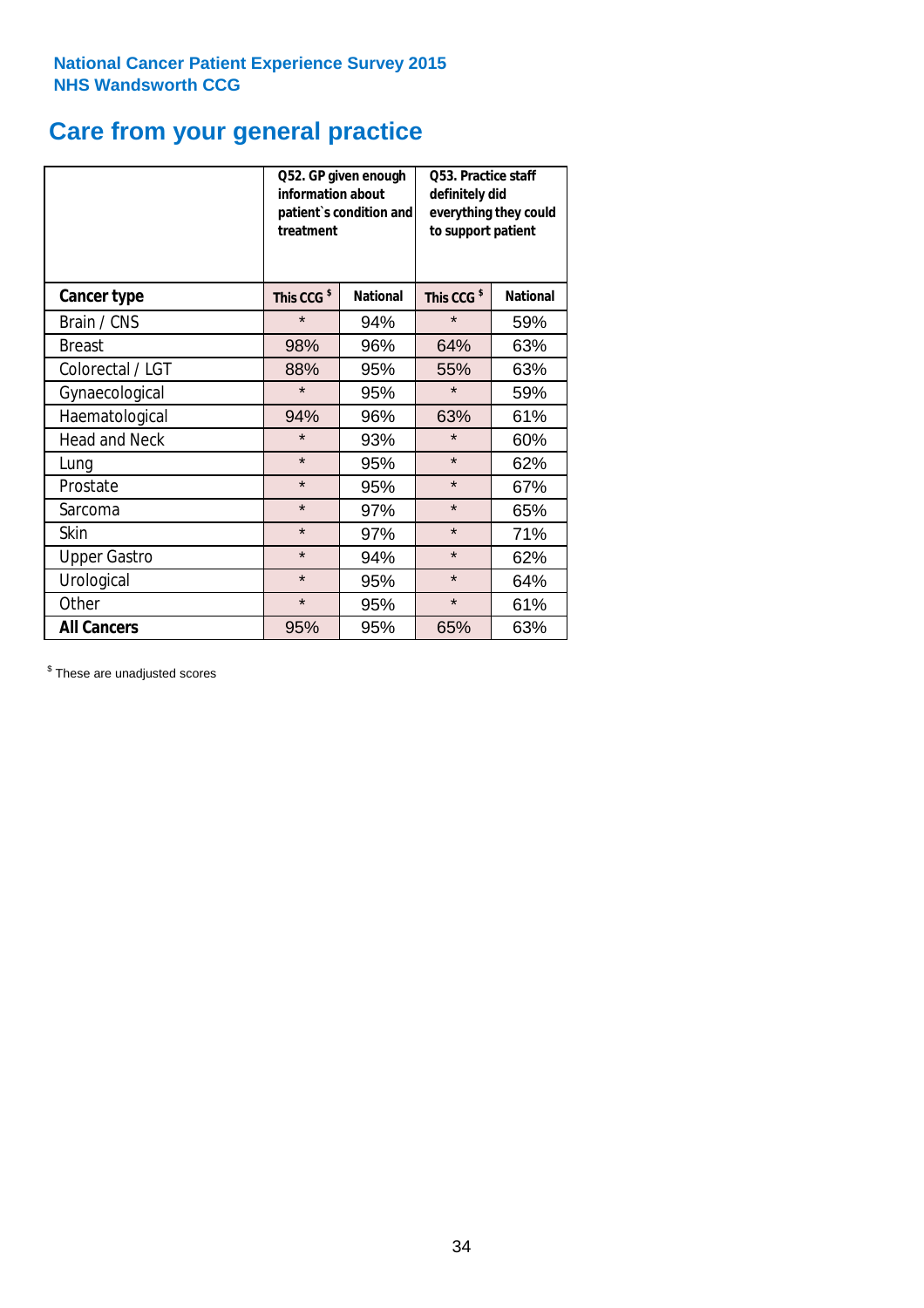# **Your overall NHS care**

|                      | Q54. Hospital and<br>community staff<br>always worked well<br>together |                 | care plan              | Q55. Patient given a |                        | Q56. Overall the<br>administration of the<br>care was very good /<br>qood |                        | Q57. Length of time for<br>attending clinics and<br>appointments was<br>right |  |
|----------------------|------------------------------------------------------------------------|-----------------|------------------------|----------------------|------------------------|---------------------------------------------------------------------------|------------------------|-------------------------------------------------------------------------------|--|
| Cancer type          | This CCG <sup>\$</sup>                                                 | <b>National</b> | This CCG <sup>\$</sup> | <b>National</b>      | This CCG <sup>\$</sup> | <b>National</b>                                                           | This CCG <sup>\$</sup> | <b>National</b>                                                               |  |
| Brain / CNS          | $\star$                                                                | 45%             | $\star$                | 29%                  | $\star$                | 84%                                                                       | $\star$                | 60%                                                                           |  |
| <b>Breast</b>        | 45%                                                                    | 60%             | 31%                    | 35%                  | 92%                    | 90%                                                                       | 54%                    | 64%                                                                           |  |
| Colorectal / LGT     | 43%                                                                    | 60%             | 23%                    | 36%                  | 93%                    | 88%                                                                       | 67%                    | 68%                                                                           |  |
| Gynaecological       | $\star$                                                                | 58%             | $\star$                | 29%                  | $\star$                | 89%                                                                       | $\star$                | 66%                                                                           |  |
| Haematological       | 59%                                                                    | 63%             | 39%                    | 33%                  | 89%                    | 92%                                                                       | 59%                    | 62%                                                                           |  |
| <b>Head and Neck</b> | $\star$                                                                | 58%             | $\star$                | 34%                  | $\star$                | 89%                                                                       | $\star$                | 65%                                                                           |  |
| Lung                 | $\star$                                                                | 63%             | $\star$                | 32%                  | $\star$                | 89%                                                                       | $\star$                | 70%                                                                           |  |
| Prostate             | $\star$                                                                | 63%             | $\star$                | 36%                  | $\star$                | 87%                                                                       | $\star$                | 71%                                                                           |  |
| Sarcoma              | $\star$                                                                | 60%             | $\star$                | 31%                  | $\star$                | 90%                                                                       | $\star$                | 63%                                                                           |  |
| Skin                 | $\star$                                                                | 69%             | $\star$                | 39%                  | $\star$                | 89%                                                                       | $\star$                | 73%                                                                           |  |
| <b>Upper Gastro</b>  | $\star$                                                                | 58%             | $\star$                | 36%                  | $\star$                | 88%                                                                       | $\star$                | 66%                                                                           |  |
| Urological           | 48%                                                                    | 62%             | $\star$                | 26%                  | 75%                    | 84%                                                                       | 65%                    | 73%                                                                           |  |
| Other                | 43%                                                                    | 56%             | $\star$                | 29%                  | 86%                    | 87%                                                                       | 48%                    | 61%                                                                           |  |
| <b>All Cancers</b>   | 51%                                                                    | 61%             | 28%                    | 33%                  | 89%                    | 89%                                                                       | 59%                    | 66%                                                                           |  |

|                      | Q58. Taking part in<br>cancer research | discussed with patient | Q59. Patient's average<br>rating of care scored<br>from very poor to very<br>good |                 |  |
|----------------------|----------------------------------------|------------------------|-----------------------------------------------------------------------------------|-----------------|--|
| <b>Cancer type</b>   | This CCG <sup>\$</sup>                 | <b>National</b>        | This CCG <sup>\$</sup>                                                            | <b>National</b> |  |
| Brain / CNS          | $\star$                                | 32%                    | $\star$                                                                           | 8.5             |  |
| <b>Breast</b>        | 42%                                    | 28%                    | 8.5                                                                               | 8.8             |  |
| Colorectal / LGT     | 52%                                    | 22%                    | 8.7                                                                               | 8.7             |  |
| Gynaecological       | $\star$                                | 27%                    | $\star$                                                                           | 8.7             |  |
| Haematological       | 18%                                    | 36%                    | 8.9                                                                               | 8.8             |  |
| <b>Head and Neck</b> | $\star$                                | 21%                    | $\star$                                                                           | 8.6             |  |
| Lung                 | $\star$                                | 34%                    | $\star$                                                                           | 8.6             |  |
| Prostate             | $\star$                                | 35%                    | $\star$                                                                           | 8.6             |  |
| Sarcoma              | $\star$                                | 29%                    | $\star$                                                                           | 8.7             |  |
| <b>Skin</b>          | $\star$                                | 17%                    | $\star$                                                                           | 8.9             |  |
| <b>Upper Gastro</b>  | $\star$                                | 30%                    | $\star$                                                                           | 8.6             |  |
| Urological           | 21%                                    | 14%                    | 8.1                                                                               | 8.5             |  |
| Other                | $\star$                                | 31%                    | $\star$                                                                           | 8.6             |  |
| <b>All Cancers</b>   | 39%                                    | 28%                    | 8.6                                                                               | 8.7             |  |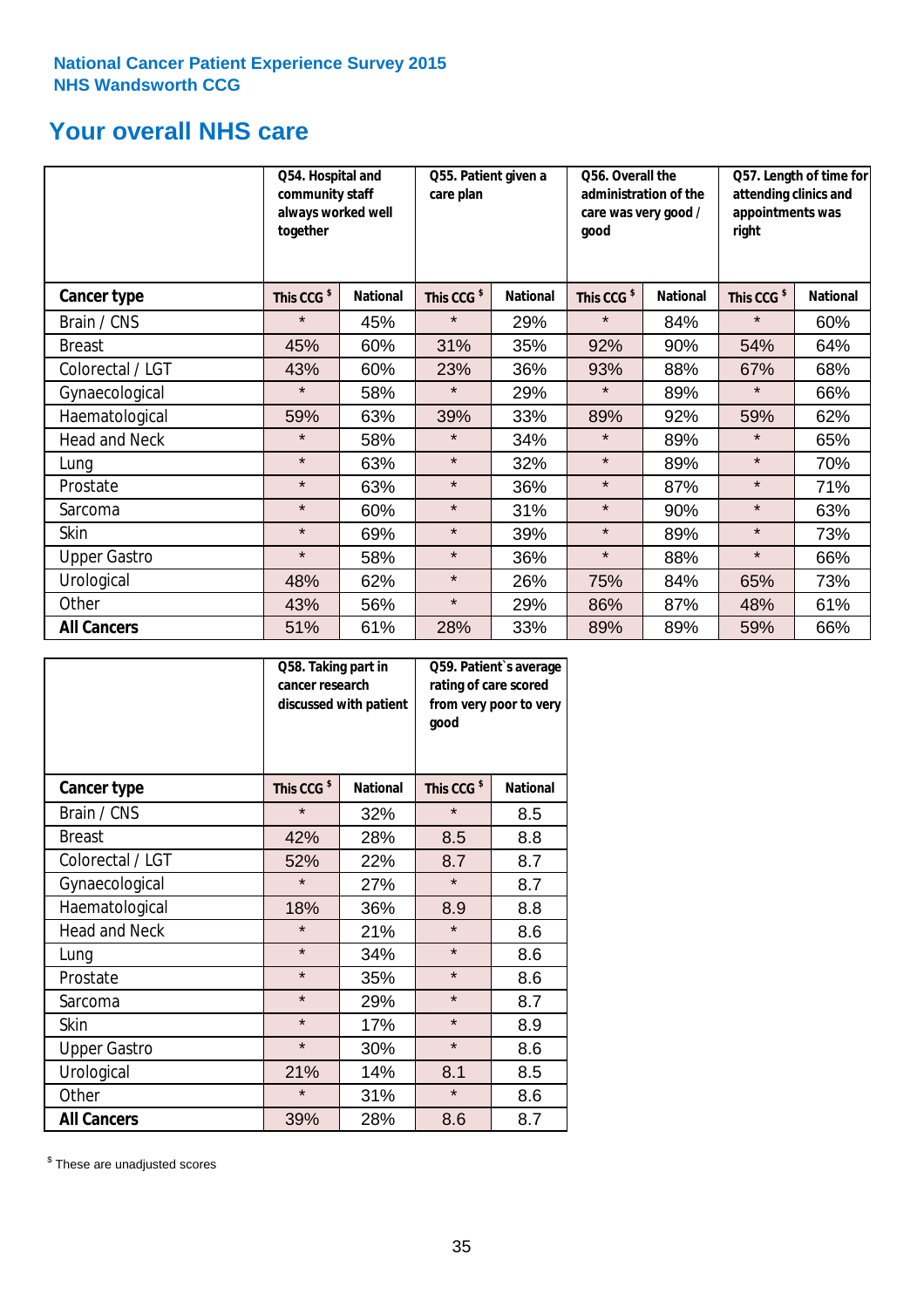# **Annex**

# **Methodology**

The sample for the survey included all adult (aged 16 and over) NHS patients, with a confirmed primary diagnosis of cancer, discharged from an NHS Trust after an inpatient episode or day case attendance for cancer related treatment in the months of April, May and June 2015.

The patients included in the sample had relevant cancer ICD10 codes (C00-99 excluding C44 and C84, and D05) in the first diagnosis field of their patient records, applied to their patient files by the relevant NHS Trust, and were alive at the point at which fieldwork commenced. Deceased checks were undertaken on up to three occasions during fieldwork, to ensure that questionnaires were not sent to patients who had died since their treatment.

Trust samples were checked rigorously for duplicates and patient lists were also de-duplicated nationally to ensure that patients did not receive multiple copies of questionnaires.

The fieldwork for the survey was undertaken between October 2015 and March 2016.

For the first time, the survey used a mixed mode methodology. Questionnaires were sent by post with two reminders where necesssary, but also included an option to complete online. A Freephone helpline was available for respondents to ask questions about the survey, to enable them to complete their questionnaires over the phone, and to provide access to a translation and interpreting facility for those whose first language was not English.

The Health Research Authority supported the survey by granting Section 251 approval.

# **Further information**

Further information on survey methodology, as well as all of the national and local reports and data, is available at www.ncpes.co.uk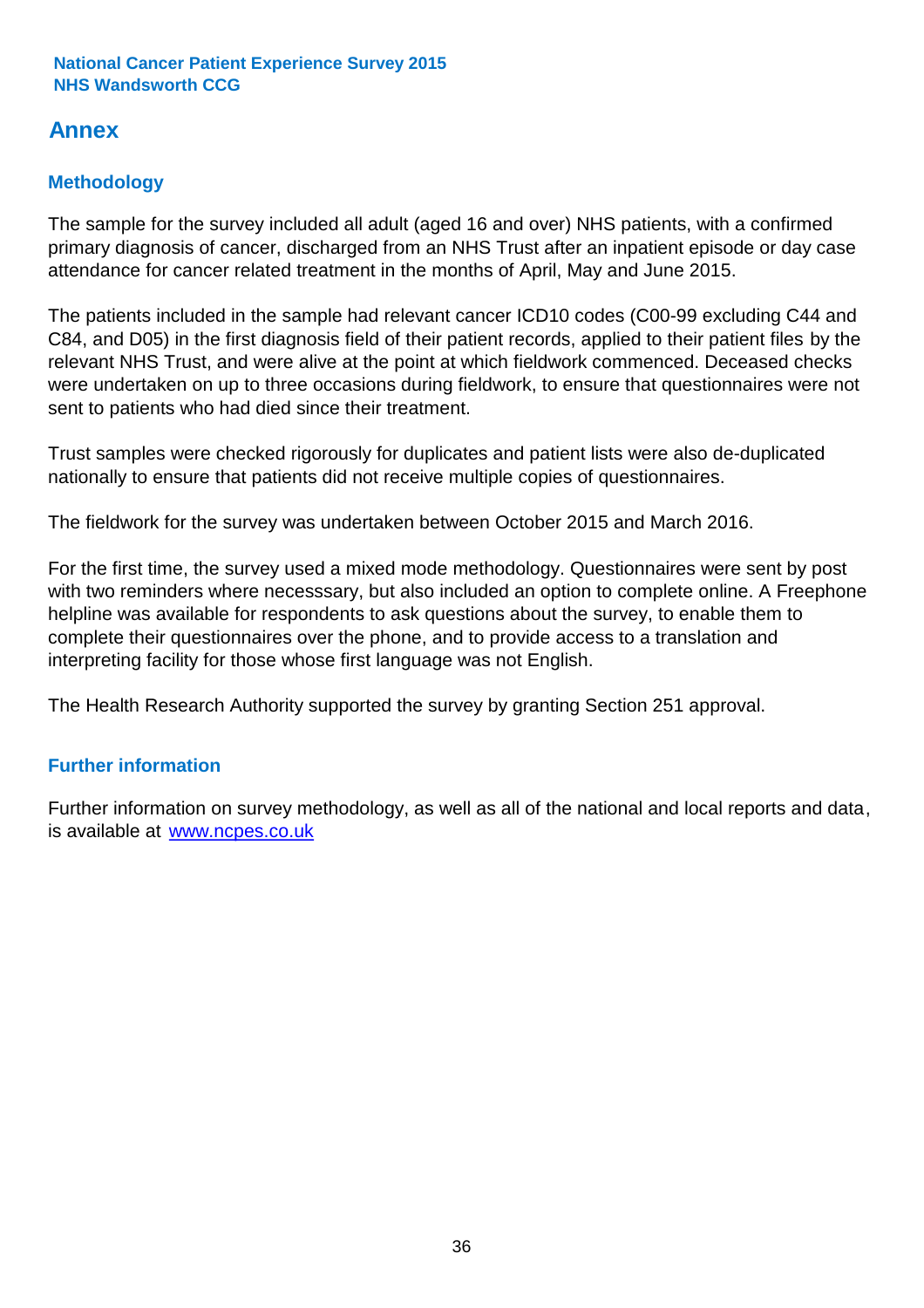### **Redevelopment of the 2015 survey**

A number of significant changes have been made to the National Cancer Patient Experience Survey in 2015:

- the length of the questionnaire has been reduced
- response options have been reviewed and changed to make them consistent throughout the survey
- some of the questions and / or answer options have been changed so that they are now in line with questions in other patient surveys (e.g. the Care Quality Commission national patient surveys), to improve comparability between them
- the topic areas within the questionnaire have been redesigned to capture the whole patient journey.

There are 50 questions in the questionnaire that relate directly to patient experience. Of these, 14 remain unchanged from previous years; and a further 21 have been slightly amended. We draw caution in directly comparing data from the 2015 survey to the findings of the previous CPES surveys, even for identical questions. Changes in the structure of the survey instrument (questionnaire) and also the administration of the survey (calendar period and length of time from sampling to field work start and completion) may influence nationwide averages, although these features will not greatly impact on relative comparisons (e.g. between patient groups or hospitals).

The other 15 questions are either new or substantially changed from previous years.

It is expected that there will be few, if any changes, to the questionnaire going forward so we will be able to compare the results year on year. Where changes are necessary they are expected to be for methodological reasons or to improve question reliability.

Another significant change in 2015 is that an online version of the questionnaire has been developed. The online version was developed to make the questionnaire more accessible for respondents. This may have an impact on the demographic characteristics of the respondents. This may be an improvement if previously underrepresented groups have responded. However, changes to the demographics of respondents may have implications on the overall results - and again, leads us to draw caution in directly comparing results with previous years.

### **Official Statistics**

The 2015 survey data has been published for the first time as Official Statistics. The 2015 survey data has been produced and published in line with the Code of Practice for Official Statistics.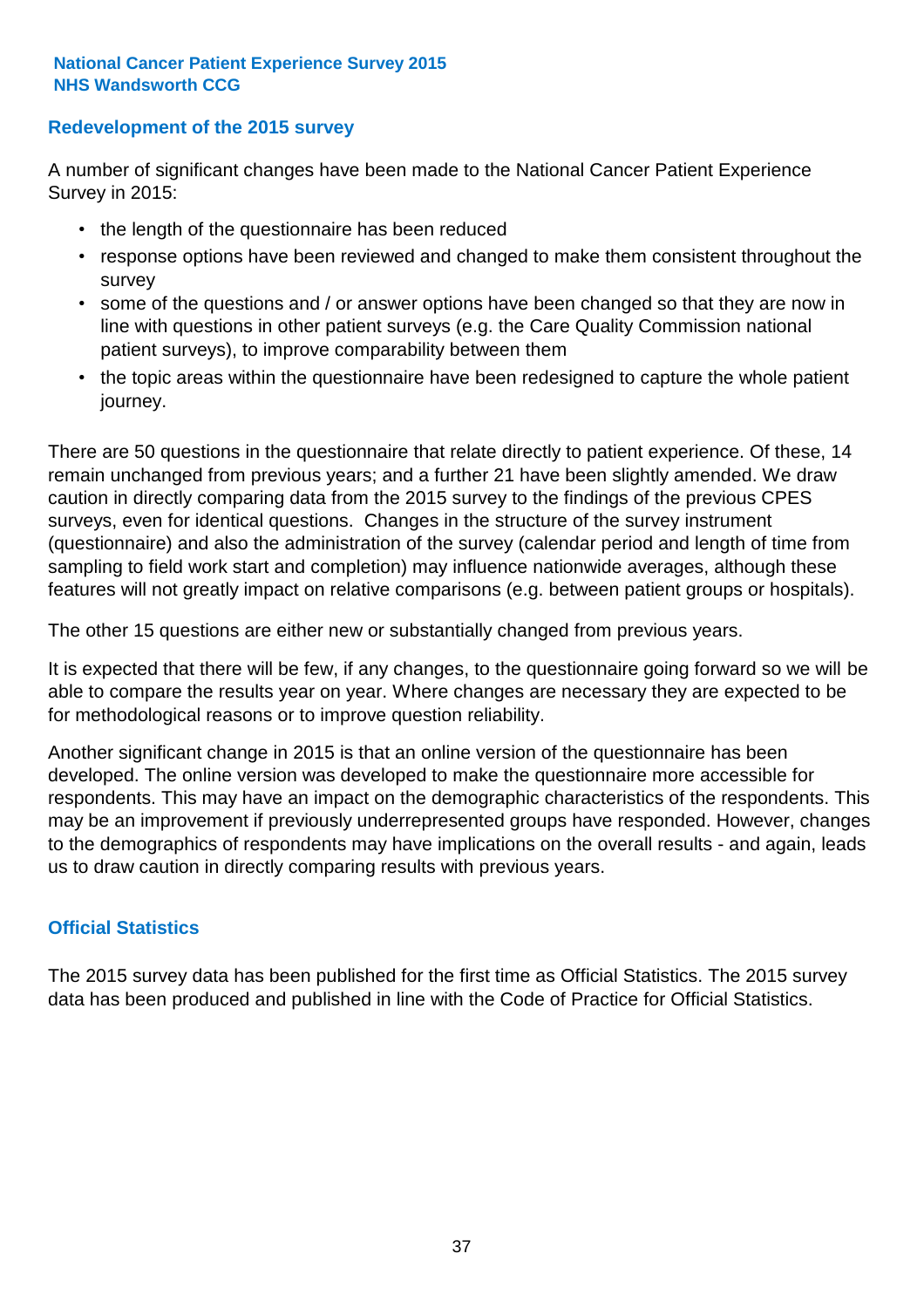### **Scoring methodologies**

49 of the 50 questions relating directly to patient experience have been summarised as the score of the percentage of patients who reported a positive experience. For example:

- question 6 asks: "Overall, how did you feel about the length of time you had to wait for your test to be done?". Responses have been recorded as positive only for those patients who selected the first option ("It was about right")
- question 11 asks: "When you were told you had cancer, were you given written information about the type of cancer you had?". Responses have been recorded as positive only for those patients who selected the first option ("Yes, and it was easy to understand").

Where options do not provide any information on positive/negative patient experience (e.g. "Don't know / can't remember"), they are excluded from the score.

The other question (question 59) asks respondents to rate their overall care on a scale of 0 to 10. Scores have been given as an average on this scale.

A copy of the 2015 questionnaire, marked up with all of these scoring conventions, is available at www.ncpes.co.uk

Further details on the scoring methodology can be found in the technical document for the survey, available at <u>www.ncpes.co.uk</u>

#### **Case-mix adjustment**

For the first time in 2015, case-mix adjusted findings are being presented alongside unadjusted results for CCGs. Case-mix adjustment allows us to account for the impact that differing patient populations might have on results. By using the case-mix adjusted estimates we can obtain a greater understanding of how a CCG is performing given their patient population.

The factors taken into account in this case-mix adjustment are gender, age, ethnic group, deprivation, and tumour group.

For further details on case-mix adjustment, please refer to the technical document for the survey, available at www.ncpes.co.uk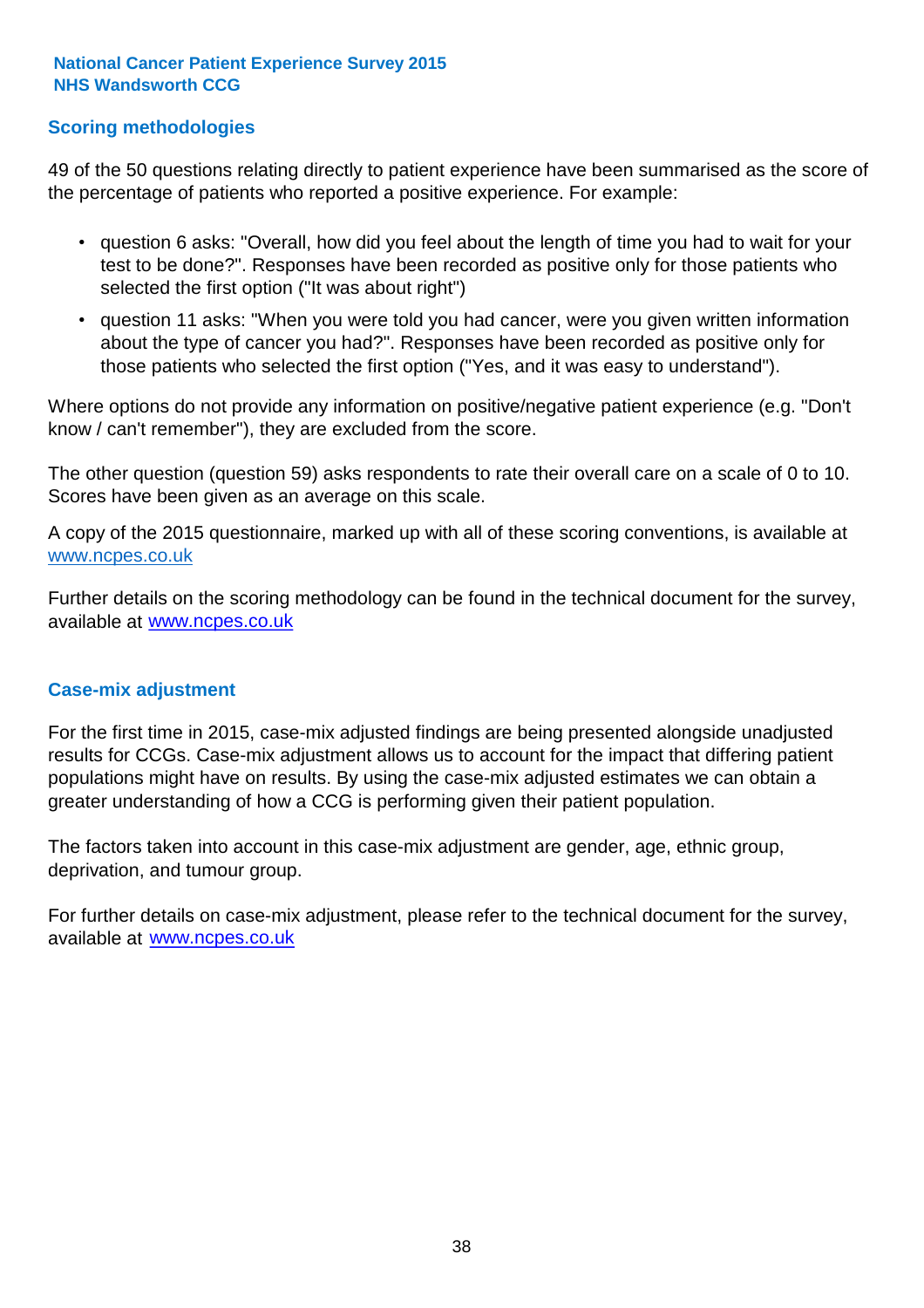### **Response Rates**

|                 | Sample<br><b>Size</b> | <b>Excluded</b> | Adjusted<br><b>Sample</b> | <b>Not</b><br><b>Returned Refused</b> | <b>Blank</b> | <b>Completed</b> | Response<br>Rate |
|-----------------|-----------------------|-----------------|---------------------------|---------------------------------------|--------------|------------------|------------------|
| <b>National</b> | 116,991               | 8.719           | 108,272                   | 33,168                                | 3.918        | 71,186           | 66%              |
| 08X             | 571                   | 49              | 522                       | 242                                   | 11           | 269              | 52%              |

#### **Respondents by tumour group**

The tables below show the numbers of patients from each tumour group and the age and gender distribution of these patients.

| <b>Tumour Group</b>  | Number of<br>respondents* |  |  |
|----------------------|---------------------------|--|--|
| Brain / CNS          | 2                         |  |  |
| <b>Breast</b>        | 52                        |  |  |
| Gynaecological       | 19                        |  |  |
| Colorectal / LGT     | 31                        |  |  |
| Lung                 | 24                        |  |  |
| <b>Skin</b>          | 3                         |  |  |
| Haematological       | 56                        |  |  |
| <b>Upper Gastro</b>  | 14                        |  |  |
| Other                | 8                         |  |  |
| Urological           | 24                        |  |  |
| Prostate             | 19                        |  |  |
| Sarcoma              | 5                         |  |  |
| <b>Head and Neck</b> | 12                        |  |  |

*\* These figures may not match the numerator for all questions in the 'Comparisons by tumour group' section of this report, because not all questions were answered by all respondents.*

### **Respondents by age and gender**

The questionnaire asked respondents to give their year of birth. This information has been amalgamated into 8 age bands. The age and gender distribution for the CCG was as follows:

|             | 16-24 | 25-34 | 35-44 | 45-54 | 55-64 | 65-74 | 75-84 | $85+$ | Total |
|-------------|-------|-------|-------|-------|-------|-------|-------|-------|-------|
| <b>Male</b> |       |       |       |       | 28    | 42    | 28    |       | 116   |
| Female      |       |       |       | 25    | 39    | 48    | 21    |       | 153   |
| Total       | ⌒     |       | 10    | 29    | 67    | 90    | 49    | 16    | 269   |